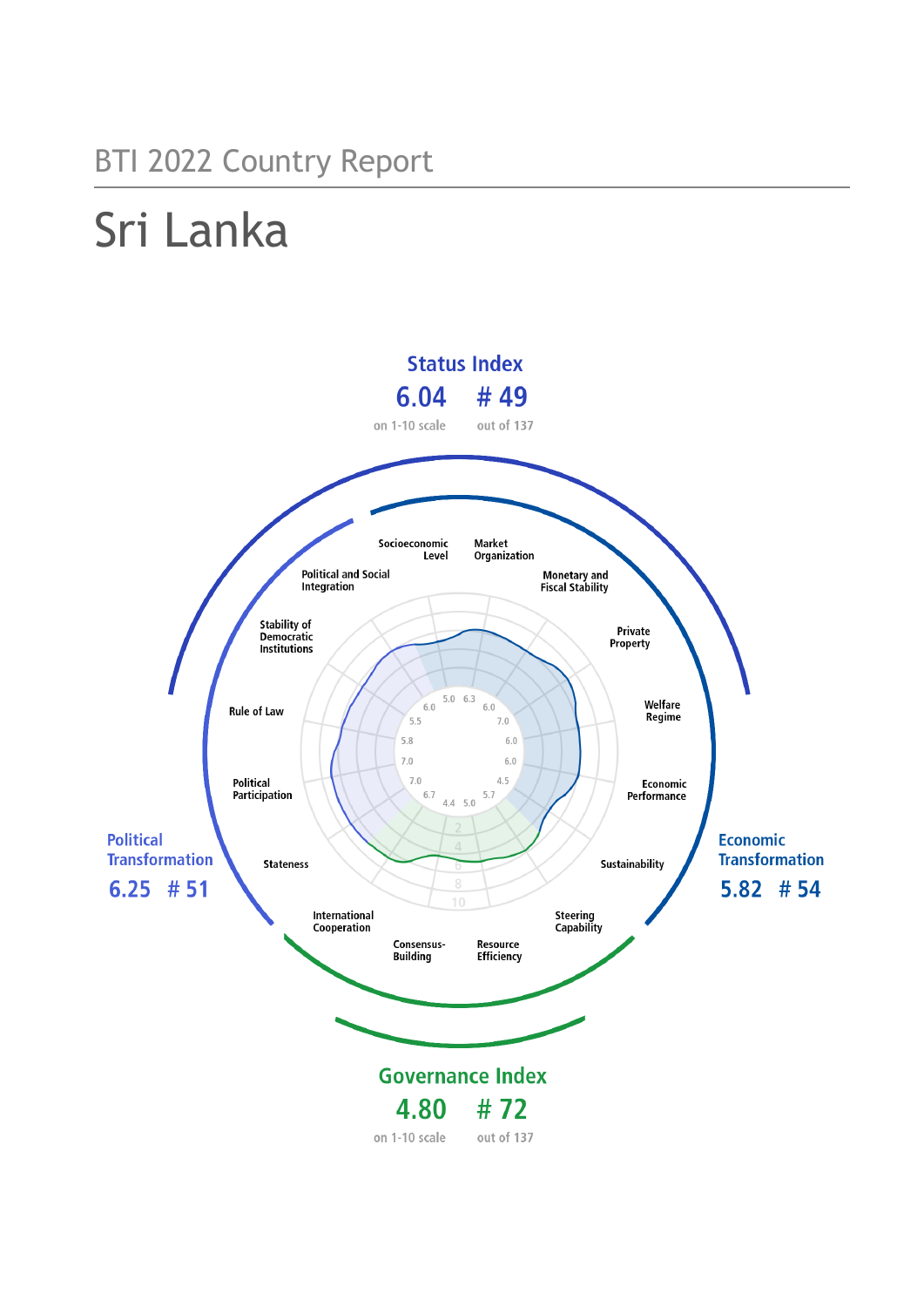This report is part of the **Bertelsmann Stiftung's Transformation Index (BTI) 2022**. It covers the period from February 1, 2019 to January 31, 2021. The BTI assesses the transformation toward democracy and a market economy as well as the quality of governance in 137 countries. More on the BTI at [https://www.bti-project.org.](https://www.bti-project.org/)

Please cite as follows: Bertelsmann Stiftung, BTI 2022 Country Report — Sri Lanka. Gütersloh: Bertelsmann Stiftung, 2022.

This work is licensed under a **Creative Commons Attribution 4.0 International License**.

#### **Contact**

Bertelsmann Stiftung Carl-Bertelsmann-Strasse 256 33111 Gütersloh Germany

**Sabine Donner** Phone +49 5241 81 81501 sabine.donner@bertelsmann-stiftung.de

**Hauke Hartmann** Phone +49 5241 81 81389 hauke.hartmann@bertelsmann-stiftung.de

**Claudia Härterich** Phone +49 5241 81 81263 claudia.haerterich@bertelsmann-stiftung.de

#### **Sabine Steinkamp** Phone +49 5241 81 81507 sabine.steinkamp@bertelsmann-stiftung.de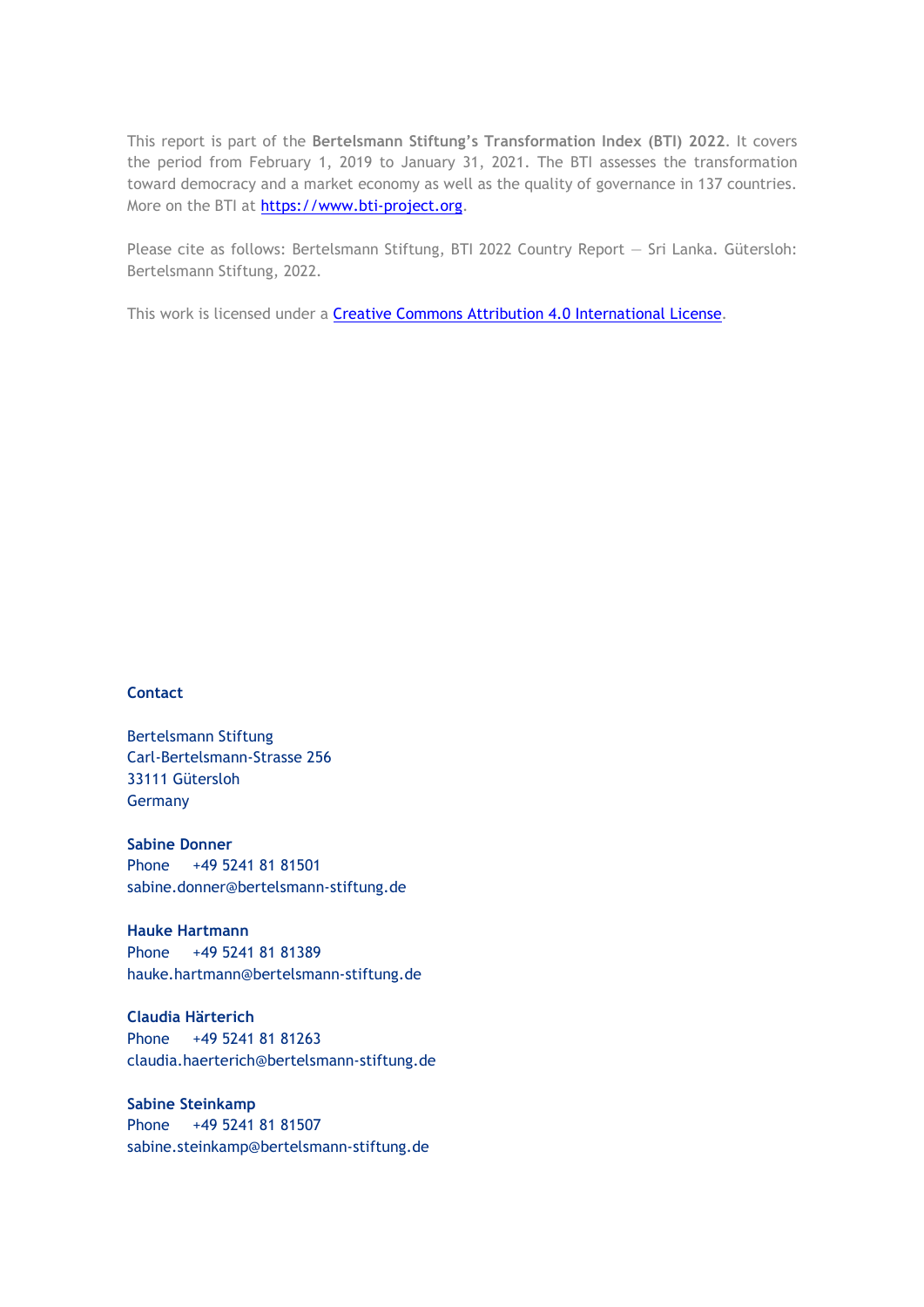#### **Key Indicators**

| Population               | M      | 21.9 | <b>HDI</b>                     | 0.782 | GDP p.c., PPP $\ S$          | 13225 |
|--------------------------|--------|------|--------------------------------|-------|------------------------------|-------|
| Pop. growth <sup>1</sup> | % p.a. | 0.5  | HDI rank of 189                | 72    | Gini Index                   | 39.3  |
| Life expectancy          | vears  | 77.0 | UN Education Index             | 0.746 | Poverty <sup>3</sup><br>$\%$ | 11.0  |
| Urban population %       |        | 18.7 | Gender inequality <sup>2</sup> | 0.401 | Aid per capita $\mathsf S$   | 9.1   |
|                          |        |      |                                |       |                              |       |

Sources (as of December 2021): The World Bank, World Development Indicators 2021 | UNDP, Human Development Report 2020. Footnotes: (1) Average annual growth rate. (2) Gender Inequality Index (GII). (3) Percentage of population living on less than \$3.20 a day at 2011 international prices.

## Executive Summary

The period under review saw significant incidents which will have lasting negative impacts on Sri Lanka's future trajectory, both in terms of challenges to democratic institutions and economic stability.

The Islamist Easter Sunday 2019 attacks targeting churches and tourist hotels catalyzed several trends that had been gathering strength. The attacks shattered the negative peace that had taken hold since the end of the civil war in 2009 and put national security at the center of popular discourse. They also augmented the growing opinion, especially within the Sinhala community, that Sri Lanka required a strong leader. The attacks legitimized anti-Muslim rhetoric that had been prevalent since 2012. The Muslim community was left in an even more vulnerable position in the aftermath of the attacks due to anti-Muslim violence and mass arrests carried out by security forces.

The efforts at constitutional reform launched by the government elected in 2015 had come to a halt by the latter part of 2018. Many of the political actors who supported that reform effort were defeated at the presidential election held in November 2019 and the parliamentary election in August 2020. Gotabaya Rajapaksa was elected president and thereafter his brother, Mahinda Rajapaksa, leader of the Sri Lanka Podujana Party (SLPP), won a decisive victory at the parliamentary elections. Together with its allies, the SLPP now has over 150 seats in the 225 seat legislature, enough to enact most constitutional amendments.

The SLPP used its new majority to enact the 20th amendment to the constitution, which undid many of the democratic reforms achieved between 2015 and 2019. The amendment substantially increases the president's power over parliament and enables the president to unilaterally make appointments to the higher judiciary and a host of other important offices. The incumbent government also embarked on a process of drafting a new constitution which is expected to entrench the unitary status of the state, protect the position of Buddhism, change the electoral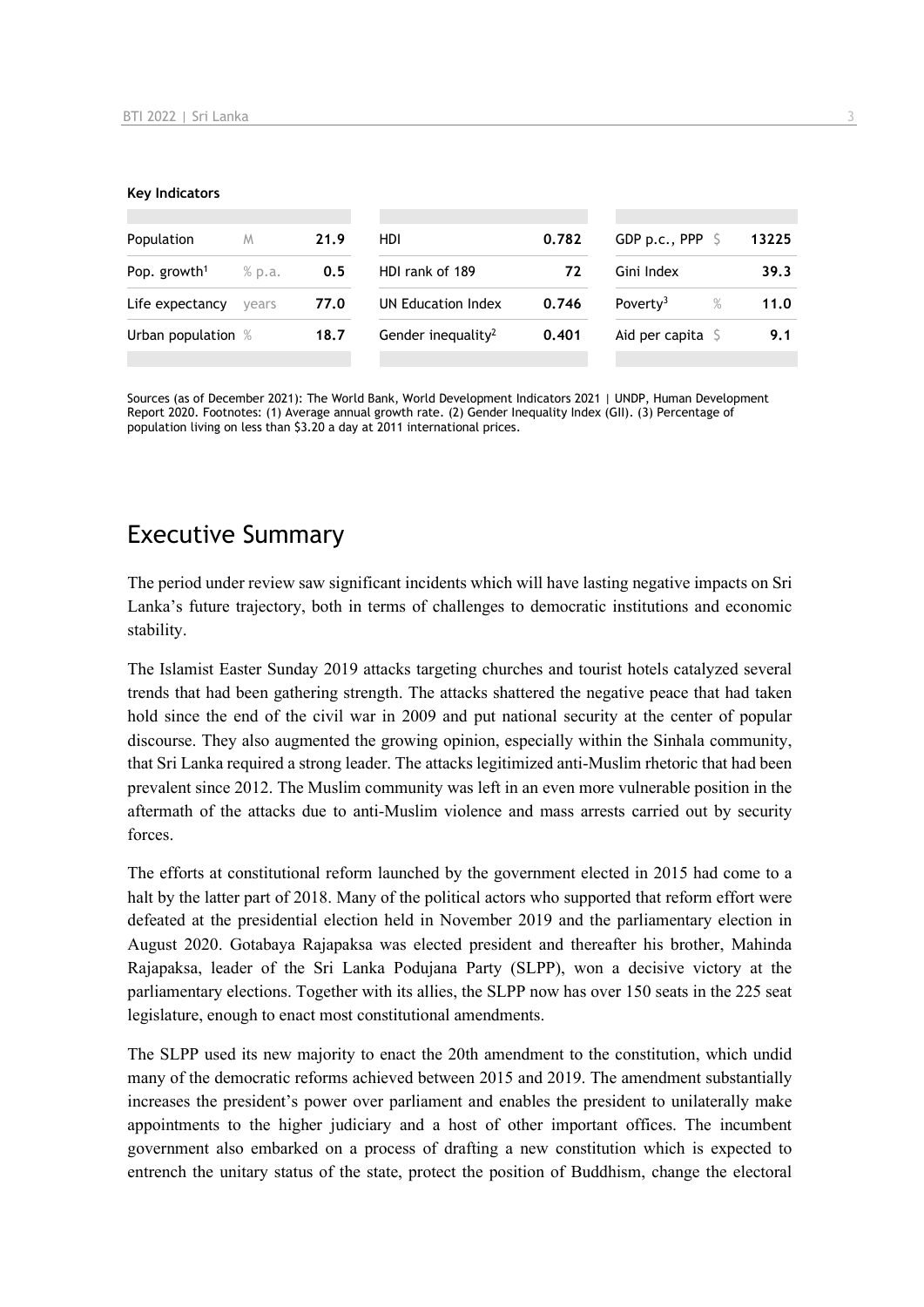system to "allow for greater stability in the parliament," and potentially amend the application of language rights. The new constitution is expected to be finalized by the end of 2021.

Sri Lanka responded exceedingly well to the first wave of the COVID-19 pandemic by curtailing its spread. However, the second wave of the pandemic after October 2020 led to a dramatic increase in the caseload and number of deaths. Sri Lanka opened its borders for international travel in January 2021, despite experiencing an average of 647 new cases of COVID-19 per day.

Despite its success, there have been worrying trends in the government's response to COVID-19 that directly impact governance and the rule of law. The first is a centralization of power in the executive arm of government. The second trend is the failure to follow established legal procedures when implementing restrictions related to COVID-19. The third is the proliferation of committees and task forces to deal with different aspects of the COVID-19 response. And finally, an increased militarization occurred as a result of the country's response to the pandemic.

The pandemic severely impacted the economy, which was recovering from the shock of the Easter Sunday attacks. Even before the attacks, Sri Lanka's economy was stagnating, with low growth rates and low investor confidence. Despite the World Bank classifying Sri Lanka as an upper middle-income country in July 2019, investors remained circumspect owing to substantial debt repayment due between 2019 and 2024, which will put pressure on public finances and foreign reserves. The government was forced to implement strict import controls to compensate for the drop in foreign remittances and tourist income due to the COVID-19 pandemic. The government also embarked on an import substitution drive, especially in the agricultural sector, and launched financing schemes for entrepreneurs. The central bank also directly intervened in the banking system to mandate lending rates for particular types of loans.

## History and Characteristics of Transformation

Sri Lanka is an island nation in close proximity to India. From the 16th century onwards, it was under the colonial rule of the Portuguese, the Dutch and the British, the latter of which it gained independence from in 1948. The Sinhalese are the majority ethnic community (74.9%). The largest minority community are the Sri Lankan Tamils (11.15%) who live predominantly in the island's Northern and Eastern Provinces. A significant portion of the Muslim community live in the Eastern Province but are in general more evenly distributed across all nine provinces (9.3%). The Upcountry Tamil community predominantly lives in the central highlands of Sri Lanka (4.12%).

The United National Party (UNP) was the first political party to form a government in independent Sri Lanka. In the 1950s, S.W.R.D. Bandaranaike broke away from the UNP and formed the Sri Lanka Freedom Party (SLFP). UNP- and SLFP-led coalitions in turn formed governments from 1948 until 2015. Having removed the two-term limit through the 18th amendment, President Mahinda Rajapaksa (under whose leadership the civil war ended in 2009) called for an early presidential election in January 2015 in the hope of being elected for a third term. However,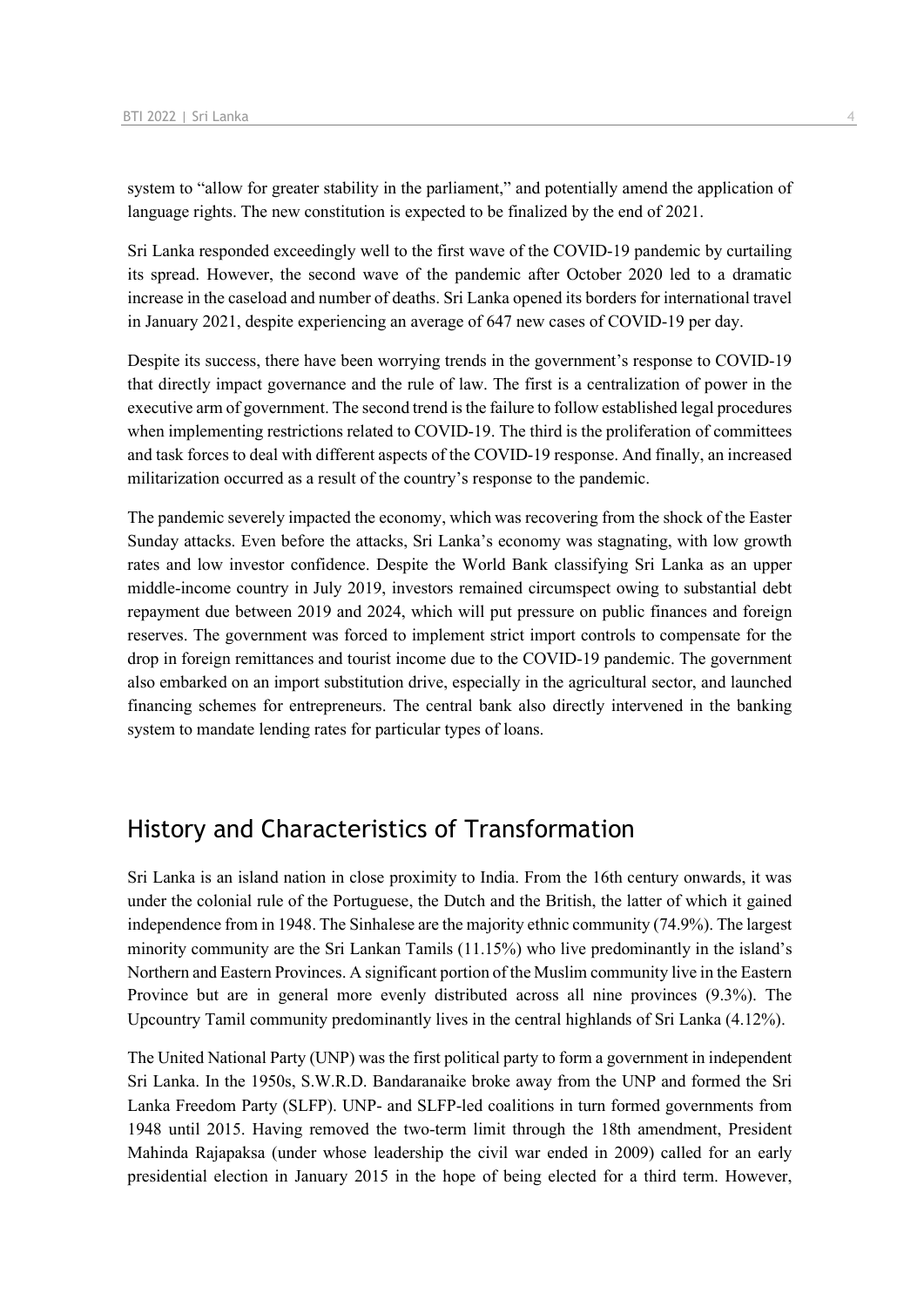Maithripala Sirisena, a senior member of Rajapaksa's own political party (the SLFP), defected to the opposition and successfully contested the presidential election. After his election in January 2015, Sirisena helped form a national government between the UNP and SLFP.

Sri Lanka's post-independence history is marred by turbulent political contestations on the nature of the state, several racial pogroms, two youth-led Marxist insurrections and a 26-year civil war that ended in May 2009. The basis for the civil war was the secessionist claim first articulated by Sri Lankan Tamil politicians in 1976 and was later co-opted by armed insurgents. These secessionist claims were the upshot of several discriminatory policies implemented by Sinhalese politicians that alienated many Sri Lankan Tamils. These policies inter alia included rendering a majority of the Upcountry Tamils stateless by the citizenship Act in 1948 and making Sinhala the only official language in 1956. Furthermore, the 1972 constitution, Sri Lanka's first autochthonous constitution, disregarded representations made by Tamil elected representatives, entrenched the unitary character of the state and gave special constitutional recognition to Buddhism.

The second Republican constitution was enacted in 1978, establishing a semi-presidential system of government with a powerful executive president, limited separation of powers and a weak parliament. Both constitutions were drafted by the governing party with limited input from opposition politicians and no participation of Tamil politicians. A pogrom against Tamil civilians in 1983 escalated the low-level violence into a full-blown civil war. An offer of a quasi-federal system following the Indo-Sri Lanka Accord and Indian armed intervention in 1987 failed to resolve the issue. The Liberation Tigers of Tamil Eelam (LTTE), which emerged as the dominant Tamil rebel group, controlled parts of the north and east of Sri Lanka and fought a civil war that lasted for 26 years until the LTTE was militarily defeated in May 2009.

Sri Lankan politicians maintained the well-developed health care system that they inherited upon independence, and they vastly expanded secondary education by having provided free public education since 1943. On the other hand, in 1948 Sri Lanka was a state dependent on the plantation sector for much of its revenue. A development model of import substitution and of economic development through public sector companies was attempted until 1977. From then on, marketoriented reforms were gradually adopted. Successive governments have pursued privatization, public sector reforms and the liberalization of trade and capital movements to different degrees. Additionally, the state remains actively involved in economic activities through state enterprises and by providing services such as education and health care.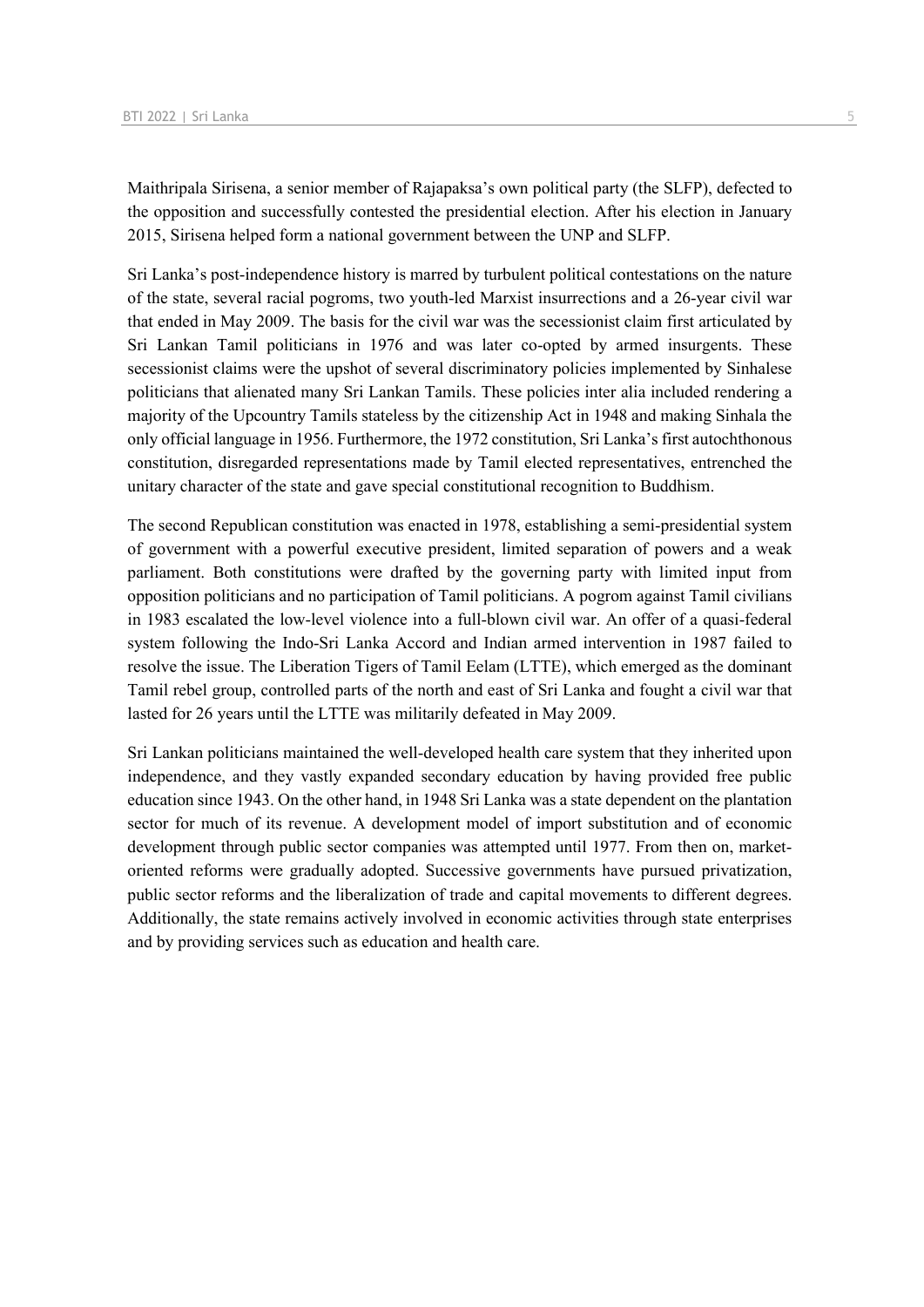The BTI combines text analysis and numerical assessments. The score for each question is provided below its respective title. The scale ranges from 1 (worst) to 10 (best).

## Transformation Status

## I. Political Transformation

#### **1 | Stateness**

The state's monopoly on the use of physical force is largely unchallenged. This is despite the Islamist terrorist attacks that took place in April 2019 (Easter Sunday attacks) and the anti-Muslim violence that ensued in the aftermath of these attacks.

The attacks represented a serious breakdown in the security apparatus. Despite the warnings issued by the local Muslim population and foreign governments, the military and political leadership failed to take preventive action. This inertia symbolized the dysfunctional nature of the former government, particularly with regard to the tensions between the former president and the then-prime minister. The attacks were preventable if not for the gross negligence of the previous president and his senior national security staff. The attacks also gave impetus to the national security platform put forward by the SLPP, which won both the presidential election in November 2019 and the parliamentary election in August 2020 with convincing majorities. The SLPP has in turn embarked on a process of not only further strengthening the national security apparatus but of also militarizing the civilian administration and further increasing surveillance on citizens.

Violent attacks against Muslims in Sri Lanka have taken place sporadically since 2013 and intensified in the immediate aftermath of the Easter Sunday attacks. However, no such physical attacks have taken place since the election of the incumbent president. Since 2013, the police and other security forces have demonstrated an inability or reluctance to intervene immediately in civil riots that were perpetrated on Muslims. This mirrors the conduct of the police during attacks against Tamils in the 1970s and 1980s. As such, it is not necessarily an indication of the lack of the state's monopoly on the use of force. It is rather a symptom of a much larger problem regarding how the state deploys force.

There have been several news reports since May 2009, the end of the civil war, of the LTTE potentially regrouping. Based on publicly available information, none of these reports led to any credible threat. However, there have been sporadic news reports of former LTTE commanders with munitions being arrested and the discovery of weapons stashed away by the LTTE in the Northern and Eastern provinces.

#### Question Score

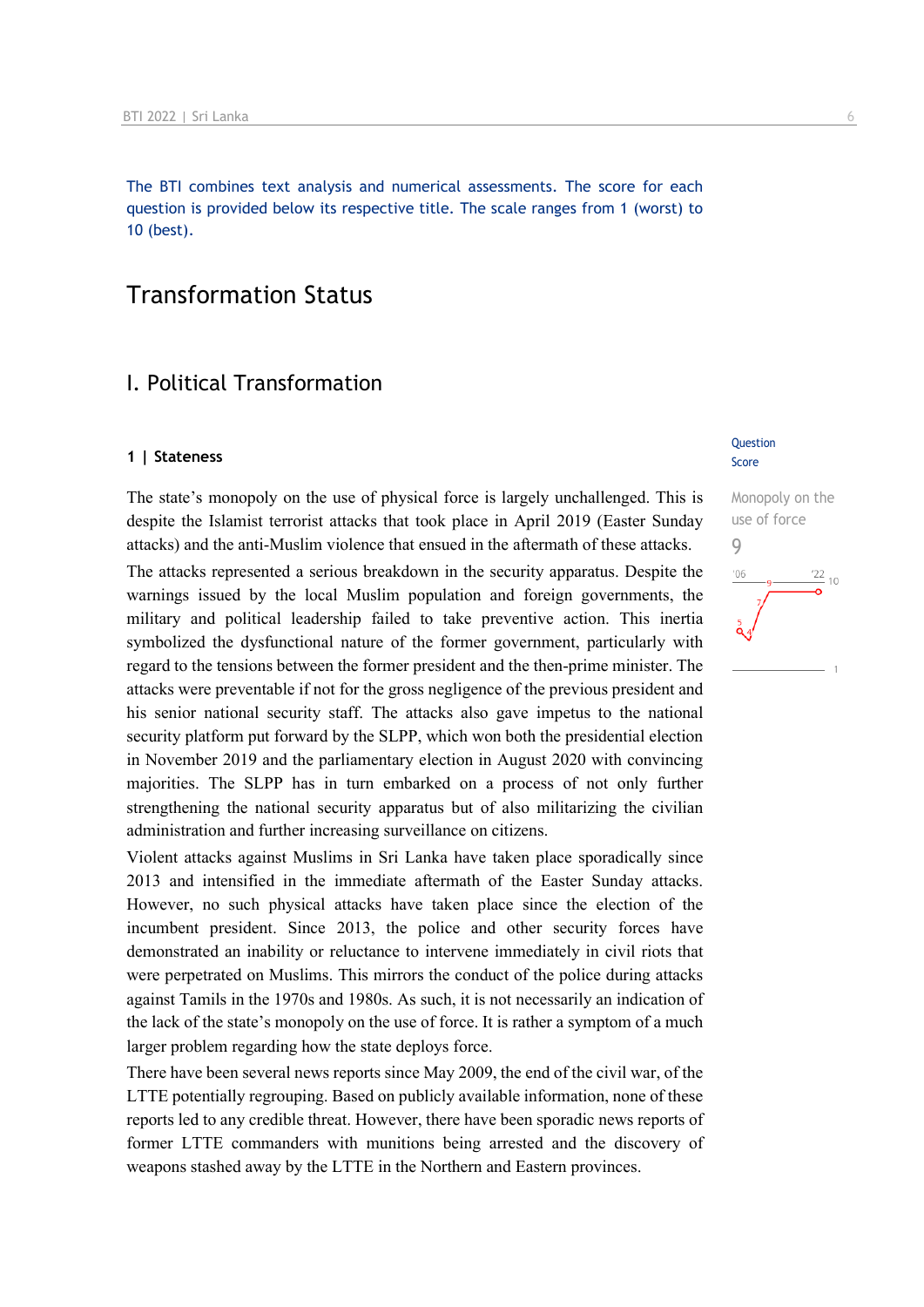The right of citizenship is not denied on the basis of race, ethnicity, religion, gender or for political reasons. Since independence, citizenship through naturalization remains heavily regulated and difficult to obtain. Post-independence citizenship legislation rendered a significant section of the Upcountry Tamil community stateless. However, the legal issues relating to citizenship of this community have been resolved through legislation enacted between 1986 and 2009.

Sri Lanka continues to be a deeply divided society, marred by ethnoreligious and linguistic tensions. Many of the ethnoreligious-linguistic fault lines which led to the 30-year civil war continue to be vectors of conflict, even after the end of the armed conflict. A broad cross-section of the Sinhalese community equates the Sri Lankan "nation" with the Sinhalese identity. This sense of ownership of the identity of the nation-state was accentuated during the period under review. In the aftermath of the Easter Sunday attacks, the state failed to protect the Muslim community. It failed to safeguard due process rights and prevent arbitrary arrests of Muslims, and it failed to prevent mob violence against Muslims. This period saw increased militarization of the Northern Province and Eastern Province, and militarization in the state's response to the COVID-19 pandemic. All these factors reinforced the idea that the Sri Lankan state is synonymous with the Sinhala identity.

This in turn reinforced criticisms by Tamil political leaders that non-Sinhala ethnic groups are both de facto and de jure excluded from the identity of the Sri Lankan state. In fact, Tamil leaders often cite as an example that Tamil representatives were not involved as genuine stakeholders in drafting either of Sri Lanka's postindependence constitutions and thus have not been made part of the social contract that underpins the Sri Lankan state. The review period saw the definitive end of constitutional reform efforts initiated in 2015, which sought to address these issues. These efforts were intended to strike a balance between the demand for devolution of power from the Tamil minority and trying to assuage fears of the Sinhala majority that further devolution would result in the establishment of a separate state by the Tamils. The new government, in contrast, has specifically identified itself as being elected through the votes of the Sinhala people, and has promised a new constitution which will further protect the unitary status of the country and secure the prominence given to Buddhism.

The constitution guarantees that Buddhism shall be granted "the foremost place" in the republic, although it also safeguards the freedom to have or adopt a religion of one's choice and the freedom to teach and practice one's religion in public or private. State funds support Sri Lanka's four major religions (Buddhism, Hinduism, Islam and Christianity). Nonetheless, the Sinhalese majority tends to equate Buddhism with the national identity. Buddhist monks (known as the Sangha) have historically enjoyed significant state patronage, including being consulted in major political decisions by elected representatives. This has resulted in Buddhist monks possessing an unmatched power to mobilize political and civil society.



State identity 6  $\frac{22}{10}$  $106$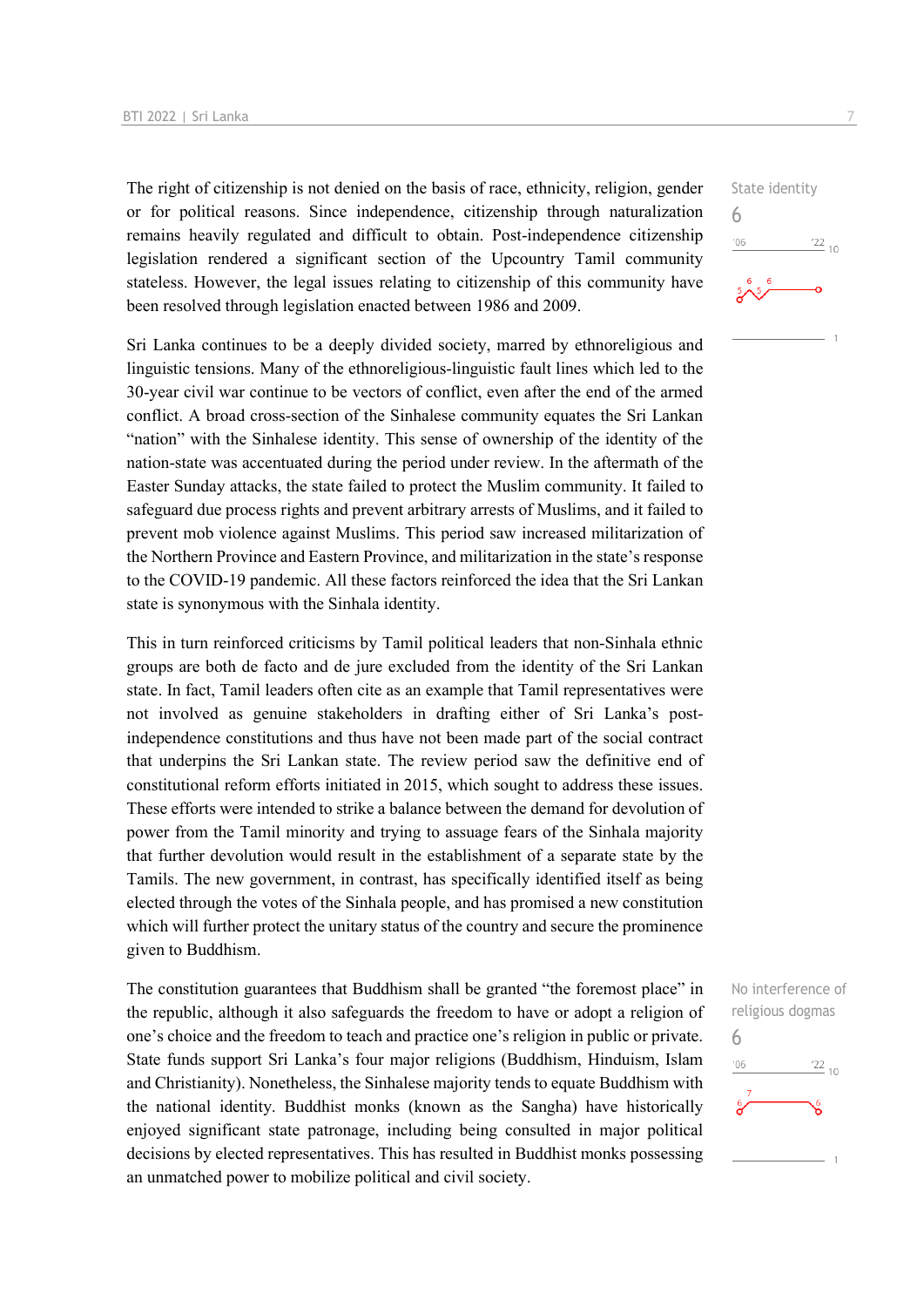The political influence of the Sangha has been greatly enhanced after the election of the new government in 2019/20. The new government enjoys unparalleled support among the influential sections of the Sangha. In April 2020, the president appointed the Buddhist Advisory Council, which includes Buddhist monks. This marks the first time an institutional structure has been created to directly link the Sangha with the governance process. The Buddhist Advisory Council has made proposals on a wide range of topics including the protection of what it considers "historical places with archaeological value," the development of the National Education Policy, early childhood development, national security, dealing with narcotics and drugs, and environmental protection. Several of these proposals have been adopted by the government. The government has welcomed the input of the Sangha in education policy and as a result has, for example, withdrawn the use of a textbook on sexual education which had been approved by experts.

The Catholic Church in Sri Lanka has successfully lobbied the government to prevent law reforms relating to abortion rights and reproductive health care. Similarly, Muslim leaders have continuously resisted proposed reforms to the Muslim personal law (which applies to marriage and intestate succession) on the grounds of religious beliefs, even when aspects of the law are contrary to the basic human rights guaranteed by the constitution.

Sri Lanka's existing administrative system was developed during the British colonial period and covers the entire country. The administration is mainly controlled by the central government, with limited functions devolved to provincial councils (established in 1987) and to local authorities.

Sri Lanka has an effective administrative structure that provides basic health and educational facilities in all regions. Primary and secondary education is provided free or at a concessionary rate by the state. Free health care facilities are also provided by the state. However, investments in health and education have not increased sufficiently over time, and there remain significant gaps in these services. Additionally, there is an imbalance in the provision of these facilities in various areas, with some regions of the country lagging behind others.

National and district level agencies provide power, water, housing and other basic facilities, and implement central government policy. According to World Bank 2018 data, 99.5% of the population have access to electricity, and according to official government data, more than 90% of households have access to safe drinking water, including 51.8% who have access to pipe borne water.

The COVID-19 pandemic has caused significant disruptions in government services because most of them require physical travel to access and because recipients lack resources. Particularly hard hit were the education services, with most students struggling to follow lessons on virtual platforms. To its credit, the government has mitigated some of these impacts by implementing stopgap measures. For example, the government mobilized state-owned television to deliver lessons to students.

Basic administration 7 $-06$  $\frac{22}{10}$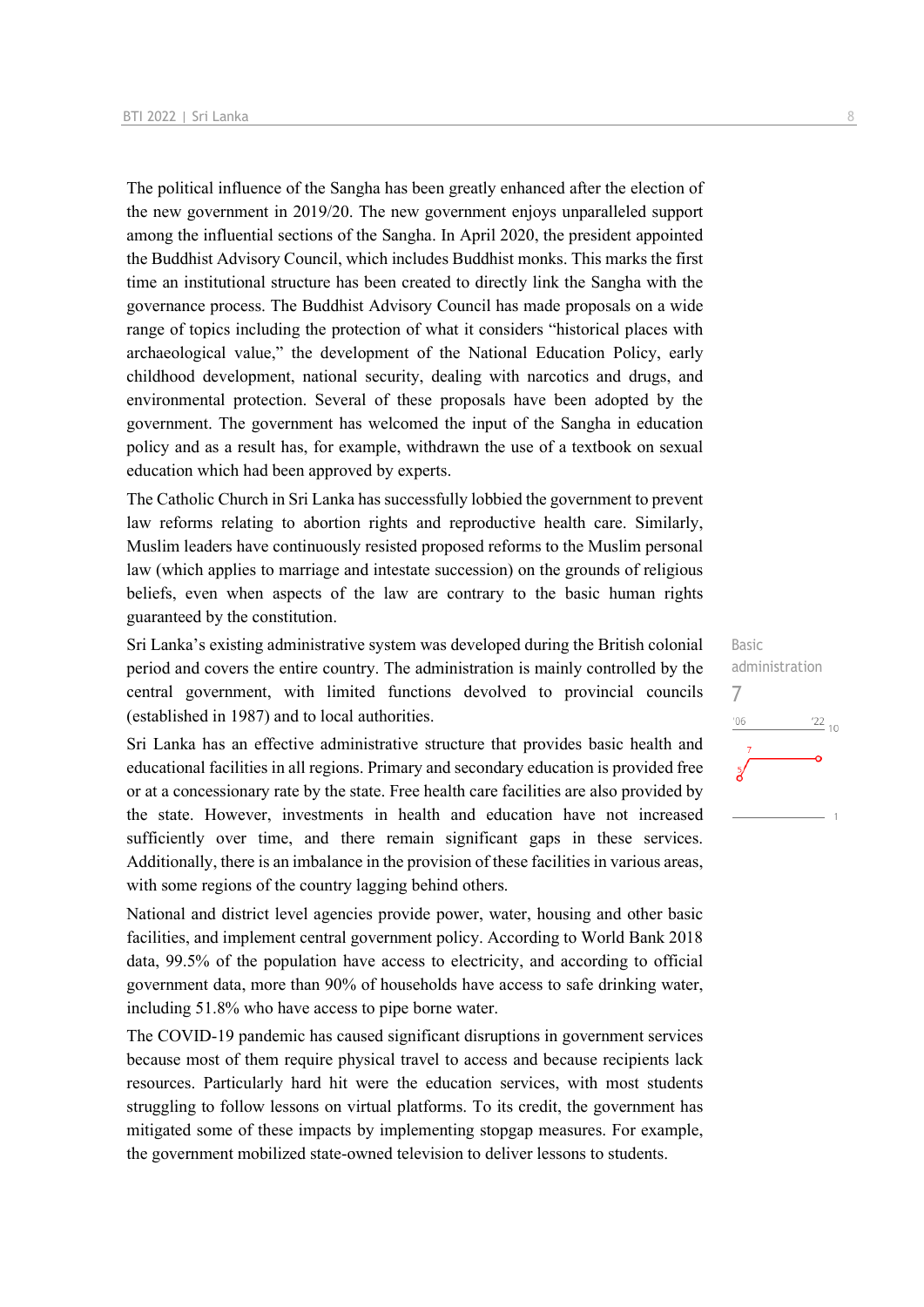#### **2 | Political Participation**

Elections are regularly conducted on the basis of universal suffrage through multiparty contests and election outcomes are respected. Serious incidents of violence are not common during elections and the electoral process has evolved to become more peaceful over the last decade. Electoral registers are updated annually, with village/city level government offices facilitating this process. Sri Lanka regularly sees high voter turnout at elections. Turnout for the 2019 presidential election was 83.72%, and almost 76% at the 2020 parliamentary election, which was conducted during the pandemic.

Since the last election, however, the structure of the Elections Commission has been significantly altered due to the 20th amendment to the constitution. This granted the president complete control when appointing members of the Elections Commission. Prior to this, since 2015, the president's appointments were subject to a consultative process with a multiparty deliberative body called the Constitutional Council. The 20th amendment also reduced some powers of the Elections Commission that take effect once an election has been declared. As such, the integrity of the election management body has been significantly compromised.

Historically, state-owned print, radio and television institutions have been exploited by the political party in government at the time of elections for its own benefit. The Election Commission has used its power to limit the abuse of state-owned media but has not been able to create a level playing field in this regard.

Sri Lanka recorded its first case of COVID-19 in March 2020, following the dissolution of parliament by the president to hold an early election. The parliamentary election was subsequently postponed due to the pandemic. Despite existing constitutional provisions which allowed, if not required, the president to summon parliament to immediately deal with the public health emergency, the president continued to insist that he would not do so, without giving any specific justification. As such, between March and August 2020, Sri Lanka functioned without a legislature, with the executive usurping public finance powers. This led to concerns regarding the legitimacy of the government's actions, including its ability to raise public debt beyond the debt ceiling and spend money without appropriations being made.

Free and fair elections 8 $\frac{22}{10}$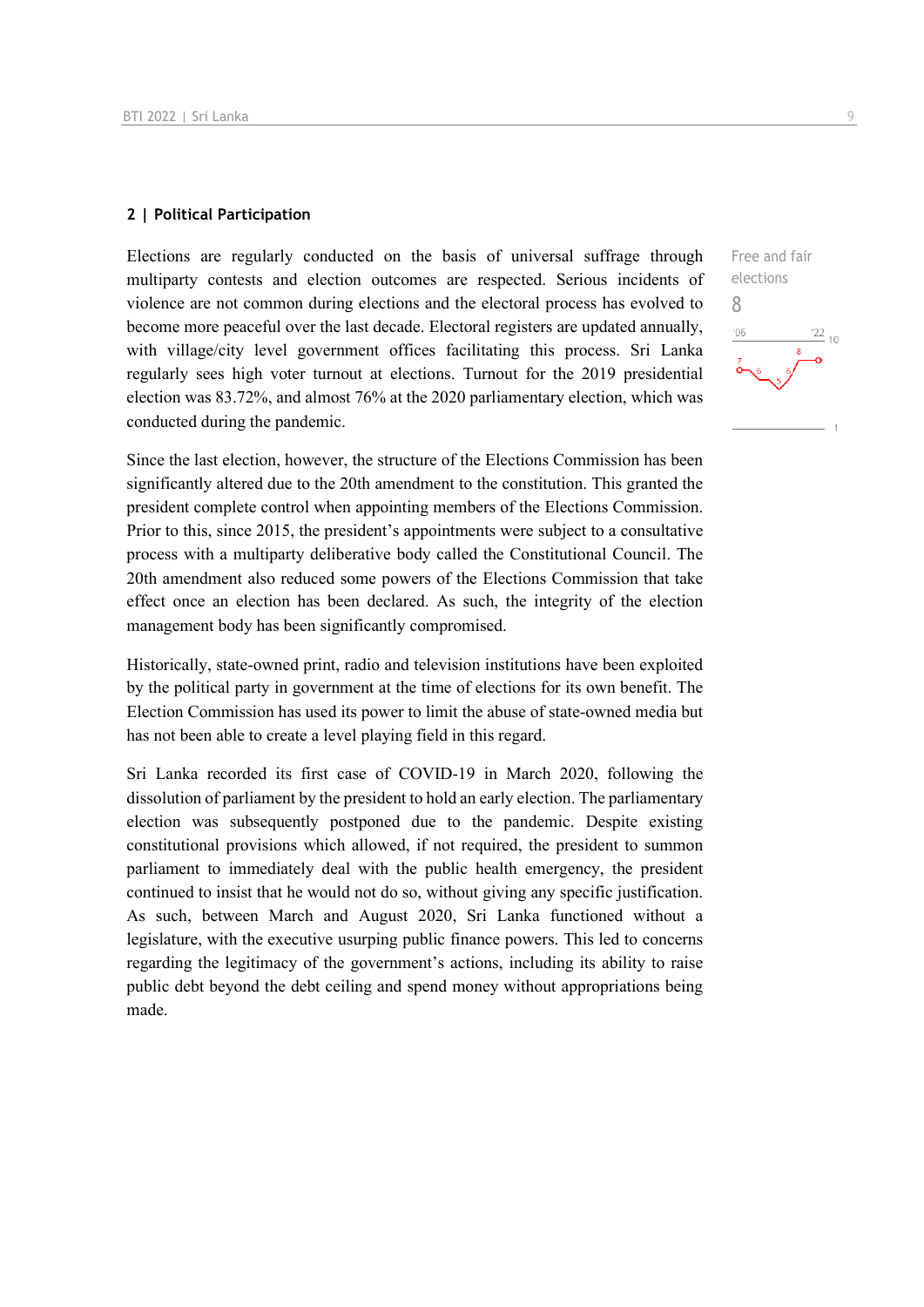Democratically elected officials are able to implement their policies. The president, who is directly elected by the people, exercises extensive powers within the executive and legislative spheres of government. There are no extra-constitutional veto powers, but the military and the Buddhist establishment have influential voices.

Buddhist monks, particularly through the Buddhist Advisory Council, enjoy significant sway over the government on important national issues including the economy and international cooperation. The degree and the vectors of control vary between the different political parties. Since 2001, political parties composed of Buddhist monks have played an important role in the parliament. However, such parties performed poorly in the 2015 and the 2020 parliamentary elections. In the 2020 election, only one representative from such a party was elected to the parliament.

The constitution recognizes the right to freedom of association and assembly. These rights can be restricted based on constitutional criteria. Such restrictions, however, can be imposed only by an act of parliament and by regulations made under the law relating to public security. However, in practice the ability to exercise these rights varies across different parts of the country. In the Northern and Eastern provinces, the former theater of the civil war, these freedoms are significantly restricted due to extensive surveillance and military presence. Individuals claiming to be military intelligence routinely interview civil society activists. Protests and gatherings, when they are allowed, are also subject to surveillance.

Protests and demonstrations are routinely prevented by the police, by obtaining orders from the magistrate's court on the grounds of public nuisance. Magistrates rarely refuse to grant such orders. Regulations issued to prevent the spread of COVID-19, including those relating to mandatory social distancing and restrictions on the movement of persons, have also been utilized for this purpose. This has been problematic because of the disparity in use, particularly in the Northern and Eastern provinces. Protests by families of the disappeared, memorial events for those who died during the civil war, and political protests, have all been prevented by such orders on the grounds of containing the pandemic. However, similar or even larger gatherings were allowed to take place in other parts of the country, with even larger caseloads of COVID-19 patients.

There has been confusion over the existing restrictions related to the COVID-19 pandemic. Although guidelines have been issued from time to time, they have come from different authorities. The police periodically make pronouncements on restrictions of movement despite not having the statutory authority to frame guidelines in terms of the relevant law. Some restrictions on movement which are included in the guidelines of the Ministry of Health are rarely enforced, while periodic announcements made by the police are more vigorously enforced.



Association / assembly rights 6 $\frac{22}{10}$  $106$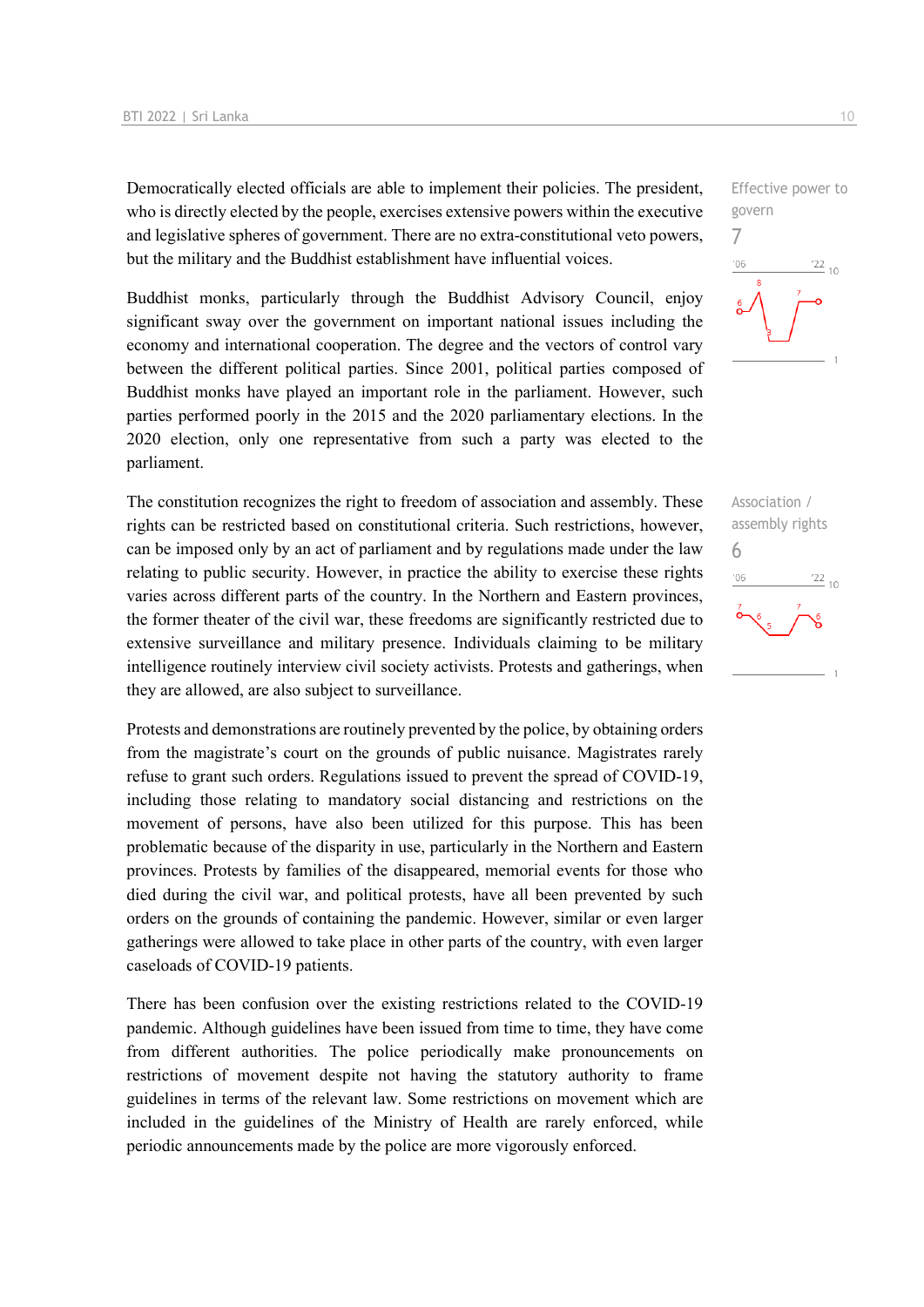Freedom of association is guaranteed to trade unions, both in the constitution and through acts of parliament. Restrictions on NGOs are however more complicated. There is no legal basis to directly regulate NGOs outside the general requirements prescribed by law for incorporated bodies and associations. However, an ad hoc structure named the NGO's Secretariat was set up in 1999. NGOs are routinely asked to register with the Secretariat and submit to its broad and vague powers. This is performed through local level government officials and even private sector banks. From November 2019, the Secretariat was brought under the Ministry of Defense. The new government after the presidential election in November 2019 has promised to enact a new law to regulate NGOs.

The constitution guarantees freedom of expression and opinion. The previous government had made considerable progress in this regard. However, with the change of government after the presidential election in 2019, fears were raised that threats and reprisals against journalists might return. These fears were further exacerbated by the arrests and investigations into several internet-based media outlets during the review period.

The police have used the prohibition of incitement to war in the International Covenant on Civil and Political Rights (ICCPR) Act, and the provisions of the Prevention of Terrorism Act (PTA), to arrest and detain persons expressing legitimate political opinions. Those arrested include Muslim and Tamil civil society activists, poets and some Sinhala writers who have criticized Buddhist monks. These laws have rarely been used against extremist organizations such as the Bodu Bala Sena (Buddhist Power Force), who have openly incited violence against minorities. These laws provide for long detention periods completely at the discretion of the police and the executive arm of government, with little judicial oversight.

Individuals have been arrested for allegedly spreading fake news in relation to COVID-19 on social media, particularly news critical of the government. However, it is unclear under which legal provision these arrests have been made as Sri Lanka does not have a law criminalizing the act of spreading fake news. The government has expressed its desire to enact such a law, based on the legislation enacted in Singapore.

A robust Right to Information (RTI) law was enacted in 2016, and the right to information is recognized and protected by the constitution. However, there are more than 100 laws which prohibit government officials from publishing a broad range of information. The efficacy of the RTI thus depends on the RTI commission to set operating standards that encourage transparency. The new government has expressed its support of RTI law. However, with the changes made by the 20th amendment to the constitution, the members of the RTI commission will henceforth be appointed at the sole discretion of the president.

Freedom of expression 7 $\frac{22}{10}$  $^{\prime}06$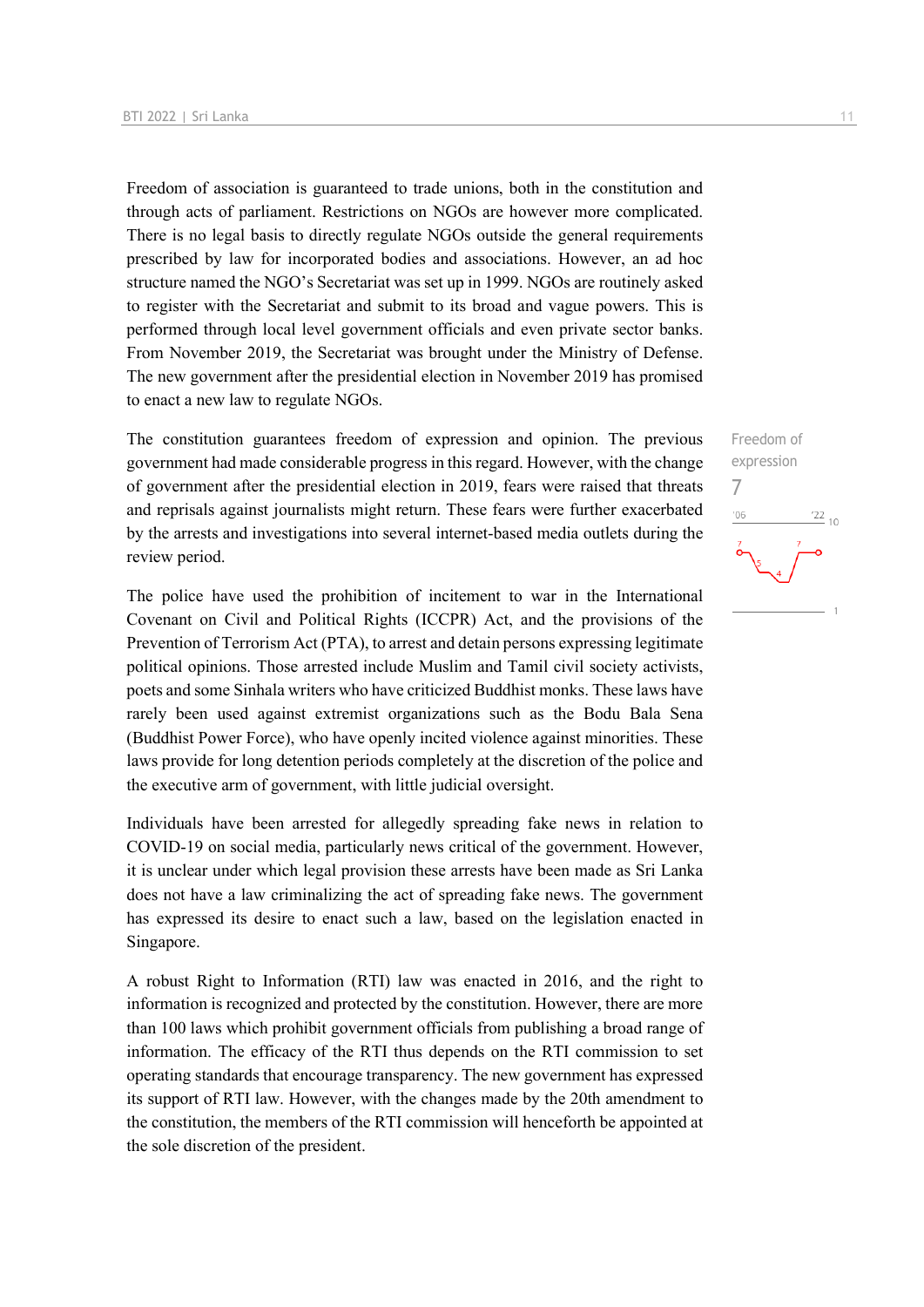#### **3 | Rule of Law**

The separation of powers was significantly eroded by the enactment of the 20th amendment to the constitution. The amendment increased the power of the president over parliament by transferring powers of the prime minister to the president. The president's power to summon and prorogue parliament at his discretion has also been enhanced.

The president can appoint judges to the Supreme Court and the Court of Appeal at his own discretion. Prior to the amendment, the president's nominees had to be approved by a multiparty consultative body called the Constitutional Council. The amendment increased the maximum number of judges that can be appointed to the two highest courts from 23 to 37, allowing the president to appoint, as a one-time act, 14 new judges using the new appointment procedure.

The main challenge to the separation of powers during the COVID-19 pandemic between March and September 2020 was the government's undermining of the rule of law. No state of emergency was declared as parliament was dissolved. A declaration of emergency would automatically resummon parliament. The president instead governed through presidential task forces. The authority of these task forces was never challenged in courts. Many of the restrictions in place during this time were implemented in an extra-legal manner, violating several acts of parliament. These laws were not used primarily because they would have required the president to resummon parliament, which he refused to do until after elections. The government attempted to operationalize some restrictions under the Quarantine and Prevention of Diseases Ordinance, which, however, did not have provisions for such restrictions. The parliamentary election was held in August 2020 and the government won an unprecedented majority. It was thus able to retrospectively ratify the extra-legal methods it had been employing.

Judicial oversight on COVID-19 restrictions was limited, both because it became impossible for courts to function for several months during the pandemic and also because there was no public desire to challenge the efforts of the government to deal with the pandemic.

The independence of the judiciary was seriously undermined by the 20th amendment to the constitution, which changed the appointment procedure for the higher judiciary. Courts had previously asserted themselves against executive overreach during 2015 and 2019, including through several historic judgments which enriched Sri Lankan constitutional jurisprudence. However, it is difficult to assess whether courts will continue that trend. The Judicial Service Commission, which exercises disciplinary control over judicial officers in the courts of first instance, is drawn from among the judges of the Supreme Court. Changes in the appointment process for the higher judiciary could thus also impact the autonomy of courts of first instance.

Independent judiciary 7 $-06$  $\frac{22}{10}$ 

 $\frac{22}{10}$ 

Separation of powers 5

 $^{\prime}06$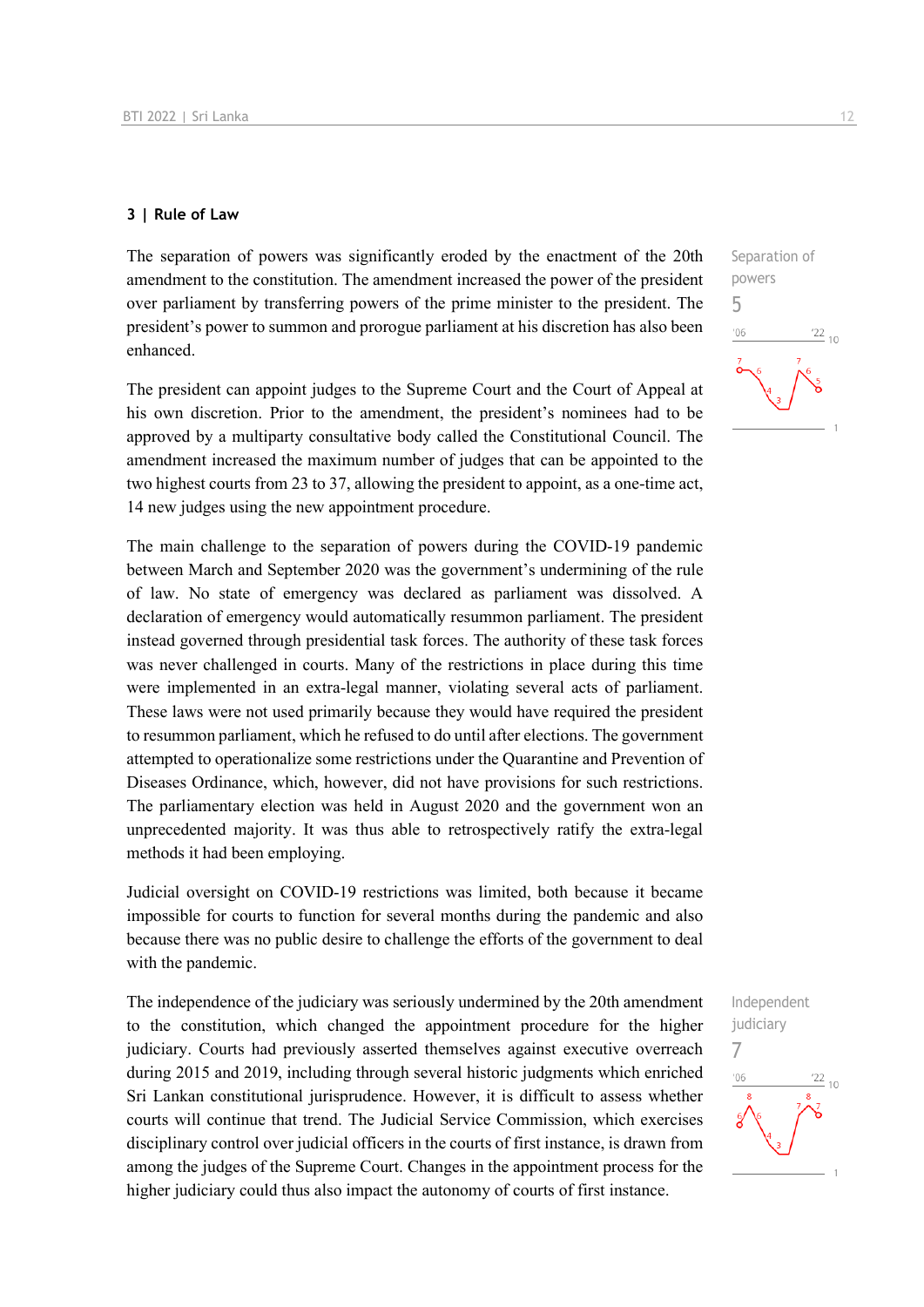The report of a commission appointed by the president to investigate allegations of political victimization by the previous government recommended that prosecutions against several politicians within the government should be discontinued by the Attorney General and that several other cases should be dismissed by courts. The president appointed another commission in January 2021 to implement the findings of the previous commission, including to consider whether several opposition politicians should be stripped of their civic rights and barred from parliament. The appointment of these commissions undermines the integrity of the judiciary and public confidence in the judicial process. Any allegations of victimization by the previous government should have been dealt with through the existing legal system without the need for such ad hoc commissions.

Sri Lanka has not seen the successful prosecution and conviction of a high level political figure on corruption charges over the past several decades. There is, however, a widespread belief that senior politicians in successive governments have been corrupt. The independence of prosecutorial agencies, the anti-corruption commission and the police were seriously undermined by the 20th amendment to the constitution.

During the period under review, high-ranking members of the present government were accused of corruption, murder and other crimes and have been the subject of legal proceedings. The criminal cases against the incumbent president were suspended upon his election to office due to the immunity granted to the holder of the office by the constitution. Several other criminal cases were discontinued by the attorney general or were dismissed by the courts.

Upon his election, the president appointed a commission of inquiry with broad powers to investigate allegations of political victimization by the previous government. The powers granted to this commission were unprecedented and potentially unconstitutional and illegal. The commission's report concludes that the attorney general should continue to halt efforts to prosecute several politicians within the government and that the courts should continue to dismiss other cases.

The Sri Lankan constitution recognizes several civil and political rights and provides an enforcement mechanism against the violation of such rights by executive and administrative functionaries of the state. The constitution does not explicitly recognize the right to life and the right to privacy. Furthermore, the constitution does not recognize the right to non-discrimination based on sexual orientation. Existing criminal law prohibits consensual same-sex relations between adults.

The long delays in the court system limit its effectiveness in addressing grievances. Prolonged closures and limitations in its capacity due to the COVID-19 pandemic further aggravated these delays and exposed the urgent need to modernize the court system. During the review period, the newly elected government promised an ambitious plan to modernize the court system. However, such promises have been

Prosecution of office abuse 5  $-06$  $\frac{22}{10}$ 

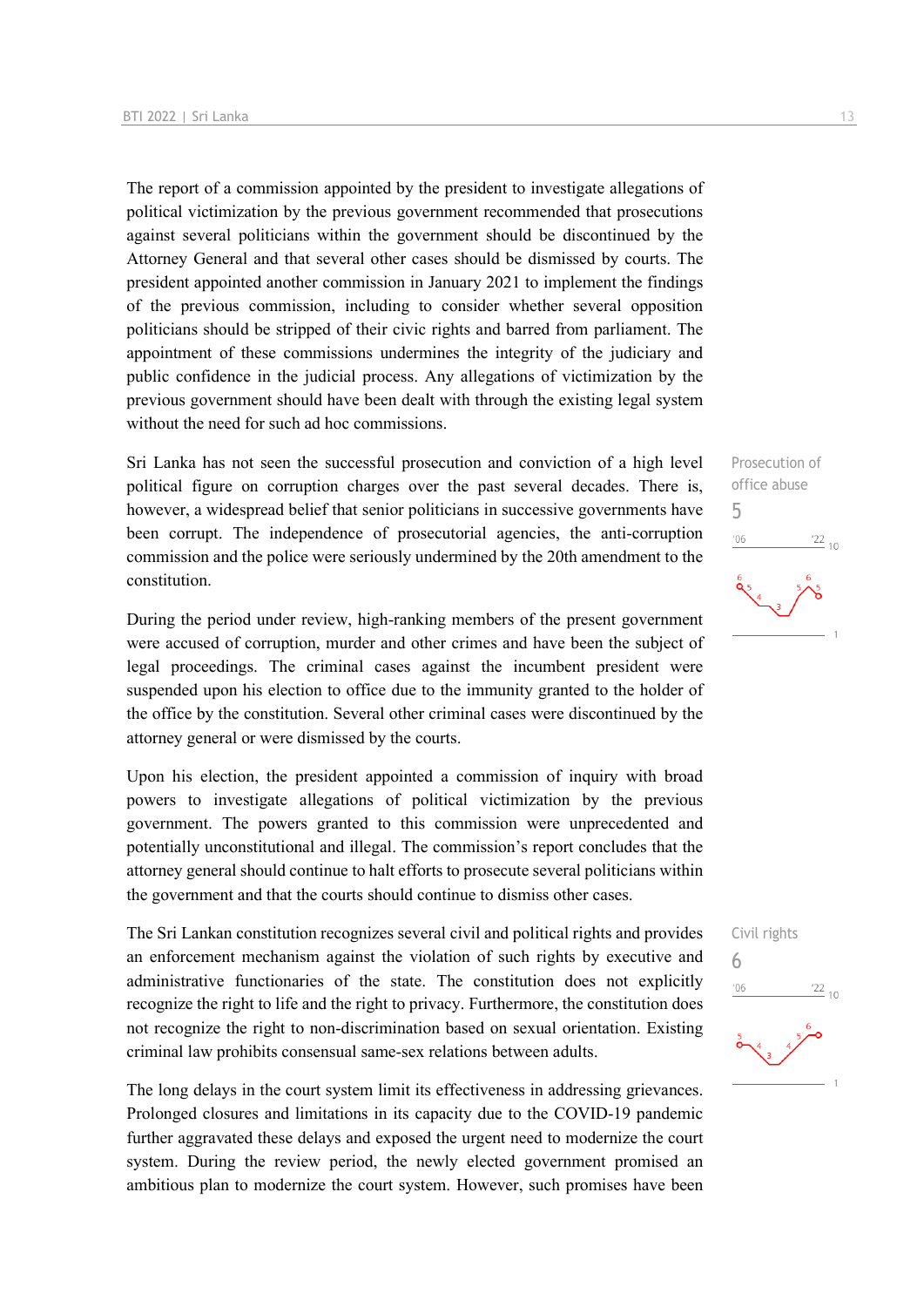made by previous governments with little to no follow-up action. Furthermore, the 20th amendment gave the president complete control when appointing the Attorney General, the Inspector General of police, members of the Human Rights Commission of Sri Lanka, and other important institutions, thereby further undermining the independence and efficacy of these institutions.

The International Covenant on Civil and Political Rights Act and the Prevention of Terrorism Act have been disproportionately used against ethnic and religious minorities for prosecution and detention. In the aftermath of the Easter Sunday attacks, hundreds of Muslims were arrested and many still remain in custody without charge. Custodial torture remains a serious concern, with the systemic use of torture by the police well-documented, including within judgments of the Supreme Court. However, very few successful prosecutions have taken place of individuals accused of perpetrating torture.

There are serious concerns regarding the legality of several restrictions imposed due to COVID-19, specifically in relation to restrictions placed on movement and assembly. Furthermore, policies such as mandatory cremation of suspected COVID-19 deaths are disproportionate and discriminatory: the government has continuously refused to allow the burial of bodies, despite the available scientific evidence suggesting there is little to no risk associated with burial. This policy particularly impacts citizens of Islamic faith.

#### **4 | Stability of Democratic Institutions**

Sri Lanka has a highly centralized system of government. Even within the central government, especially after the passage of the 20th constitutional amendment, the president wields disproportionate power over the other arms of government. As such the efficacy of parliament, the public administration and independent oversight agencies have been greatly diminished.

The incumbent president contested the election on a platform of increasing efficiency within the government and has specifically identified checks and balances as a hindrance to that. Efficiency is also used as an excuse to further centralize power within the executive. While efficiency in decision-making by the executive has improved when compared to the previous government, this increase has been at the expense of the other arms of the government.

The judicial system continues to be plagued by delays and a backlog of cases. The Ministry of Justice recognized that on average it takes 1,318 days to enforce a contract in the Sri Lankan legal system. According to the sectoral oversight committee on legal affairs, the average total time to conclude a criminal case in relation to a serious crime is approximately 17 years. Significant investments have been made since 2017 to improve the efficacy of the judicial system by increasing human capital and the use of technology, and by simplifying procedures. The budget for 2021 allocated LKR 20 billion for justice sector reform.

Performance of democratic institutions 5 $\frac{22}{10}$  $^{\prime}06$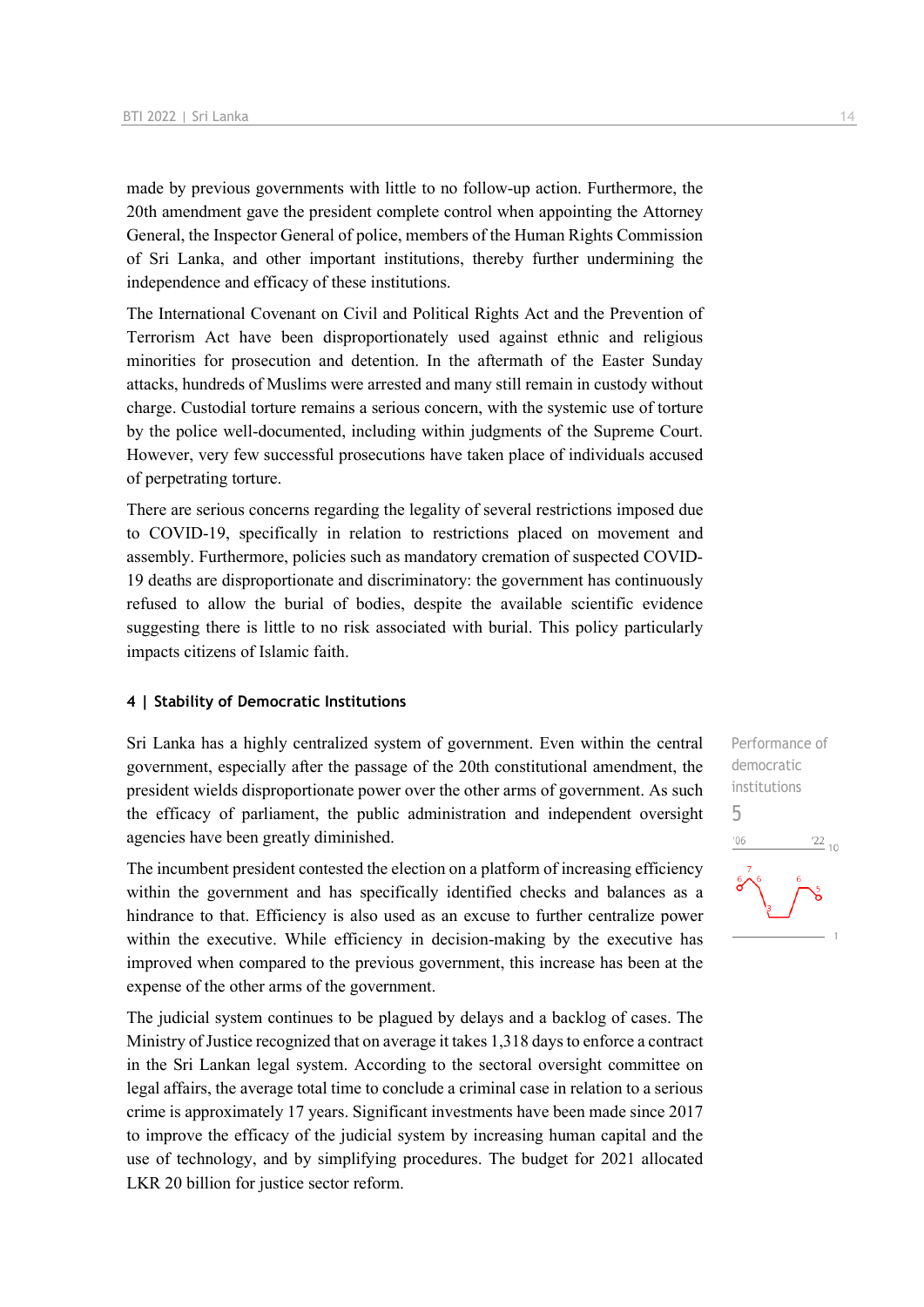Sri Lankans have repeatedly expressed their confidence in democracy, voting out governments at periodic elections. However, there has been a significant increase in support for a "strong leader" the past two to four years. According to a survey conducted in 2018, a majority of the Sinhalese community preferred the rule of an elected leader who can also be categorized as a strong leader as well as an expert. This rise in support of a strong technocrat is mirrored by the declining confidence in parliament and political parties among the public. Meanwhile, among the Sinhalese community the military has remained the most trusted entity since 2011.

Economic stagnation and dysfunctions of the previous government, which is widely seen as being responsible for failing to prevent the Easter Sunday bombings, are both among the contributing factors for these trends. The new government, which was elected to office during the review period, capitalized on these trends to ensure strong mandates and to also push through reform which significantly undermined democratic institutions.

The president has also repeatedly sidelined his own cabinet. Sri Lanka's response to COVID-19, which included appointing several committees and task forces, relies on retired and serving military officers as opposed to elected representatives and civilian administration. Furthermore, the president sidelined parliament and exercised his power in an unconstitutional manner between March and August 2020 with little or no push-back. The president's election manifesto, which was also the basis of his political party's election platform at the August 2020 parliamentary election, emphasized the need for a new constitution to restore "smooth functioning of the government." This raises the possibility of further attempts to undermine democratic institutions in the name of "efficiency."

#### **5 | Political and Social Integration**

Overall, party organization is undemocratic and is dependent on personalities and patronage. Parties are organized in such a way that change in leadership is very difficult to achieve. The review period saw a significant development in that breakaway groups from the two main political parties were able to dominate both national level elections. The Samagi Jana Balawegaya (SJB) broke away from the UNP to contest the parliamentary elections in August 2020, and the SLPP broke away from the SLFP-led coalition to contest elections in 2018.

Sri Lanka's proportional representation system encourages political coalitions at elections. Thus, despite having 14 political parties represented in parliament, most of these form part of larger political groupings. The fragmentation of political parties in the Northern Province is a unique situation. The Tamil National Alliance (TNA) has been the dominant force in Tamil politics for the past 15 years. Being a collection of several political parties, its membership has eroded over several election cycles. Its failure to deliver on a promised new constitution between 2015 and 2018 also contributed to its poor electoral returns.

Commitment to democratic institutions  $'22_{10}$ 

6

 $-06$ 

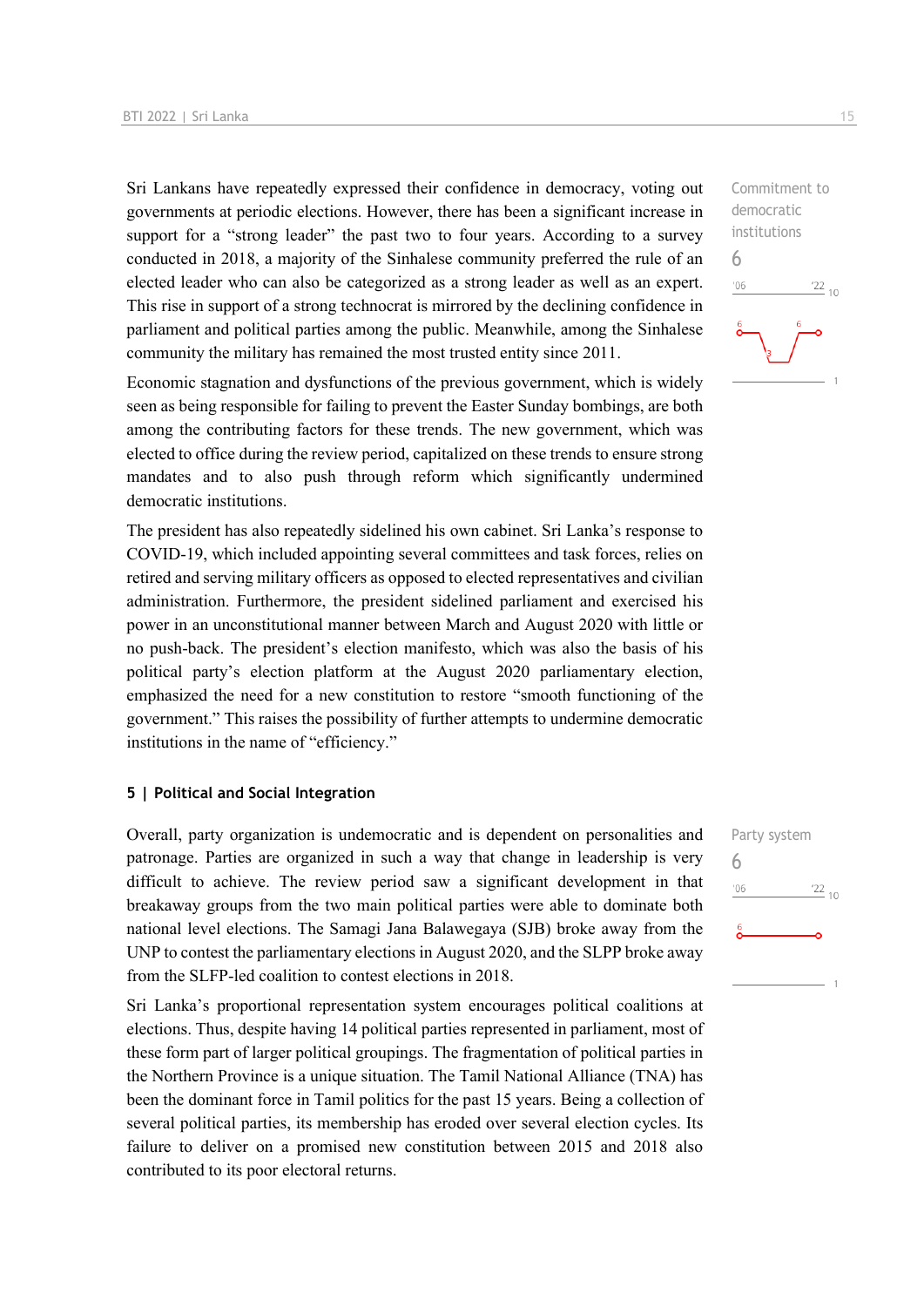Buddhist monks are the most influential group representing social interests within the political system. The Buddhist monk, Maduluwawe Sobitha Thero, initially launched and sustained a campaign to abolish the executive presidential system several months before the presidential elections in January 2015. He was the catalyst for a social movement which was able to coalesce opposition political parties around the idea of "good governance." Similarly, in 2019, Buddhist monks played an important role in ensuring the victory of the incumbent president, this time around the idea of the need for a strong patriotic leader to protect the unitary character of the Sri Lankan state and the Sinhala Buddhist identity.

Trade unions also play an important role in political discourse. Most political parties have their own affiliated unions, which form an important part of their political strategy. Trade unions are also extremely influential over government economic policy.

Sri Lanka has seen active participation by NGOs both at the national and the local level. These NGOs come in different shapes and sizes and political affiliations. They are a forum for organizing at local levels and lobbying local government. Before he became a member of a political party, the incumbent president used to be the leader of two NGOs, who promoted him as a potential presidential candidate.

An overwhelming majority of Sri Lankans (74%) indicate that democracy is preferable to any other kind of government, according to a survey in 2018 by Social Indicator, which is the survey arm of the Center for Policy Alternatives (SI-CPA). However, over the period of several years public opinion polls have suggested increasing public discontent with democracy and democratic institutions among Sri Lankan citizens. An opinion survey conducted in 2018 by SI-CPA, found that 52.1% of the Sinhalese community preferred "rule of a strong leader," while another 52.7% preferred "rule of an expert." 80.9% preferred the "rule of an elected leader." The survey also captured a reduction in public confidence in parliament, police and the court system.

The survey results are reflective of the complexities within Sri Lankan polity. Sri Lanka has experienced peaceful transfers of power for more than 73 years since independence, with relatively high voter turnout at regular elections, but the polity is also frustrated by the inefficiency and corruption among elected representatives. These results are also skewed by the perception of the Sinhalese majority and their attitudes toward governance.

The lack of credible opinion poll conducted during the review period make it difficult to assess the impact of the Easter Sunday bombings and the COVID-19 pandemic on citizens' perceptions on these issues.



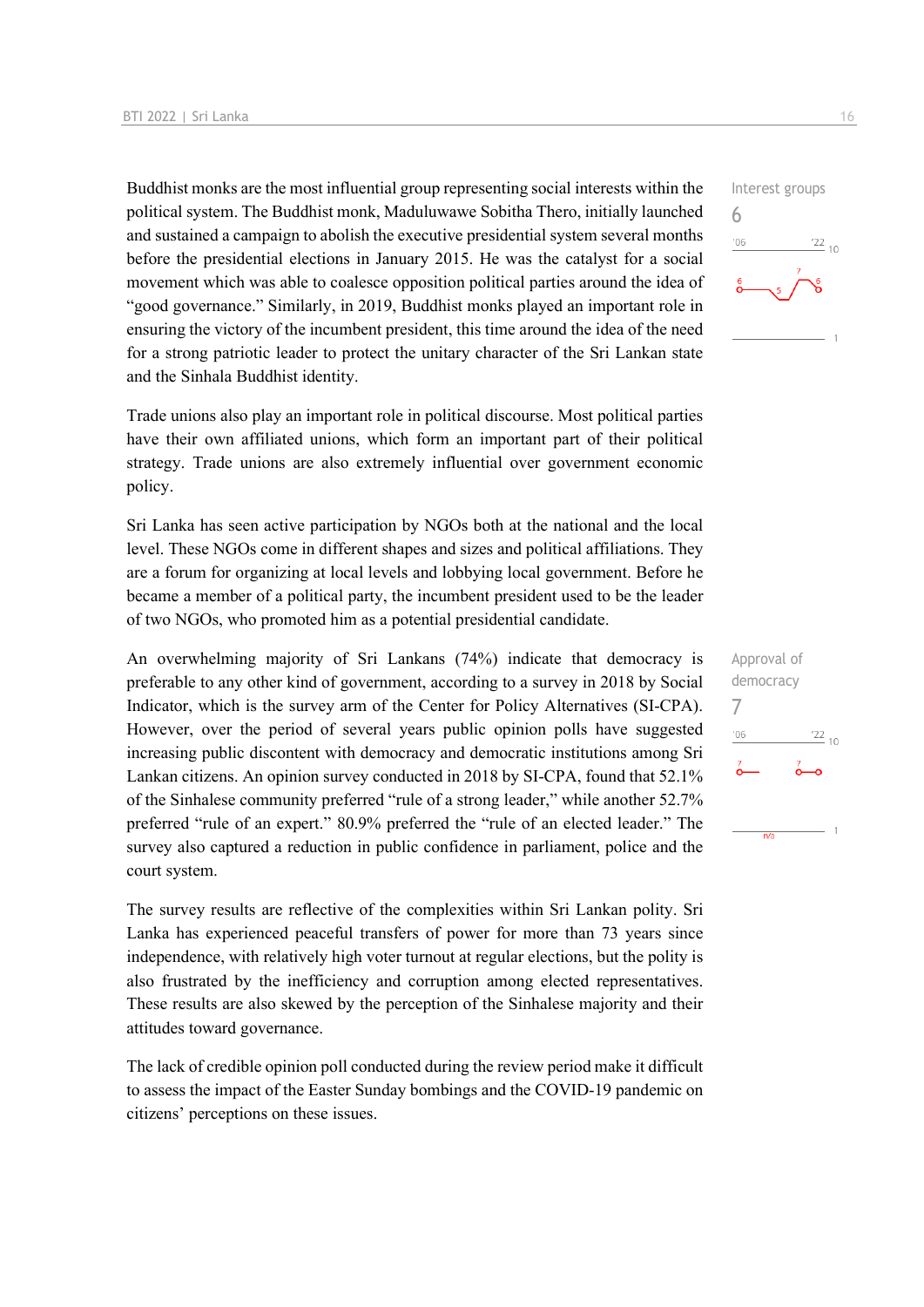There are active local and national self-help organizations among all groups, based on religious and social affiliations. These organizations fulfill functions otherwise provided by the government, including providing emergency relief during natural disasters, and mobilizing resources to augment government expenditure, particularly in relation to health care, education and small-scale rural infrastructure projects. Mutual support and solidarity among citizens are greatly enhanced during times of national crisis and disasters, and outside issues which are seen as politically sensitive. As such, self-help initiatives do provide a platform to foster interethnic and interreligious solidarity.

Levels of trust are difficult to gauge due to the absence of reliable opinion polls. However, cultural and professional affinities appear to positively affect trust more than common bonds of citizenship. For example, common cultural festivals such as the Sinhala and Tamil new year in April foster solidarity and trust. In contrast, independence day celebrations or the anniversary of the end of the war drive discontent and polarization between citizens.

A lack of credible opinion polls conducted during the review period make it difficult to assess the impact of the COVID-19 pandemic on citizen's perceptions of these issues. However, collectives and self-help organizations performed an important role in supporting economically disadvantaged segments during prolonged lockdowns. This helped alleviate some difficulties faced by those who lost income and livelihood support.

## II. Economic Transformation

#### **6 | Level of Socioeconomic Development**

Sri Lanka continues to lead South Asia in its score on the UN Human Development Index (HDI) with 0.782 in 2019. This represents a slight increase on previous years. Sri Lanka is also the only South Asian country in the high human development group. Sri Lanka has made substantial strides in reducing extreme poverty over the last three decades. However, there is a significant concentration of the "near poor" who are particularly vulnerable to economic shocks. Furthermore, 40.4% of the population is in poverty, based on the Global Poverty Line for Upper Middle-Income Countries (\$5.5 a day). Nine districts, namely Kandy, Ratnapura, Batticaloa, Kegalle, Badulla, Kurunegala, Nuwara Eliya, Jaffna and Gampaha, account for 61.1% of the poor, as defined under the National Poverty Line. The districts with the largest concentration of poor people disproportionately include more Tamil and Upcountry Tamil majority districts. This, however, does not by itself support the proposition that ethnicity is a marker for exclusion of people from economic opportunity. Income inequality

#### Question Score



Social capital 5  $\frac{22}{10}$  $106$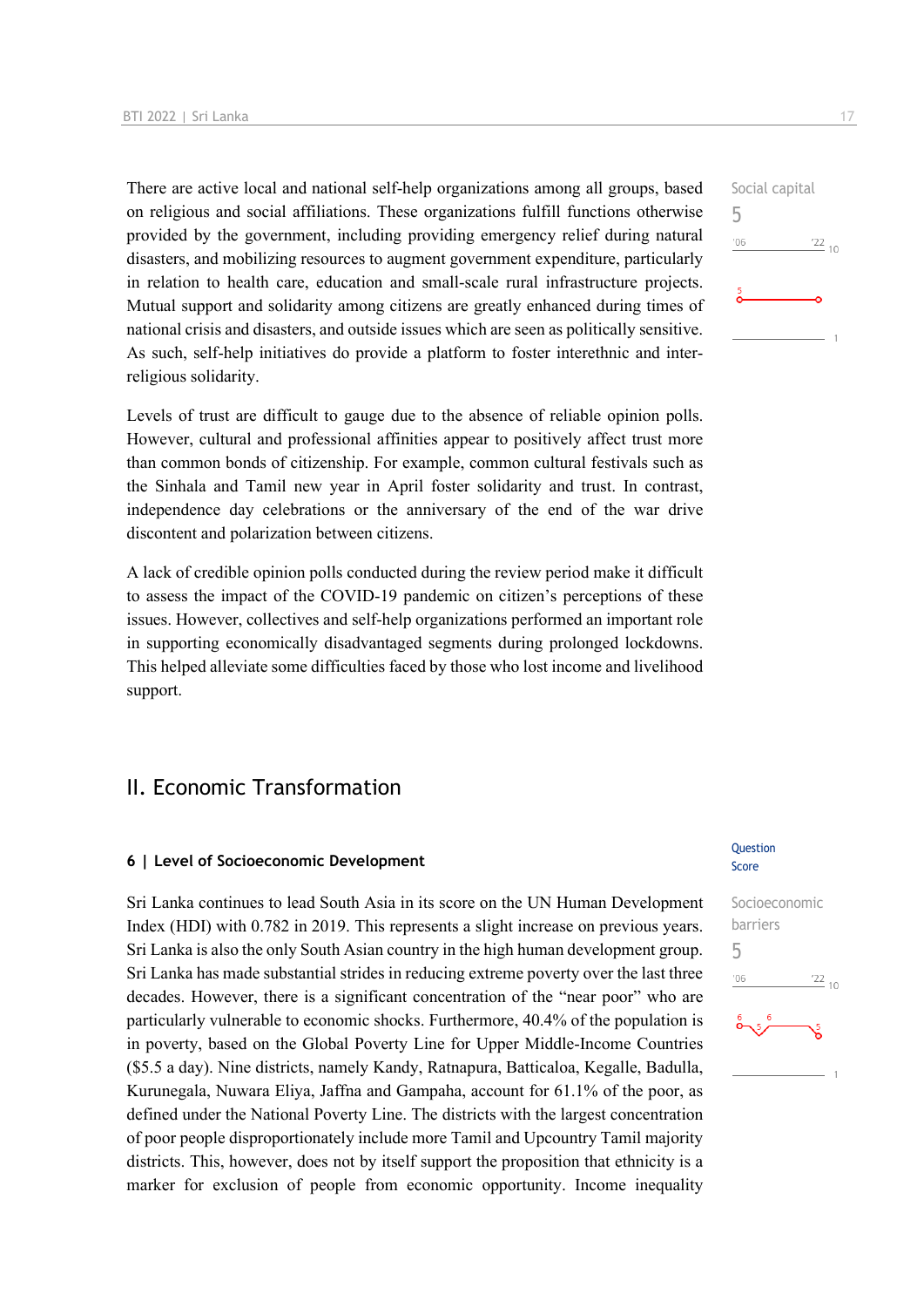remains high. The Gini Index stood at 39.8 in 2016, up from 39.2 in 2012. HDI adjusted for income inequality drops to 0.673. The Gender Inequality Index (GII) increased from 0.396 in 2018 to 0.401 in 2019, reflecting a marginal increase in inequality between women and men in relation to reproductive health, empowerment, and the labor market.

| <b>Economic indicators</b> |          | 2017      | 2018           | 2019          | 2020    |
|----------------------------|----------|-----------|----------------|---------------|---------|
| <b>GDP</b>                 | S M      | 87421.8   | 87954.3        | 83975.6       | 80706.6 |
| GDP growth                 | $\%$     | 3.6       | 3.3            | 2.3           | $-3.6$  |
| Inflation (CPI)            | $\%$     | 7.7       | 2.1            | 3.5           | 6.2     |
| Unemployment               | $\%$     | 4.1       | 4.3            | 4.3           | 4.8     |
| Foreign direct investment  | % of GDP | 1.6       | 1.8            | 0.9           |         |
| Export growth              | $\%$     | 7.6       | 0.5            | 7.2           | $-9.6$  |
| Import growth              | $\%$     | 7.1       | 1.8            | $-5.8$        | $-11.4$ |
| Current account balance    | \$ M     | $-2309.0$ | $-2799.1$      | $-1808.1$     |         |
| Public debt                | % of GDP | 77.9      | 84.2           | 86.8          | 101.2   |
| External debt              | \$ M     | 50765.5   | 52919.7        | 56117.9       | 56342.0 |
| Total debt service         | \$ M     | 4211.2    | 7395.5         | 6240.5        | 5223.3  |
| Net lending/borrowing      | % of GDP | $-5.5$    | $-5.4$         | $-6.8$        |         |
| Tax revenue                | % of GDP | 12.5      | 12.0           | 11.6          |         |
| Government consumption     | % of GDP | 8.5       | 9.2            | 9.4           | 10.4    |
| Public education spending  | % of GDP | 2.8       | 2.1            | $\frac{1}{2}$ |         |
| Public health spending     | % of GDP | 1.6       | 1.5            |               |         |
| R&D expenditure            | % of GDP | 0.1       | $\blacksquare$ |               |         |
| Military expenditure       | % of GDP | 2.1       | 1.8            | 2.0           | 1.9     |

Sources (as of December 2021): The World Bank, World Development Indicators | International Monetary Fund (IMF), World Economic Outlook | Stockholm International Peace Research Institute (SIPRI), Military Expenditure Database.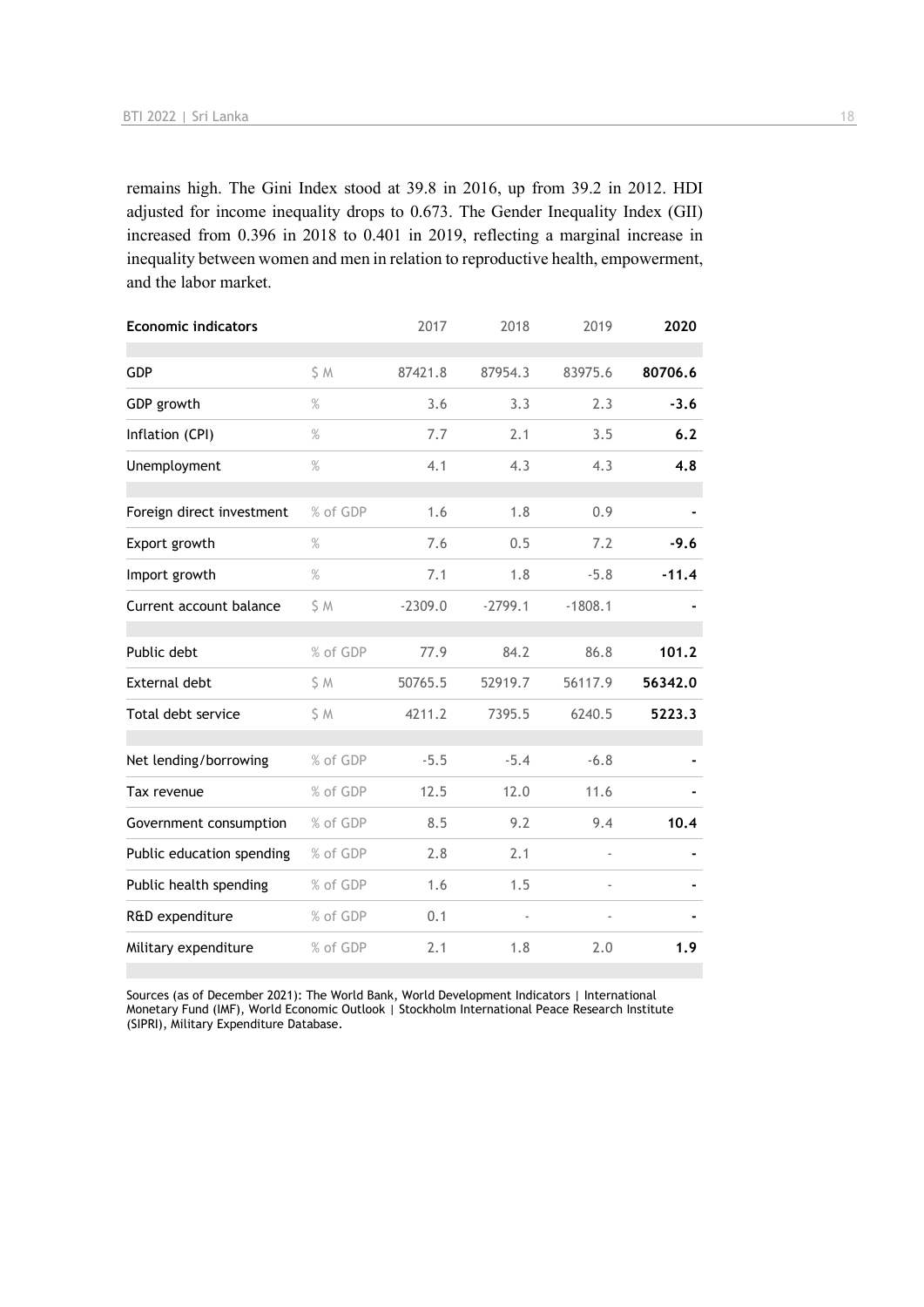#### **7 | Organization of the Market and Competition**

Regulations relating to foreign investment have not changed since the previous review period. The state allows 100% foreign investment in any commercial, trading or industrial activity, other than a few regulated sectors such as air transportation, coastal shipping and military hardware, which are subject to approval by government agencies. Foreign ownership in excess of 40% must be approved on a case-by-case basis in certain areas such as the production for export of goods that are subject to international quotas, growing and primary processing of tea, rubber and coconut, timber-based industries using local timber, mass communications and deep sea fishing. Foreign investment is not permitted in non-bank money lending, pawnbroking, retail trade with capital investments of less than \$1 million, and coastal fishing.

The cost of starting a business as a percentage of gross national income per capita has marginally improved in 2019 (8.7%), compared with 2018 (9.4%). The number of days to register a business reduced from nine in 2018 to eight in 2019. The number of procedures needed to start a business (seven) has remained unchanged since 2016.

Sri Lanka's Revival of Underperforming Enterprises of Underutilised Assets Act had enabled the government to assume ownership of one company and the property owned by 36 other companies, which had previously been state-owned enterprises (SOEs) and were subsequently privatized. This act was repealed during the review period. The previous government had argued that the act was detrimental to investor confidence.

According to World Bank estimates, informal workers constitute approximately 70% of the workforce. Price setting is mainly determined by market forces. However, the government regularly imposes price controls on essential food items. Prior to the COVID-19 pandemic, Sri Lanka allowed low skilled foreign labor to work in the local construction sector to alleviate domestic labor shortages. There are significant immigration barriers in other sectors. The government has imposed import restrictions and the central bank of Sri Lanka (CBSL) has limited foreign currency outflows, imposing capital market restrictions in light of the pressure on the exchange rate created by the pandemic.

The inadequacies in the legal framework relating to anti-competition and antitrust laws continue. The Consumer Affairs Authority (CAA) consists entirely of persons appointed by the minister in charge. The CAA was intended to provide better protection for consumers through the regulation of trade and the prices of goods and services, protect traders and manufacturers from unfair and restrictive trade practices, promote competitive pricing wherever possible, and ensure healthy competition among traders and manufacturers of goods and services. However, this regulatory framework is wholly inadequate.



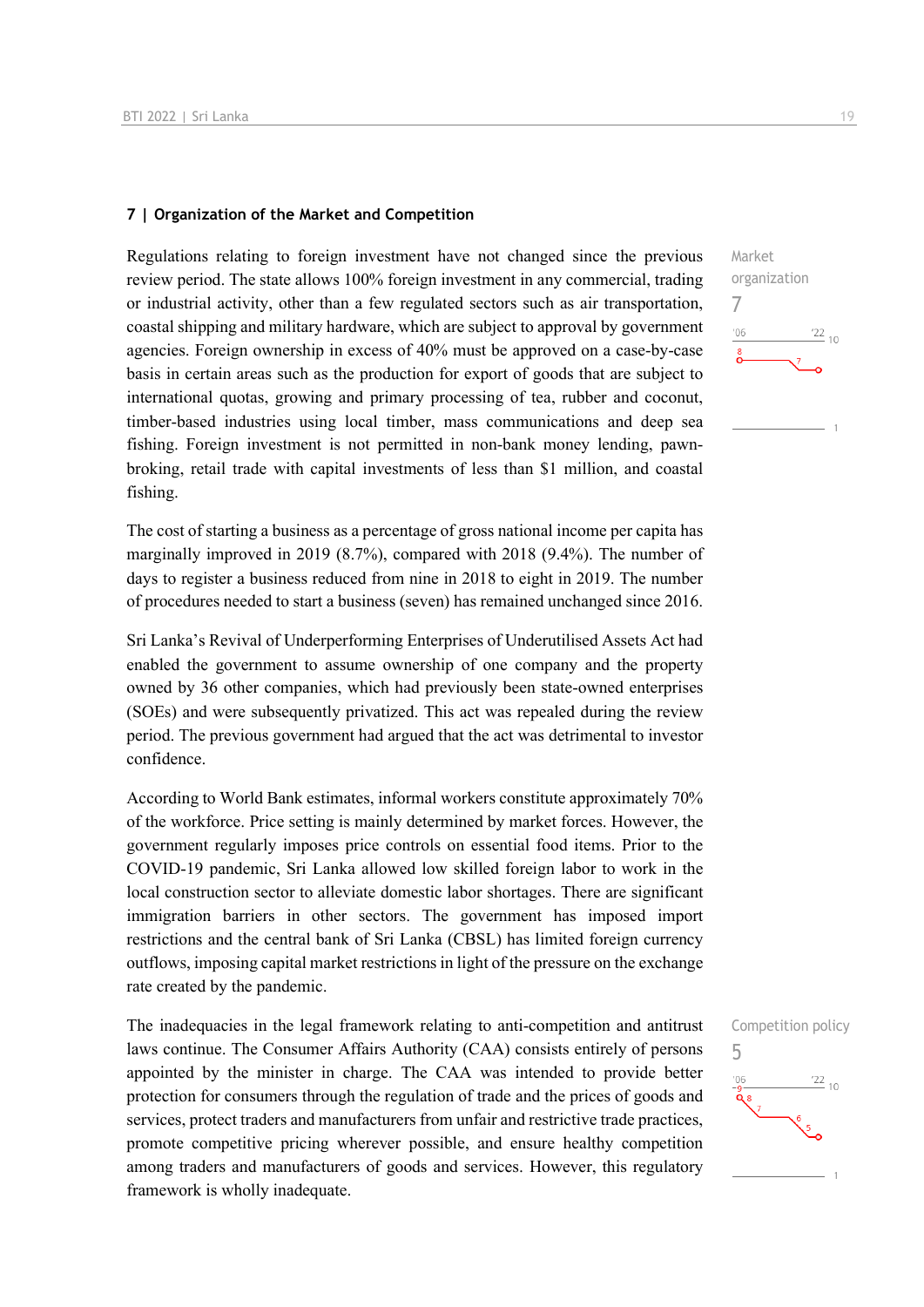In December 2020, the government announced that it would be abolishing the Public Utilities Commission of Sri Lanka. The commission is the economic, technical and safety regulator of the electricity industry and is the designated regulator for the petroleum and water services industries. SOEs monopolize many of these sectors and abolishing the regulatory body would be detrimental to the interests of consumers.

The simple average of the Most Favored Nation applied total tariffs in 2019 continued to be 9.3%. However, imports into Sri Lanka were subject to a number of additional charges. These para-tariffs make Sri Lanka a protectionist country. Additionally, Sri Lanka employs a host of other non-tariff measures which protect local industries from external competition. These include the imposition of import quotas and standardization requirements. In the context of the COVID-19 pandemic, and considering the pressures on the foreign currency exchange rate, the government imposed prohibitions on importing certain categories of products, and imposed more onerous conditions on other imports. The government also signaled that it will be moving toward an import substitution strategy as a means to safeguard foreign reserves and domestic industries. As such, it is likely that barriers on trade will continue for the foreseeable future.

The banking sector in Sri Lanka comprises licensed commercial banks and licensed specialized banks. According to the CBSL, the banking sector dominates the financial system and accounts for the highest share of the total assets in the financial system. The bank capital to assets ratio increased to 9.1% in 2019. The non-performing loans to total gross loans ratio increased to 4.7% in 2019. The banking sector maintained capital adequacy ratios well above the minimum regulatory requirements throughout 2020. The central bank has a format for the publication of audited accounts and for the quarterly and annual publication of financial statements.

Banks appeared aware of the potential increase in defaults in loan repayments the longer the COVID-19 pandemic affected the economy. In response, banks did not expand lending, despite monetary easing by the CBSL early in 2020. This forced the CBSL to intervene more aggressively in the banking sector by imposing interest rate caps on selected lending products offered by licensed banks. However, banks are still hesitant to increase lending and have deployed a variety of procedural hurdles to delay lending at CBSL rates.

According to the Securities and Exchange Commission of Sri Lanka, as of November 30, 2020, the Colombo Stock Exchange (CSE) comprises 285 companies representing 20 Global Industry Classification Standard industry groups. The market capitalization of the CSE was LKR 2,728.11 billion in January 2021, and the CSE was the second highest performing stock market in the world, with an unprecedented rise in the price index.



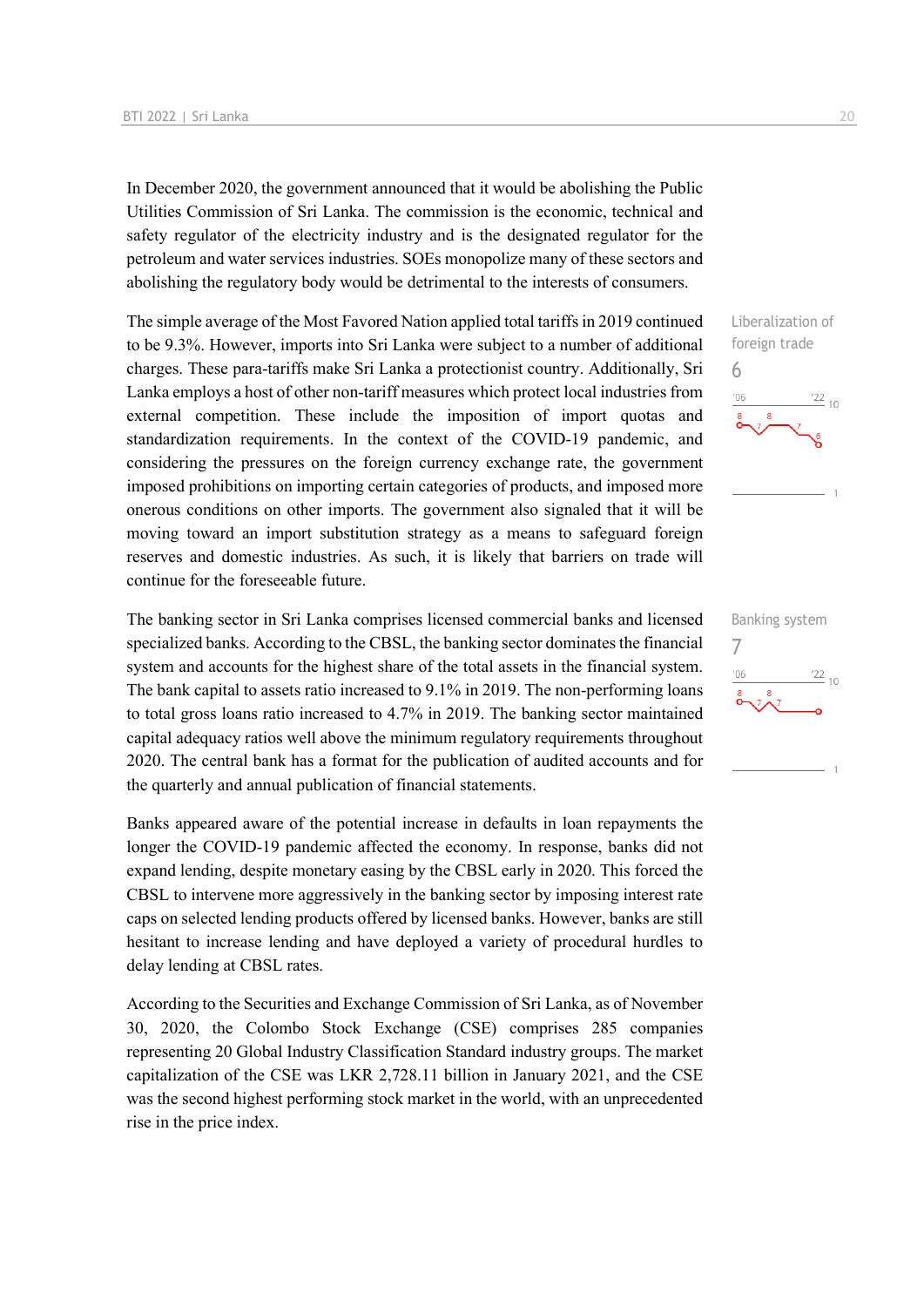#### **8 | Monetary and fiscal stability**

The CBSL began easing monetary policy in the aftermath of the Easter Sunday bombings. This was done in order to assist businesses recovering from the economic fallout of the bombings and in the context of low economic growth rates and stable inflation rates. The CBSL further utilized monetary policy tools to respond to the economic impact of the COVID-19 pandemic. Over the past year, CBSL has aggressively intervened through sharp cuts to policy interest rates and to the statutory reserve requirements of commercial banks. However, private sector credit growth remained sluggish throughout the first half of 2020. This forced the CBSL to directly intervene and issue directives to commercial banks fixing interest rates for certain types of mortgage-backed securities. The CBSL also introduced a debt moratorium and schemes to restructure loans in order to assist the segments of the economy hardest hit by the pandemic.

Inflation, based on the national consumer price index, has remained in single digits over the past five years, falling from 7.7% in 2017 to 3.5% in 2019. However, inflation rates increased slightly during the first quarter of 2020.

Volatility in the foreign exchange rate continued, with the Sri Lankan rupee depreciating against the dollar, from LKR 180 per dollar in March 2019 to LKR 193.17 per dollar in January 2021. With the devaluation of the Sri Lankan rupee, the CBSL intervened to defend the currency. Restrictions were placed on foreign currency outflow by prohibiting certain imports and capital outflow.

The CBSL has a separate Monetary Policy Committee, which consists primarily of career staff, and is expected to evaluate and forecast emerging monetary and macroeconomic developments and make recommendations for consideration by the Monetary Board. In implementing its monetary policy, the CBSL enjoys functional independence from the government. However, in practice the CBSL is subject to political pressure. The president publicly berated senior officers of the CBSL in June 2020 for "not extending support to the government's efforts to prevent an economic crisis." The CBSL issued a circular the very next day with several direct interventions (described above).

The overall budget deficit, which was 6.8% of GDP in 2019, is predicted to increase to 8.5% in 2020. This is due to several factors, including increased government spending to provide livelihood support for individuals, and increased spending to support businesses. The government provided a tax cut in November 2019 and, in addition, introduced tax deferment to assist individuals and businesses in 2020.

The pressures on public finance due to the COVID-19 pandemic compounded an already precarious public finance position, with a high public debt-to-GDP ratio (87% at the end of 2019) and high exposure to commercial foreign debt. Additionally, Sri Monetary stability 7  $\frac{22}{10}$  $106$ 



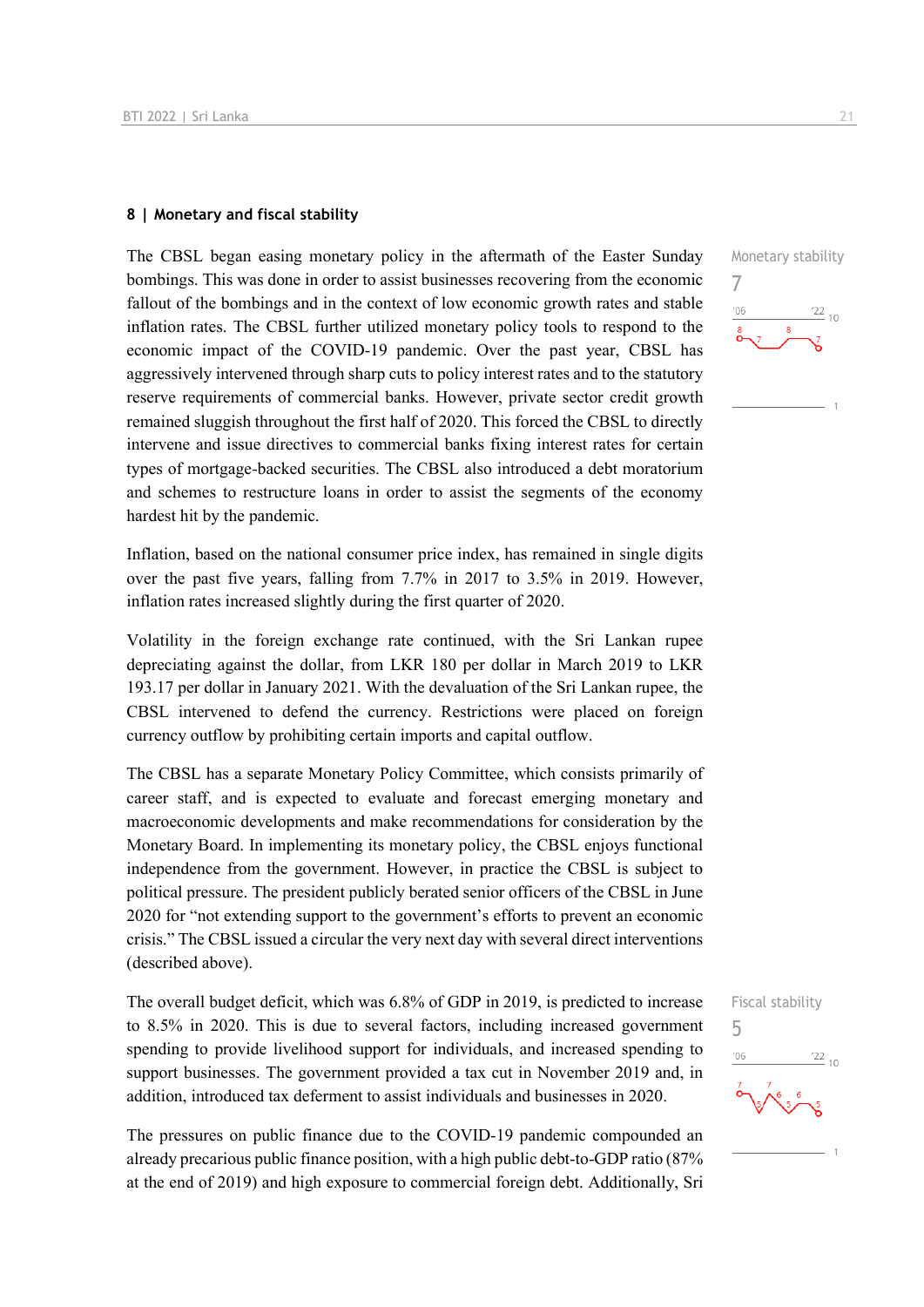Lanka entered a higher debt settlement cycle, with payments between \$3.5 and \$4 billion falling due on average each year up to 2024. With foreign loan sources becoming increasingly difficult to come by, the government was forced to increase domestic borrowings through the excess liquidity created by the CBSL's monetary policy.

The government has resisted calls from the opposition to start negotiations with the IMF for financial assistance, relying instead on currency swaps obtained by the CBSL from India and China.

#### **9 | Private Property**

There is no constitutional right to property. The civil law regulates private property ownership through statute law, Roman Dutch common law, and personal laws, when applicable. The plethora of sources of civil law can generate confusion and uncertainty. Private land ownership is limited to 50 acres per person according to a land reform law. The Land (Restrictions on Alienation) Act places restrictions on the transfer of freehold title lands to foreigners, foreign companies, and certain institutions with foreign shareholding in Sri Lanka.

Court proceedings in litigation to vindicate property rights are notoriously slow. Rights, title and interest in land can only be transacted through a deed, which is a specialized legal instrument with specific formalities required to be completed in order to confer validity.

Local Authority Regulations, the Urban Development Authority Law and the Town and Country Planning Law all regulate the use of private property located in different parts of the country. The Land Acquisition Act provides broad powers for acquisition of private land by the government for a "public purpose." The Requisitioning of Land Act gives the president the power to authorize a designated "competent authority" to take possession of any land for a time designated by him. This time period, at least theoretically, can be extended indefinitely. Both land acquisition and requisition processes are subject to the safeguards guaranteed in the constitution, especially the guarantee of non-discrimination and protection from arbitrary conduct.

The private sector plays an important role in the economy and the government allows 100% foreign investment in any commercial, trading, and industrial activity other than in a few regulated sectors. The government provides tax concessions and tax holidays for investments in particular sectors. The government has not taken equity stakes in companies in financial difficulties due to the COVID-19 pandemic but has instead instituted a repayment moratorium on bank loans for the tourism, garment, plantation, and IT sectors to help cushion the impact.



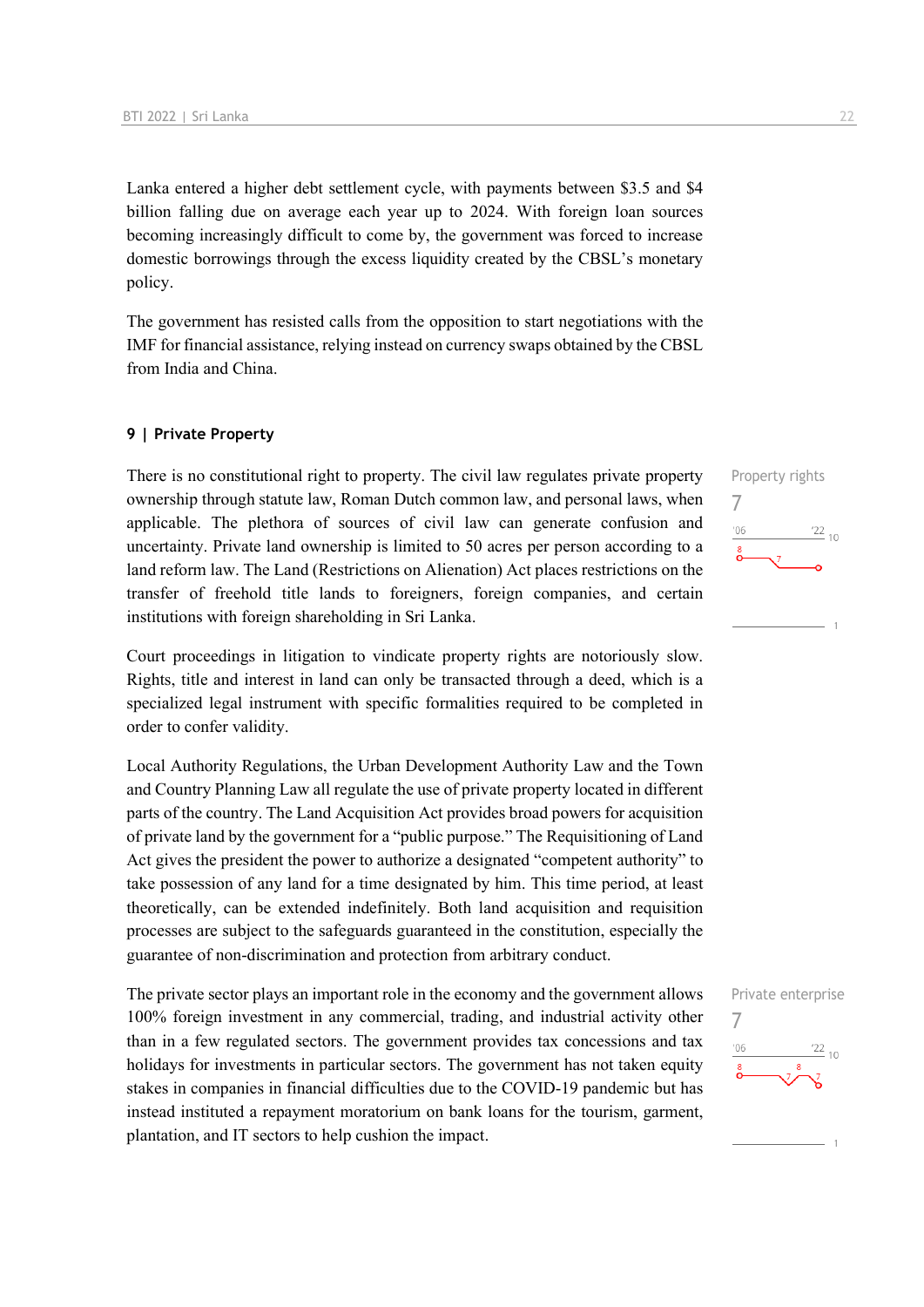The procedure for incorporating, operating and winding up of private companies is governed by the Companies Act of 2007. In 2018, the Registrar of Companies (RoC) set up an online company registration portal, which simplified the registration process dramatically and cut down the time required to register a company. The online portal allows foreigners to register private companies in Sri Lanka without having to physically be present in the country. According to the RoC, between 2018 and January 2021, more than 18,000 new private companies were established using this online portal.

Sri Lanka has a large number of SOEs. As of 2019, the number stood at 527. The present government has a policy of not privatizing state enterprises. Most SOEs have been incorporated in terms of an act of parliament or as a company. In the latter case, the privatization process, if there were to be one, would be relatively simple. However, in the former case, the procedure would require parliamentary action. There are currently no applicable guidelines or procedures to ensure that privatization proceeds in a transparent manner and consistent with market principles.

#### **10 | Welfare Regime**

Sri Lanka does not provide unemployment insurance or a social safety net for temporary loss of income. The state does operate a number of poverty alleviation and welfare programs targeting low-income households and the rural sector. The "Samurdhi" ("Prosperity") program includes a subsidy and social security fund for low-income families across the country. The total subsidy payments for this program increased from LKR 39.2 billion in 2018 to LKR 44.7 billion in 2019. The number of Samurdhi recipient families increased from 1.4 million in 2018 to 1.8 million in 2019. These increases were primarily driven by increase in coverage and an expansion of benefits.

Other programs include a nutrition allowance program and social security and pension program for senior citizens and self-employed individuals in the agriculture sector. Only Sri Lankan citizens are eligible for benefits from government programs. In addition to providing free public education and health care, the government introduced a student insurance scheme in 2018 to provide for health care requirements which are not freely available at public hospitals.

In relation to the COVID-19 pandemic, the government provided direct cash transfers of LKR 5,000 to all low-income families living in areas where a curfew was implemented. While initially these transfers were only intended to target those who received Samurdhi benefits, the pool of beneficiaries expanded to families where the primary income earner had lost their livelihood due to the pandemic. However, in practice the list of beneficiaries was much wider due to politicization of the process. These transfers occurred on at least two occasions during the review period. The government also provided dry ration packs to families under home quarantine, although the distribution of these rations was limited.

Social safety nets 6 $n<sub>6</sub>$  $\frac{22}{10}$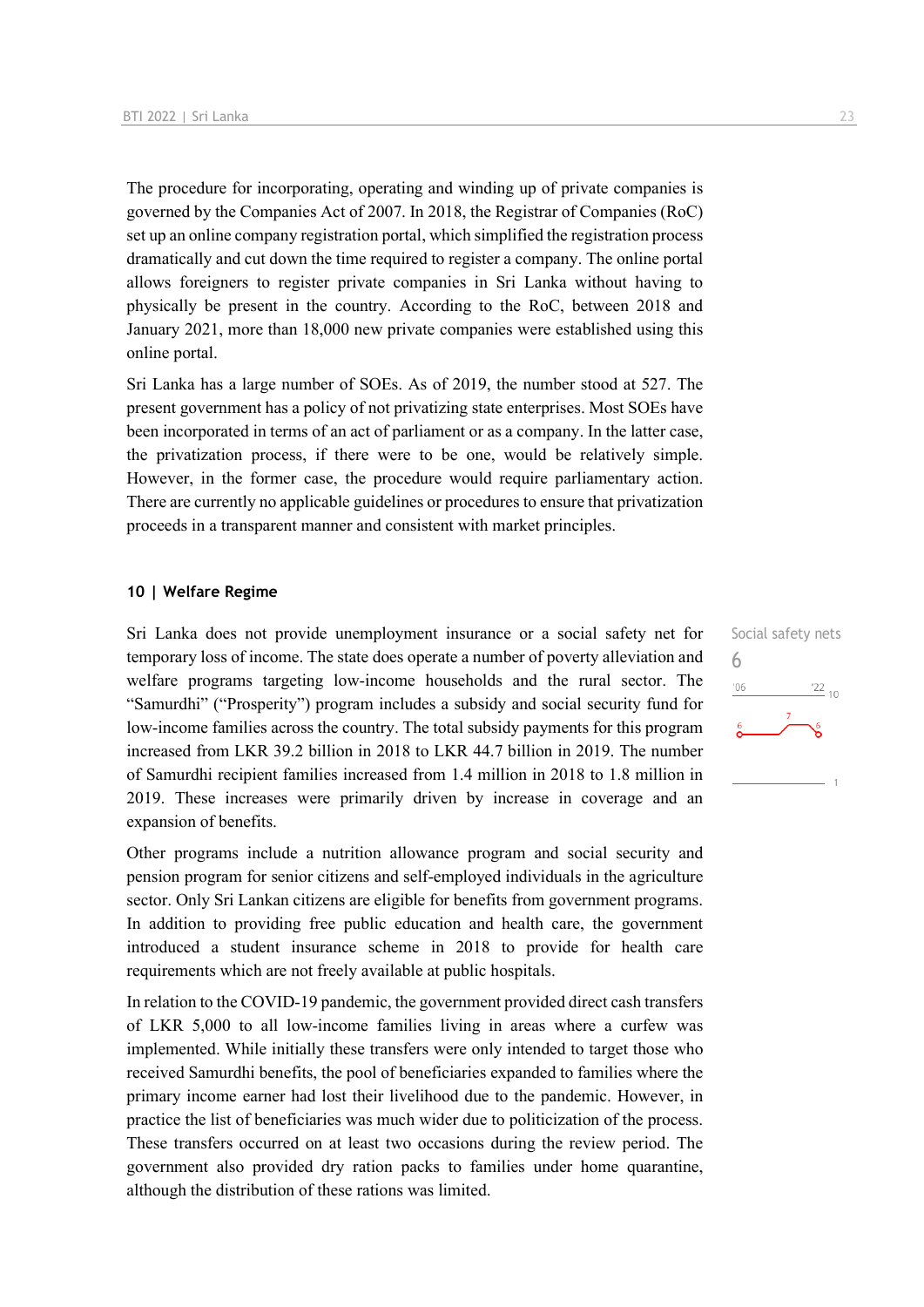The Sri Lankan constitution guarantees the right to non-discrimination on the basis of race, religion, language, sex and political opinion. However, there are no protections against discrimination based on sexual orientation. According to CBSL statistics, the male literacy ratio in 2018 was 93.4%. Female literacy was 91.6%. According to UNESCO, the gross enrollment ratio for primary education in 2018 was 99.62% for female students and 100.7% for male students. When considering secondary education, the gross enrollment ratio in 2018 was 102.63% for female students and 98% for male students. The gross enrollment ratio for tertiary education in 2019 was 26% for female students and 16.2% for male students.

Female literacy rates and life expectancy rates continue to be higher than males, and a gender gap exists in favor of girls in Sri Lanka's education sector. However, according to statistics from the University Grants Commission, female participation in Science, Technology, Engineering and Mathematics (STEM) is very low compared to their male counterparts. Furthermore, women's participation in the labor force remains lower than men's. The gender gap in the Labor Force Participation Ratio (LFPR) decreased to 38.5% in 2019, from 39.4% in the previous year. Nevertheless, Sri Lanka is still among the 20 countries with the largest gender gaps in LFPR in the world.

With some notable exceptions, disparities in access to education, public health and public services are more pronounced regionally than across ethnic or religious divisions. Geographic disparities are primarily due to unequal economic growth, and disparities in allocation of public funds due to political considerations. The Western province has better access to education and health facilities when compared to other parts of the country. Districts directly impacted by the civil war such as Mullaitivu, and those which have been historically underserved such as Monaragala, have significantly lower access to health and education facilities. Conflict-affected areas suffer from acute economic hardships. Specifically, disparities created due to prolonged displacement and landlessness creates barriers to access public services. Segments of the Upcountry Tamil population continue to face the impacts of being rendered stateless for over 40 years. The community still faces barriers in access to health care, education and public services, due to a lack of infrastructure facilities and economic opportunities. The Upcountry Tamil community also faces language barriers, as they live predominantly in Sinhala speaking administrative areas, which lack public officials who can communicate in Tamil.

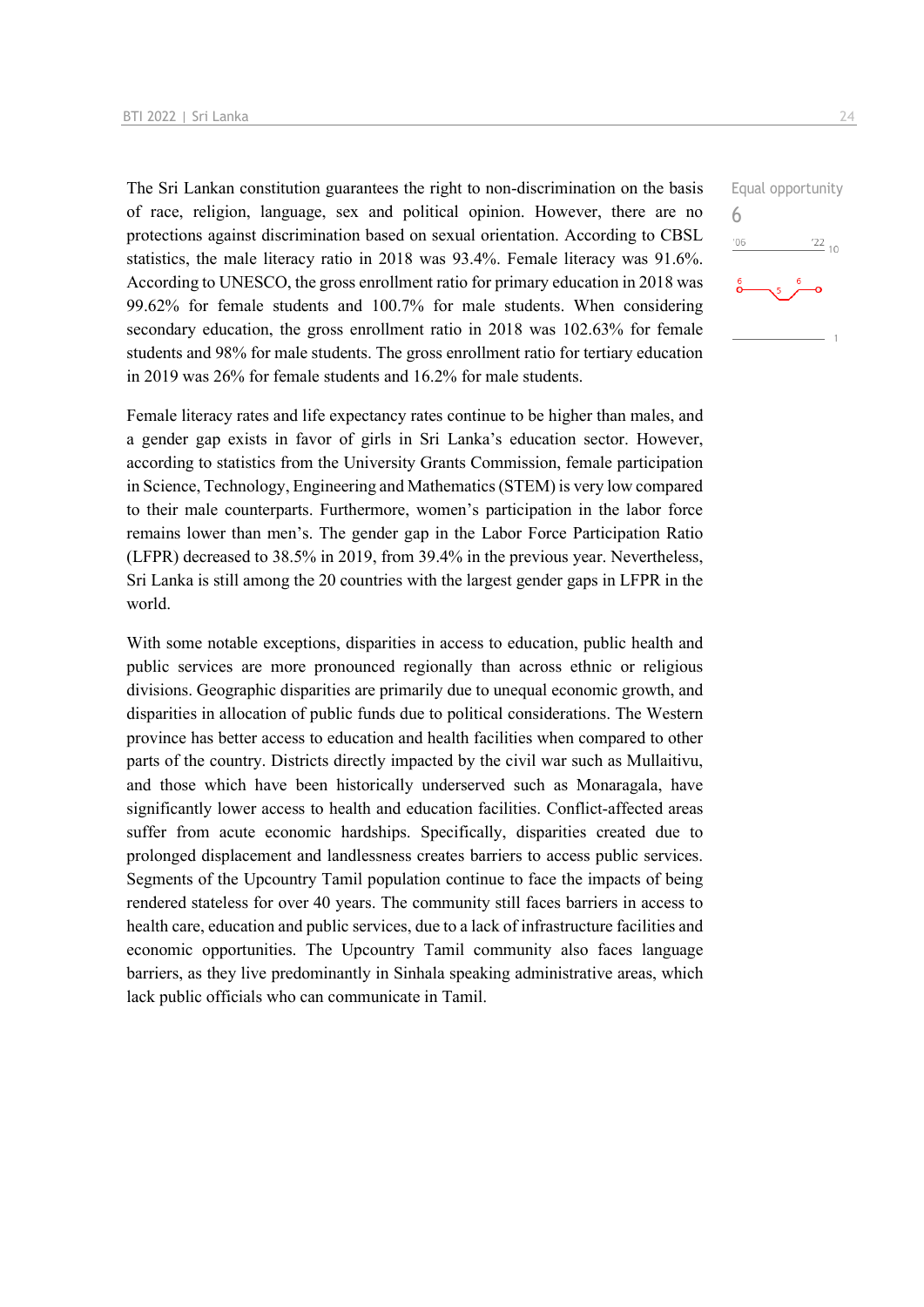#### **11 | Economic Performance**

In July 2019, the World Bank for the first time classified Sri Lanka as an upper middle-income country. Per capita GDP at current market price was \$4,079 in 2018, but provisional figures for 2019 calculate it at only \$3,852. The economy continued to stagnate, and the GDP growth rate continued its downward trajectory in 2019 to 2.3%, down from 3.3% in 2018. The growth rate slowed across all major sectors of the economy. According to Asian Development Bank (ADB) estimates, the Sri Lankan economy contracted by -3.6% in 2020. This contraction was the first in 19 years. Inflation reduced from 6.6% in 2017 to 4.3% in 2019 and 4.6% in 2020 (ADB). The unemployment rate increased from 4.2% in 2017 to 4.8% in 2019.

The negative trade balance improved by \$2.3 billion, primarily due to a reduction of import expenditure. Public debt stands at 87% of GDP, with foreign debt at 42.6% of GDP. Heavy foreign debt settlements are due each year through 2024, and foreign currency inflows are expected to dwindle amid a contraction of the global economy in 2020. Attempts by the government to stimulate the economy through a substantial reduction of taxes in 2019 were upended by pandemic-related disruptions. The tax cuts will result in a reduction of approximately 20% to 25% of government tax revenue. Coupled with an increase in government spending due to the pandemic, this is likely to put further pressure on an already precarious public finance position.

#### **12 | Sustainability**

The incumbent president campaigned on a strong environmental protection platform, pledging to eliminate the use of plastic and polyethylene from his campaign events, and plant trees to offset the carbon footprint of his campaign. However, encroachment on natural reserves and continued deforestation have so far continued at pace during his tenure. The provision of free water for agriculture has contributed to high levels of usage and the provision of heavily subsidized fertilizer has resulted in contamination of water sources. Air and water pollution have worsened in urban areas and development pressures have also led to the reclamation of land. Recycling and sustainable measures to dispose of garbage in urban areas remains inadequate, with landfills being the only option.

A further cause for concern during this period are threats and intimidation faced by environmental protection officers and environmental activists from government ministers and members of parliament. There have been instances of physical attacks on journalists and environmental activists collecting information on encroachment on natural reserves and deforestation. The government amended regulations, which made forest buffer zones susceptible to development activities and placed them at risk of deforestation, and briefly removed restrictions on sand mining in riverbeds.



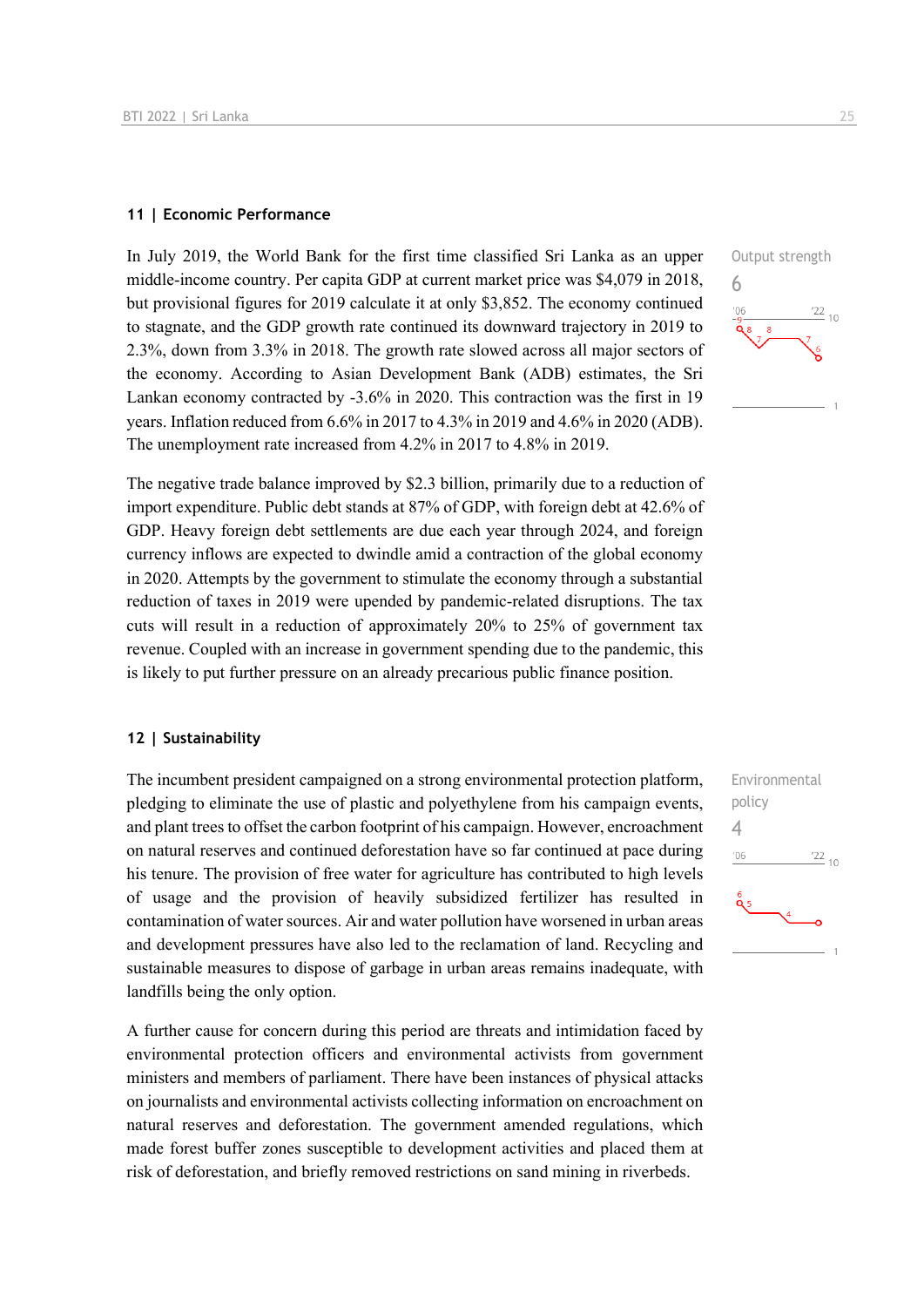Sri Lanka provides free primary and secondary education in public schools. Access to primary and secondary education is comprehensive, with net enrollment at 91.8% for primary schools and 95.2% at the secondary level (2018). Female enrollment at secondary and tertiary levels is higher than male enrollment. The adult literacy rate (16 and over) is 91.71% (2018). Sri Lanka's UN education index score is comparatively high (0.746 in 2019) and has been on an upward trend since 2016, indicating that education levels are high in the country. The government also provides free university education. Resources are limited, however. The gross tertiary enrollment rate in Sri Lanka was only 19.6% (2018), and in absolute terms only about 31,000 students are enrolled annually (2018). As a result, the majority of young people do not have an opportunity to pursue higher education.

Government expenditure on education was still only 1.9% of GDP in 2019. There is an opportunity for greater private sector participation in education. However, regulatory and monitoring mechanisms related to private sector institutions remain weak. Furthermore, there is considerable resistance against increased private sector participation, due to fears of the government further reducing its expenditure on education.

The emphasis on research and development in tertiary education institutions is very low. Public and private tertiary education institutions primarily focus on teaching, as opposed to research-based methods for education. Research and development expenditure, both public and private, remains low (0.1% of GDP in 2015). Sri Lanka was accordingly ranked 101 (of 131 countries) in the Global Innovation Index in 2020. The number of patent applications by residents of Sri Lanka in 2018 was only 15 applications per one million people. In comparison, as per CBSL data, China, Singapore, and Malaysia recorded 1,000, 276, and 35 patent applications per one million population, respectively.

Education policy / R&D 5 $-06$  $\frac{22}{10}$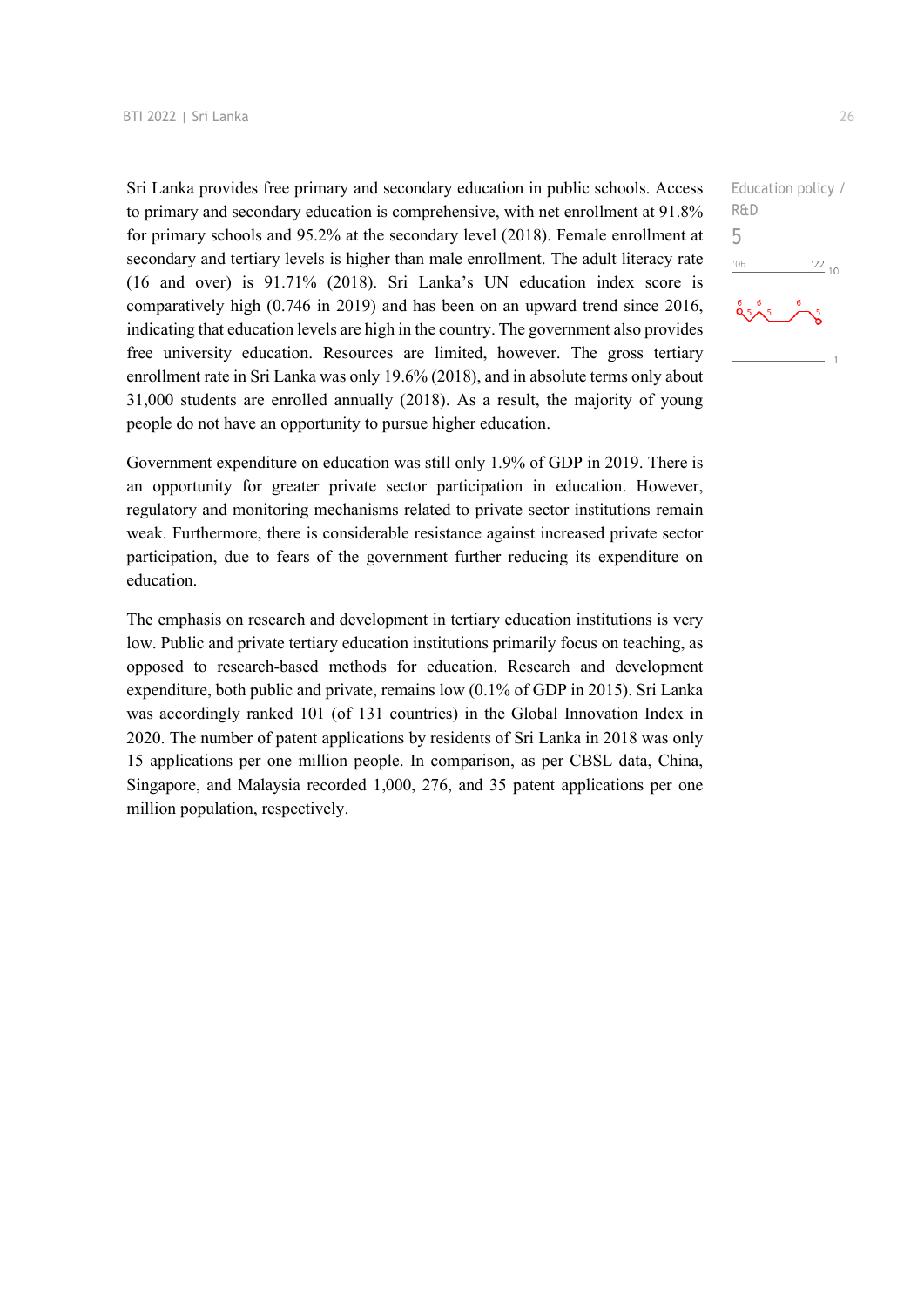## Governance

## I. Level of Difficulty

Sri Lanka enjoys an advantageous geographical location in close proximity to international shipping lines and India. The labor force is highly literate and benefits from publicly provided free health care and primary and secondary education. However, there are labor shortages in several important sectors, for a variety of reasons. The basic (and inadequate) system of transport in the country has been improved in recent years through considerable investment in ports, airports, roads and railways.

Sri Lanka has made considerable gains in reducing extreme poverty over the past three decades. However, there is a significant number of the population classified as "near poor," meaning they are particularly vulnerable to economic shocks. 40.4% of the population is classified as being in poverty, based on the Global Poverty Line for Upper Middle-Income Countries (\$5.5 a day).

Sri Lanka is highly vulnerable to the impacts of climate change. Extreme heat and increased incidence of flooding threaten human health and adversely impact agricultural yields. The adverse impacts of climate change are expected to disproportionately impact the poorest and most marginalized communities, exacerbating poverty and inequality.

The total number of confirmed COVID-19 cases in Sri Lanka was 63,293 as of January 30, 2021. While case numbers saw a significant increase after October 2020, the total per population infection rate remained low when compared with regional and global averages. Furthermore, as of January 30, 2021, the death rate remains less than 0.5% (as a proportion of total cases). The full economic impact of the pandemic is still unknown. However, according to World Bank estimates, the economy contracted by 1.6% in the first quarter of 2020. According to estimates provided by the Department of Census and Statistics, real GDP contracted by 16.3% during the second quarter. As such, the pandemic has caused serious disruptions to Sri Lanka's economic output.

**Structural** constraints 5 $n<sub>6</sub>$  $^{22}$  10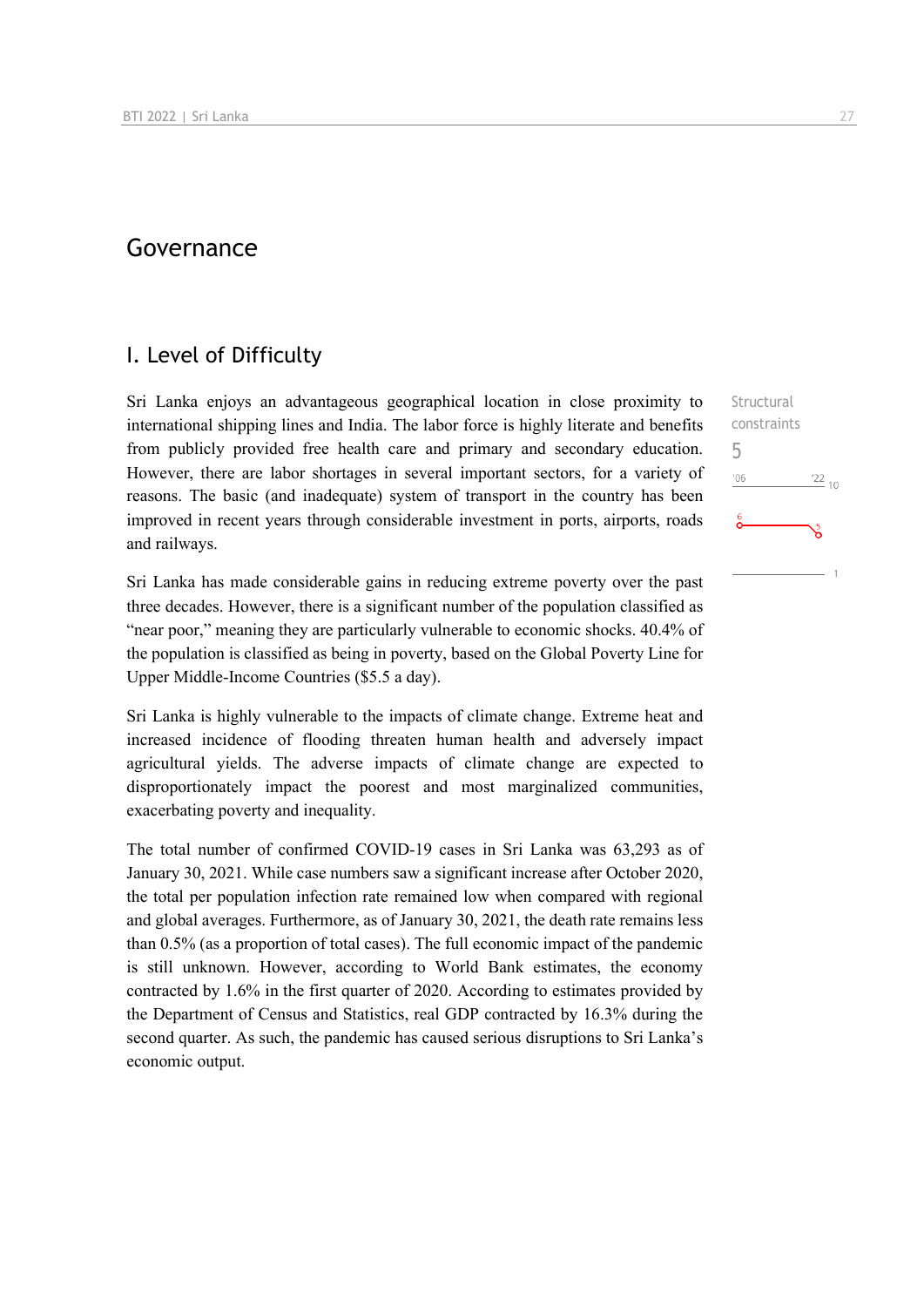Sri Lanka enjoys a long civil society tradition, including during the British colonial rule. Many of the early organizations that advocated for independence from British rule were also advocates for other social and cultural issues. Some of these organizations later organized themselves into political parties. In more recent years, particularly during and after the civil war, a culture of organized NGOs has emerged that have taken an active role in advocating for human rights. Decades of armed conflict and polarization have prevented the emergence of strong civil society associations that effectively cut across ethnoreligious cleavages and would thus enhance social capital. Sri Lankan civic society is also characterized by a keen interest in politics, and high levels of participation during elections, including championing issues and supporting political parties and groups in election campaigns.

Electoral politics in Sri Lanka remain a divisive force. The deep divisions across ethnoreligious and linguistic fault lines continue to be exploited for electoral gain. Despite the conclusion of armed hostilities more than 10 years ago, the political conflicts that fueled the armed conflict remain unresolved. Additionally, new conflicts have emerged after the end of the civil war, particularly in relation to the Muslim minority.

The Easter Sunday attacks created significant tensions between Muslims and Christians. These attacks, and revelations about several other radicalized Muslim youth living in Sri Lanka, generated distrust toward all Muslims. Several incidents of violence against Muslim citizens ensued after the attacks, and the hate speech that followed made the Muslim community uneasy about their safety. Furthermore, the suicide bombers who participated in the attack were easily radicalized, at least in part, due to the sporadic attacks on the Muslim community since 2013 and the failure of the state to prevent the attacks or hold perpetrators accountable. While physical violence against Muslims increased in the aftermath of the Easter Sunday attacks, such incidents have not recurred at least since August 2019.

The government's response to the COVID-19 pandemic has also caused an increase in tensions among communities. The government's continued refusal to change its policy of mandatory cremation of those suspected of dying of COVID-19 in the face of growing scientific evidence was troubling. This deliberate act of discrimination can only be explained by the unwillingness on the part of the government to be seen as caving into the demands of Muslims.

Tensions continue to grow across the Northern and Eastern provinces in the face of allegations of militarization, attempts by the government to intentionally change the demographics of these areas, and the failure to ensure accountability for alleged crimes committed during the war and to allow memorialization efforts. More than 10 years after the end of armed hostilities, no meaningful process of reconciliation has been initiated. Frustrated with the lack of acknowledgement of their demands, Tamils in the Northern and Eastern provinces pursue acts of civil disobedience and protest.

5

Conflict intensity 6 $\frac{22}{10}$  $^{\prime}06$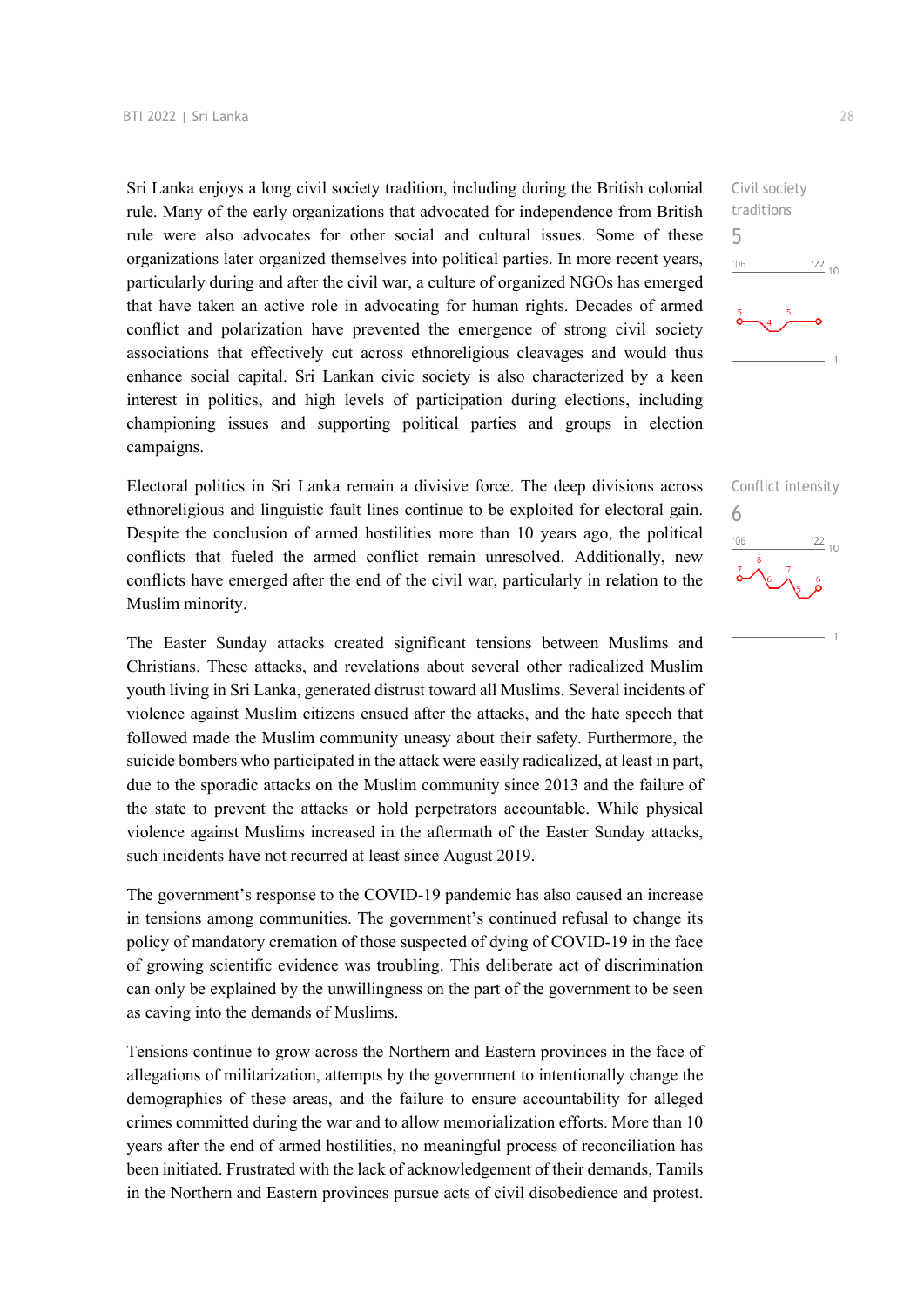The images of these acts are in turn used to whip up Sinhala nationalist sentiments in other parts of the country. The government does not seem to have a strategy to deal with these issues outside of dealing with them as law-and-order issues or as national security issues. Furthermore, government policy continues to contribute to a further entrenchment of ethnic polarization.

## II. Governance Performance

#### **14 | Steering Capability**

The period under review saw two different governments in power. The previous government was a coalition government of the two main political parties (the SLFP and the UNP) which had divergent ideologies and policies. There were constant disagreements within the government over strategic priorities, in relation to economic policy and political reform. The new government campaigned on a policy of protecting domestic industries in trade, enhancing foreign direct investments, and protecting strategic economic assets from privatization. The new government also campaigned on strengthening national security and delivering predictable, strong, and efficient governance to enable the domestic private sector to thrive. The new government is much more ideologically coherent than its predecessors, despite the differences in political opinions between the different factions. Its main challenge in setting and maintaining long-term priorities lies in balancing its ethno-nationalist and populist rhetoric with the difficult economic decisions it will be forced to make due to Sri Lanka's precarious economic situation.

The public service is extremely politicized, with key government positions being staffed by political appointees. Technical competence in the public service has been compromised by decades of political appointees, who entrench themselves within government and recruit and provide jobs for constituents as political favors. Cabinet portfolios are not rationally apportioned and are created primarily based on political expediency rather than the goals of the government. As a consequence, the portfolios of ministers are often unnecessarily divided among several ministries. The incumbent government has been able to apportion responsibilities in a more rational manner than its predecessor, but there remain significant anomalies in the allocation of responsibilities.

The COVID-19 pandemic has upended the main policy platforms of the government. The government effected a significant cut in direct taxes with the hope that it would stimulate an economy that was already stagnating. The tax cut was expected to reduce the government's tax income by between 20% and 25%. However, no corresponding cuts were made to government spending in order to keep the budget deficit at

#### **Ouestion** Score

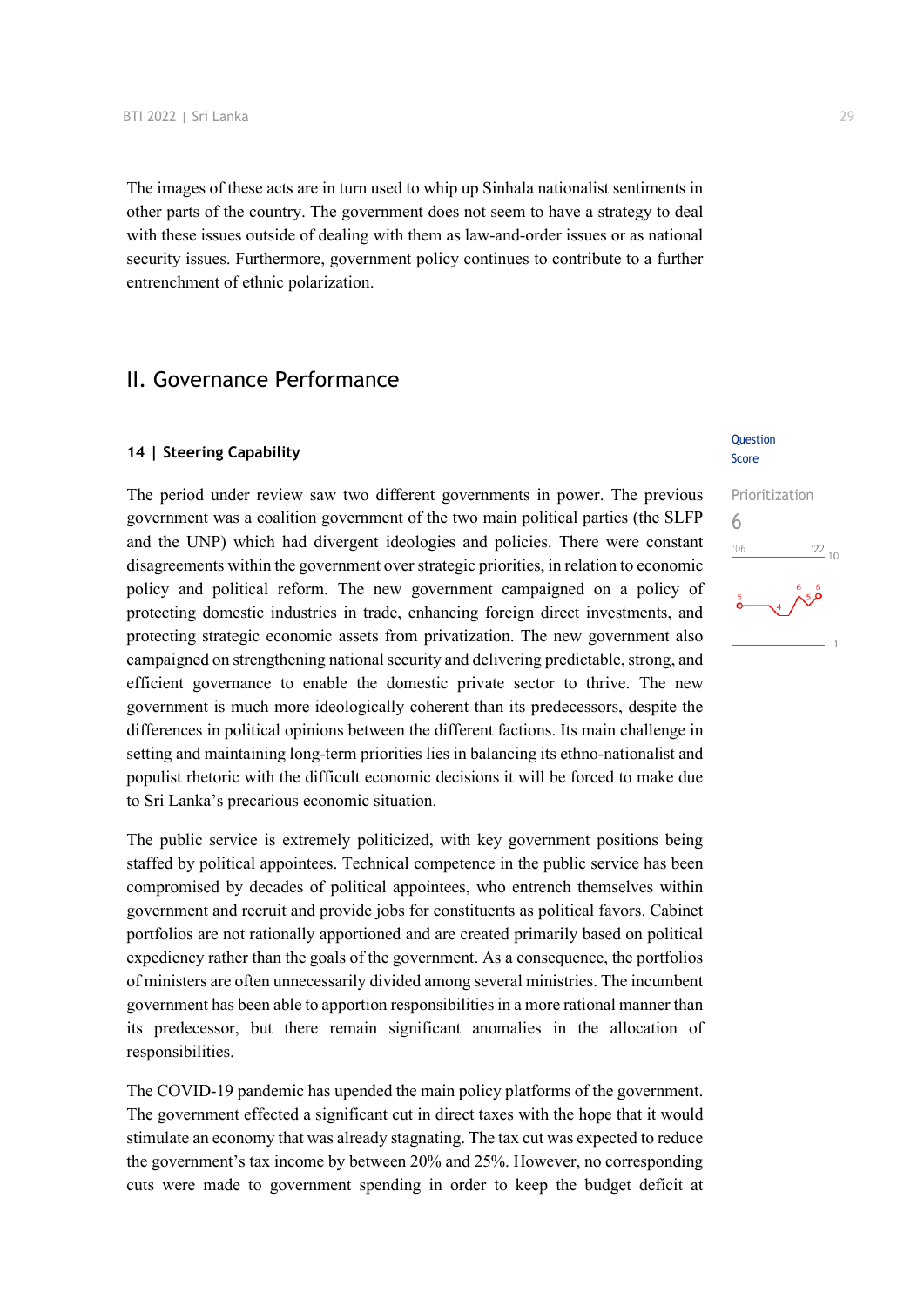manageable levels. Several months after the tax cuts came into effect, the first wave of the COVID-19 pandemic resulted in a prolonged lockdown and upended economic activities. The state also has high debt servicing obligations over the next few years, with foreign debt settlements averaging \$3.5 to \$4 billion per annum.

The government's COVID-19 mitigation strategy has had mixed results. The government effectively managed the first wave of the pandemic (between March and September 2020) and was able to record several weeks of zero domestic cases. However, testing capacity remained low and the second wave has had a more serious impact on existing public health infrastructure. During January 2021, the daily infection rate averaged between 750 and 850 new cases. The government has, however, continued to ease isolation orders, opened borders and encouraged tourism, even from countries with significantly worse outbreaks of COVID-19.

The incumbent government has been successful in pushing its political goals based on an ethno-nationalist rhetoric. Within a short period of time, it was able to deliver a significant income tax cut for businesses and individuals and recommence several rural infrastructure development projects as promised during elections. It was also able to pass the 20th amendment to the constitution, which centralized executive power within the office of the president and removed the powers previously granted to independent oversight institutions.

Efforts are also underway to draft a new constitution, an initiative driven by the more nationalist elements within the government. All indicators point to this being concluded within a short time span. The new constitution will likely reflect the government's stated objective of entrenching the unitary state structure, protecting the foremost place given to Buddhism, and reducing checks and balances in favor of what it perceives to be a more efficient government structure. The president is the dominant force in decision-making in all areas of importance, including the economy, foreign policy, and governance. Close confidants of the president are in important positions within ministries and are often seen as the drivers of policy. Ministers have comparatively less clout and decision-making power, with the president further undermining his cabinet by appointing task forces to run parallel administrations within the government.

The government's commitment to a market economy is unclear, with different sections of the government holding different views about the importance of Foreign Direct Investments and the role of SOEs. Sri Lanka's past human rights record, existing geopolitical realities and the state of the economy have all complicated the government's ability to manage domestic economic expectations based on its populist rhetoric. The new government was elected on a promise of technocratic and efficient governance by co-opting private sector professionals to key government positions. However, to date the clientelism prevalent in local politics resulted in difficulties fulfilling this promise.

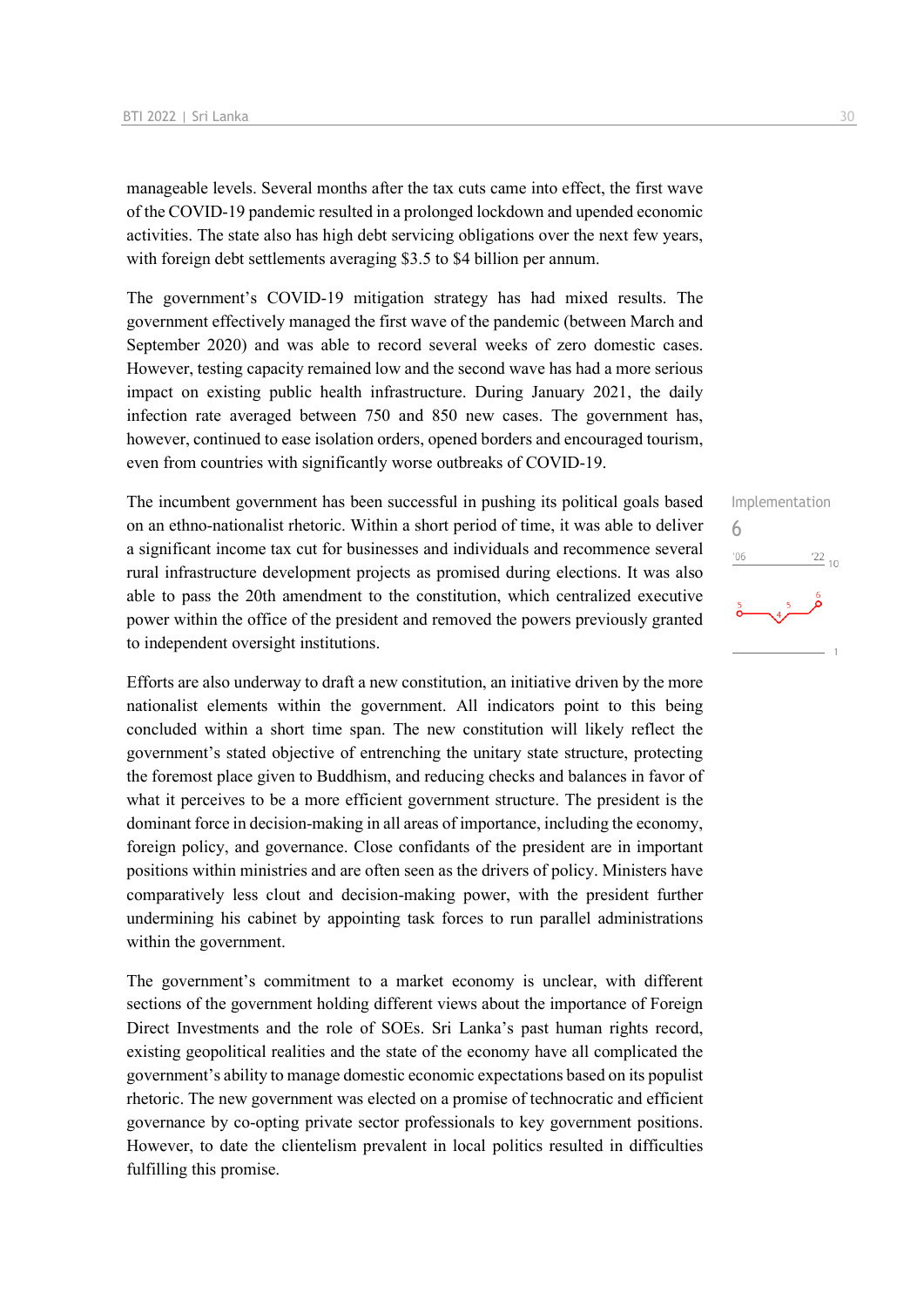The government faces significant challenges in attracting foreign investment. The government publicly stated that it wanted to move away from foreign loans (obtained at commercial rates), and instead attract more foreign investment. However, this has proven difficult, due to the government's own decisions to cancel several infrastructure projects commissioned by the previous government (such as the Colombo Light Rail project and the Eastern Container Terminal of the Colombo port), and to cancel existing agreements and offer the projects to new investors. Furthermore, the present status of the global economy is not conducive to attracting foreign investments at the required levels.

The COVID-19 pandemic has not delayed any major policy priorities of the government. The pandemic has offered an opportunity for the government to entrench its own structures, such as commissions and task forces, circumventing existing checks and balances. The incumbent president, who is a former secretary to the Ministry of Defense and prior to that a military officer, has shown himself to be more comfortable working with military officers. The pandemic has offered him an opportunity to further enhance the role of the military within the civilian administration.

The government has touted innovation as a key policy platform, both in terms of simplifying governmental processes and as a method of driving economic growth. However, the government seems unwilling and unable to learn from past experiences and to adapt accordingly. This is particularly acute in its treatment of minorities and its unwillingness to learn from its own mistakes and those of other governments. The present government has not only been uninterested in pursuing postwar reconciliation efforts, its misguided policies (such as increased militarization, forced cremation of those suspected of dying from COVID-19, and undermining democratic institutions) have exacerbated existing divisions.

Another example of the government's inability to learn from past mistakes is its confrontational attitude toward the UNHCR. Rather than engaging diplomatically to address the concerns raised, which would ultimately benefit its own citizens, the government continues its diplomatic posturing. Criticism of the UNHCR as a political body, ad hominem attacks on member states and senior officials within the Office of the High Commissioner for Human Rights (OHCHR) as terrorist sympathizers, and attempts to deflect criticism of Sri Lanka's human rights record through appointing multiple commissions of inquiry have all been tried in the past with little success. While this makes for an excellent spectacle for the consumption of the government's political base in Sri Lanka, it does little to help the country's international standing. Despite repeated failures since 2012, the government insists on pursuing this strategy.

In relation to the COVID-19 pandemic, the government responded swiftly to control the first wave. However, little has been done since then to increase public health infrastructure to deal with the pandemic. Testing levels remain low. The government's strategy to deal with the second wave is unclear, as no clear policy

Policy learning 5 $06'$  $\frac{22}{10}$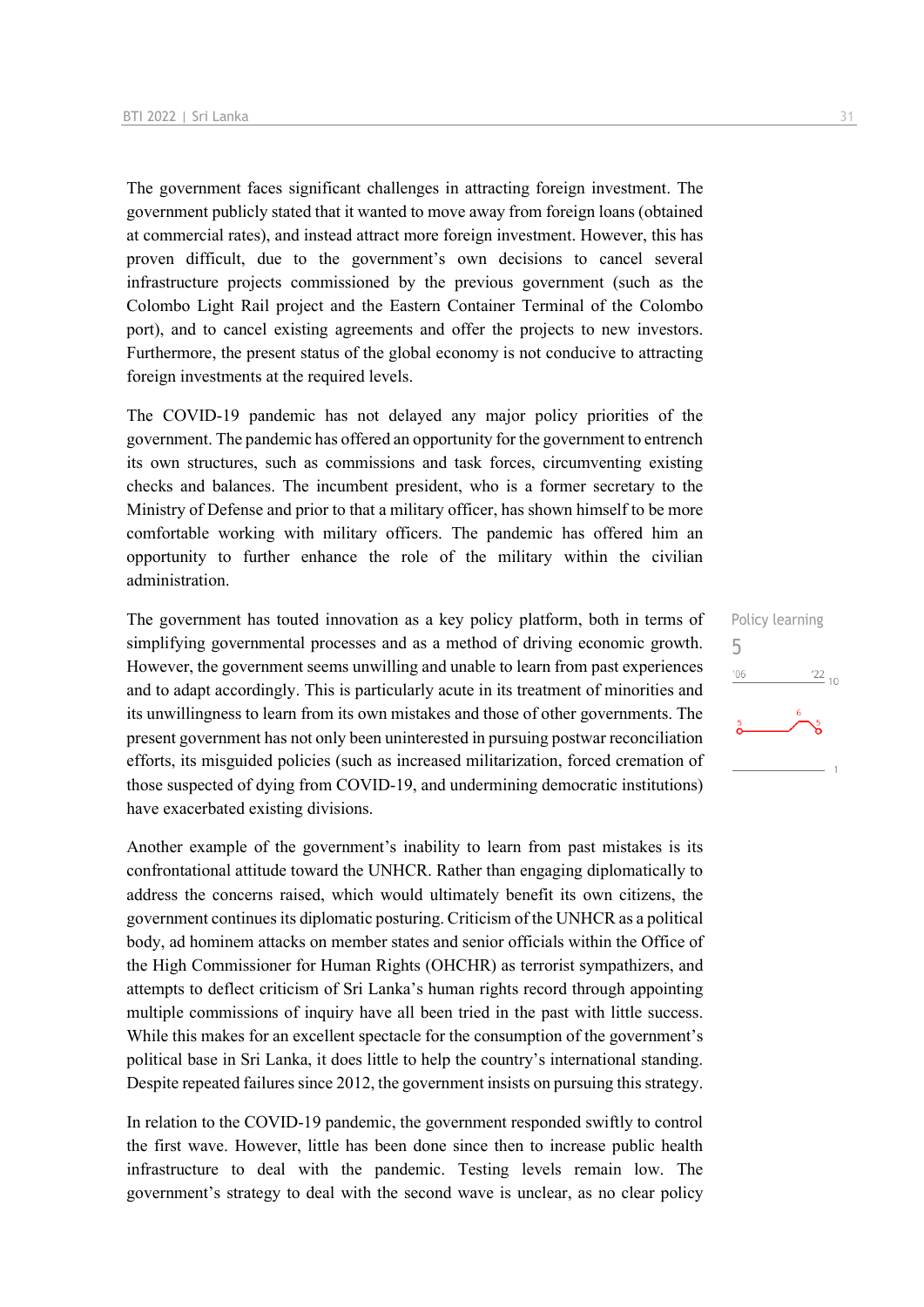position has been stated. However, it appears that the government is attempting to manage the spread of COVID-19 by vaccinating a significant percentage of the population during 2021.

#### **15 | Resource Efficiency**

The public sector is overstaffed and the appointment of new public officials is politicized. The costs of salaries and wages for the public sector continue to increase and were estimated to be 4.8% of GDP in 2020. During the review period, expenditure on salaries and wages made up almost a third of the government's recurrent expenditure. Pay increases in the public sector are a common election promise from all political parties and are not dependent on performance or linked to output.

During his campaign, the president promised to create an economy that produces jobs instead of making citizens dependent on government benefits. However, he soon succumbed to the clientelism within Sri Lanka's political structures and initiated a recruitment drive for government jobs prior to the parliamentary elections of 2020.

Military spending per capita is disproportionately high and continues to rise, a decade after the civil war. Government spending on health and education remain at comparatively low levels. The military engages in a variety of commercial activities, often competing with local businesses and the agricultural sector, especially in the Northern province. Demobilization is fraught with practical difficulties as the private sector does not generate enough jobs to absorb the excess supply of labor. Furthermore, demobilization could be politically costly as it would be perceived by the electorate as undermining national security. However, continued recruitment to the military remains a concern and a drain on public finances. The annual budget presented for 2021 has not meaningfully increased spending in the health and education sectors to deal with the fallout of the COVID-19 pandemic. However, the role of the military continues to expand.

There are significant areas of overlap between the central government and provincial councils, which are the result of an unwillingness to effectively devolve power. This leads to inefficient allocation and utilization of resources. Rather than rationalize devolution structures and evolve procedures to reduce duplication, these inefficiencies are used as justifications to undermine devolution and to increase centralization.

Efficient use of assets 5 $^{\prime}06$  $\frac{22}{10}$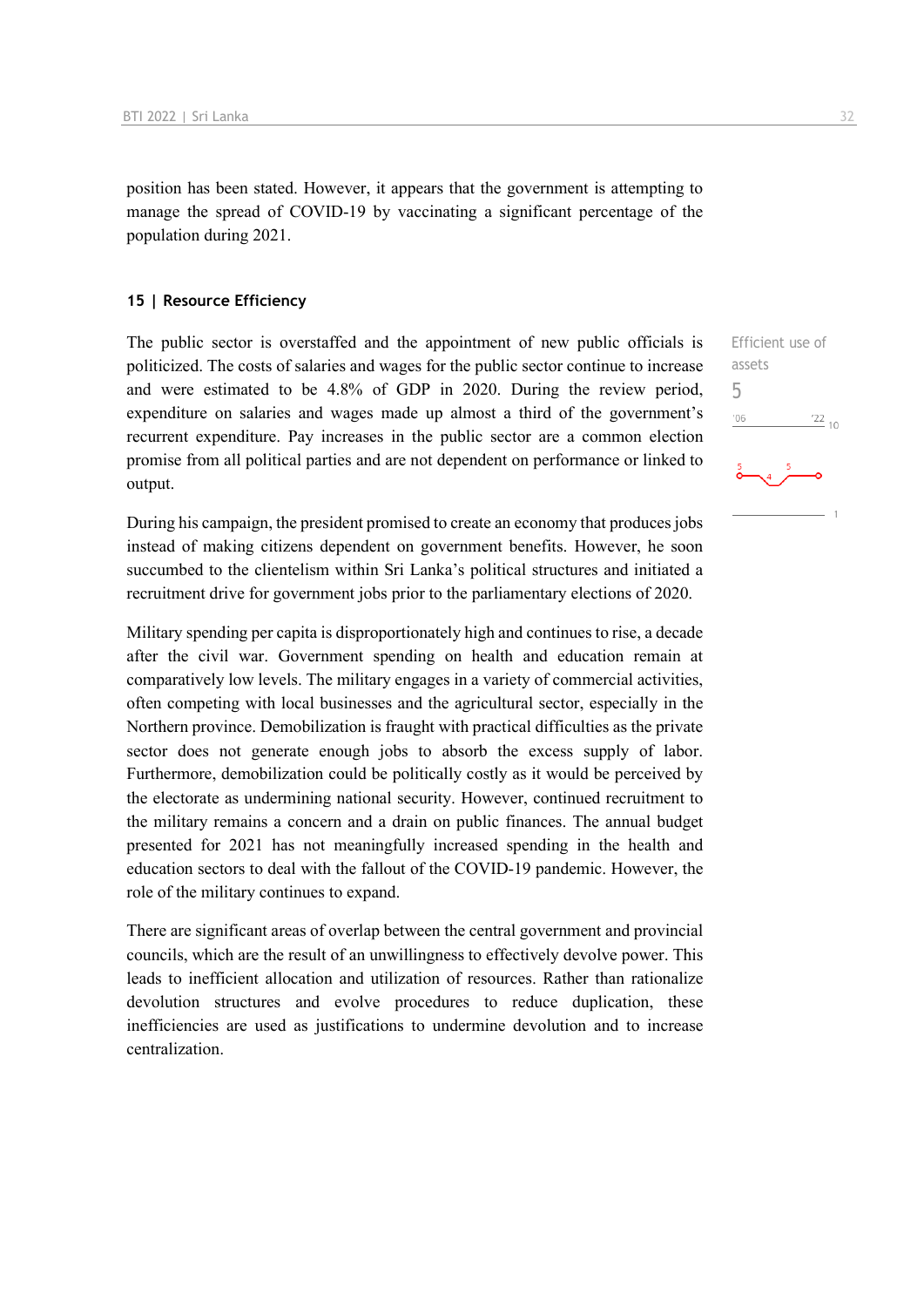Meaningful and transparent consultation remains a challenge for the government as it has been for several decades. Prioritizing quick decision-making has made this even more challenging, as trade-offs between policy goals and their impact continue to be underappreciated. This is most visible in the manner in which the government is trying to balance environmental protection with rural economic development and resources allocation. Rapid decisions frequently lead to zero sum analysis. Inadequate effort is made to prioritize sustainability and understand long-term impacts.

The allocation of functions to different ministries is driven by political bargaining and expediency, rather than by rational allocation of responsibilities and functions. This impedes coordination and policy implementation. Furthermore, coordination between the many central ministries and provincial authorities is difficult.

Coordination during the pandemic has proven to be challenging because of the proliferation of task forces and commissions with their own spheres of influence. There has been little accountability for those responsible for lapses in decisionmaking. Implementation is more personality-driven than based on institutional structures.

The 20th amendment to the constitution abolished the National Audit Commission and the National Procurement Commission (NPC). The former had important responsibilities to implement the National Audit Act, which included the ability to impose fines on public officials for losses caused through fraud and negligence. Following the amendment, the Auditor-General will now be appointed at the discretion of the president, without need for approval by the Constitutional Council, which is a body consisting of representatives of both the government and the opposition. The NPC was intended to introduce transparency into the procurement processes but was never fully operationalized by the previous government. Procurement processes remain opaque and are vectors for corruption.

There are no limits placed on financing political parties, no requirements to disclose donations, and no effective mechanisms to ensure political parties accurately report expenditures. Senior government officials and politicians are required to submit assets declarations; however these are not made public unless specifically requested by an individual. The Assets and Liability Declaration Act makes it an offense for a citizen who obtains an asset declaration to make it public or to even share it with another person.

The Commission to Investigate Bribery or Corruption (CIABOC) remains ineffective in dealing with corruption at the highest level of government. Like most other commissions, its members are appointed at the discretion of the president. Additionally, CIABOC remains understaffed and primarily concerned with corruption among low-level government officials. The legal system lacks the capacity to trace and recover proceeds of crimes.

 $\frac{22}{10}$ 

Policy

6

 $-06$ 

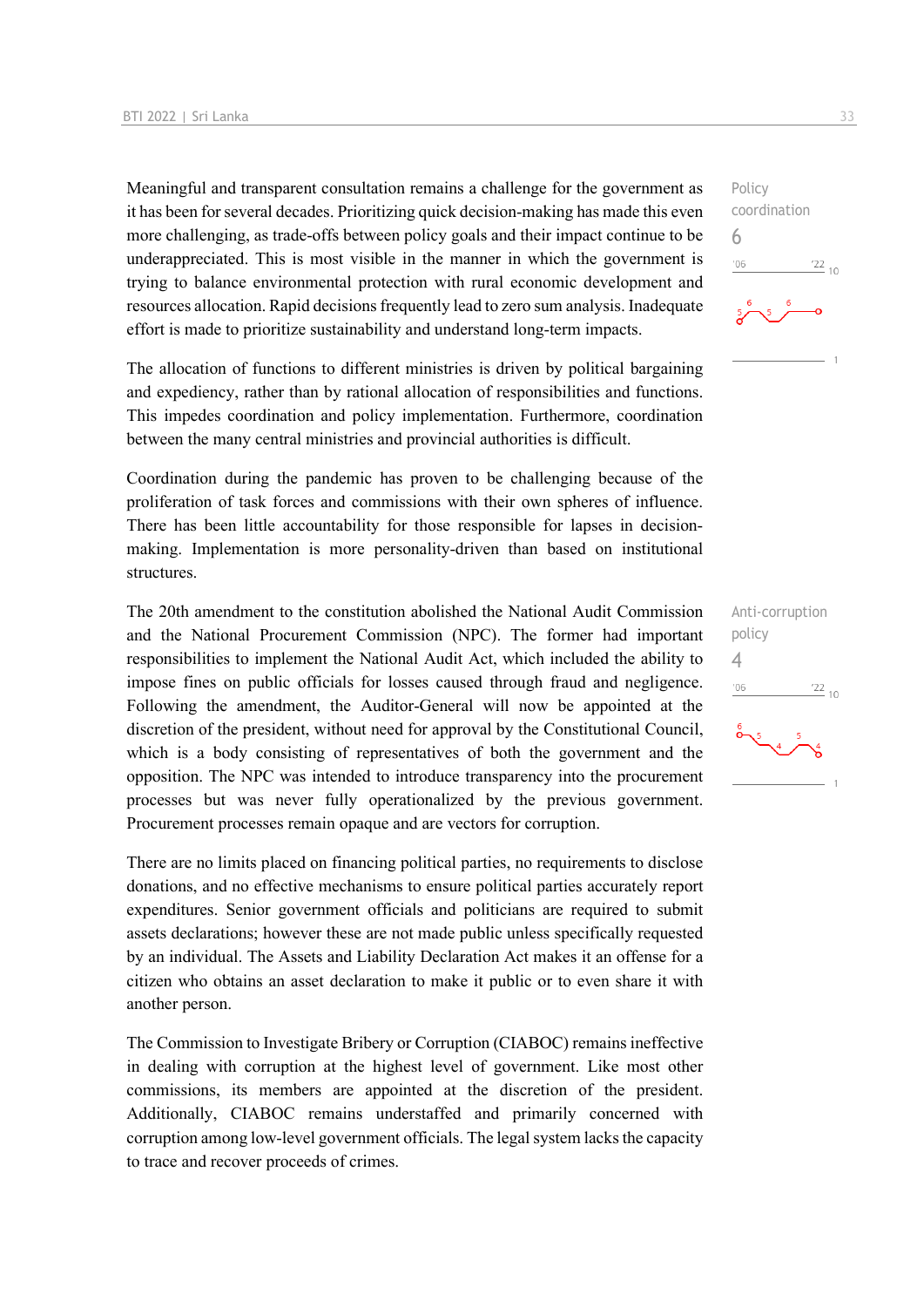#### **16 | Consensus-Building**

On the issue of devolution of power, there exist intractable differences between the Tamil political parties that represent the Northern and Eastern parts of the country and the national-level Sinhala political parties. The Tamil political parties have advocated for a federal form of government (after having renounced claims for secession) and have campaigned against retaining the unitary structure of the state. The major Sinhala political parties (the SLFP, UNP, SLPP and SJB) have rejected the proposal for a federal form of government.

Among the national-level Sinhala political parties, the SLPP, which has a two-thirds majority in parliament, are the most dogmatic in their rejection of any changes to the unitary status of the constitution and have promised to dilute if not abolish the existing system of limited devolution. The UNP and the SJB are opposed to any formal changes to the unitary status of the state but have shown a willingness to negotiate over how more power can be devolved. However, this position was rejected by a majority of Sinhala voters at the presidential election in 2019 and the parliamentary election in 2020. The debate over the labeling of the state (i.e., whether Sri Lanka is formally referred to as a unitary state) is largely driven by political expediency and misinformation and remains an intractable source of division between the Sinhala and Tamil communities. The SLPP has also taken a hard-line stance on language rights and has advocated the need for a less proportional electoral system in order to ensure that a single political party can establish a government "without being held hostage" by minority political parties. On issues of democratization, the SLPP has made clear that it favors concentrating power with elected representatives to govern, with fewer checks and balances. This position is opposed by the UNP, the SJB and the main Tamil political parties. The Muslim political parties are split on the issue.

There is considerable convergence on economic policy, at least among the main political parties, albeit with important differences. The major Sinhala political parties (the SLFP, UNP, SLPP and SJB) agree on the need for a market-based economy with state welfare and subsidies. It is not easy to delineate these parties based on ideological differences, because party affiliation is not dictated by ideological differences. In fact, there are a significant number of senior politicians who have had membership in more than one political party during the course of their political career.

The UNP is more vocal in its support of the market economy and privatizing state enterprises. The SLFP and SLPP favor retaining SOEs and the protection of local manufacturers. The SJB have moved noticeably toward the position of the SLPP in terms of their economic ideology, and away from the UNPs' support for less regulation.

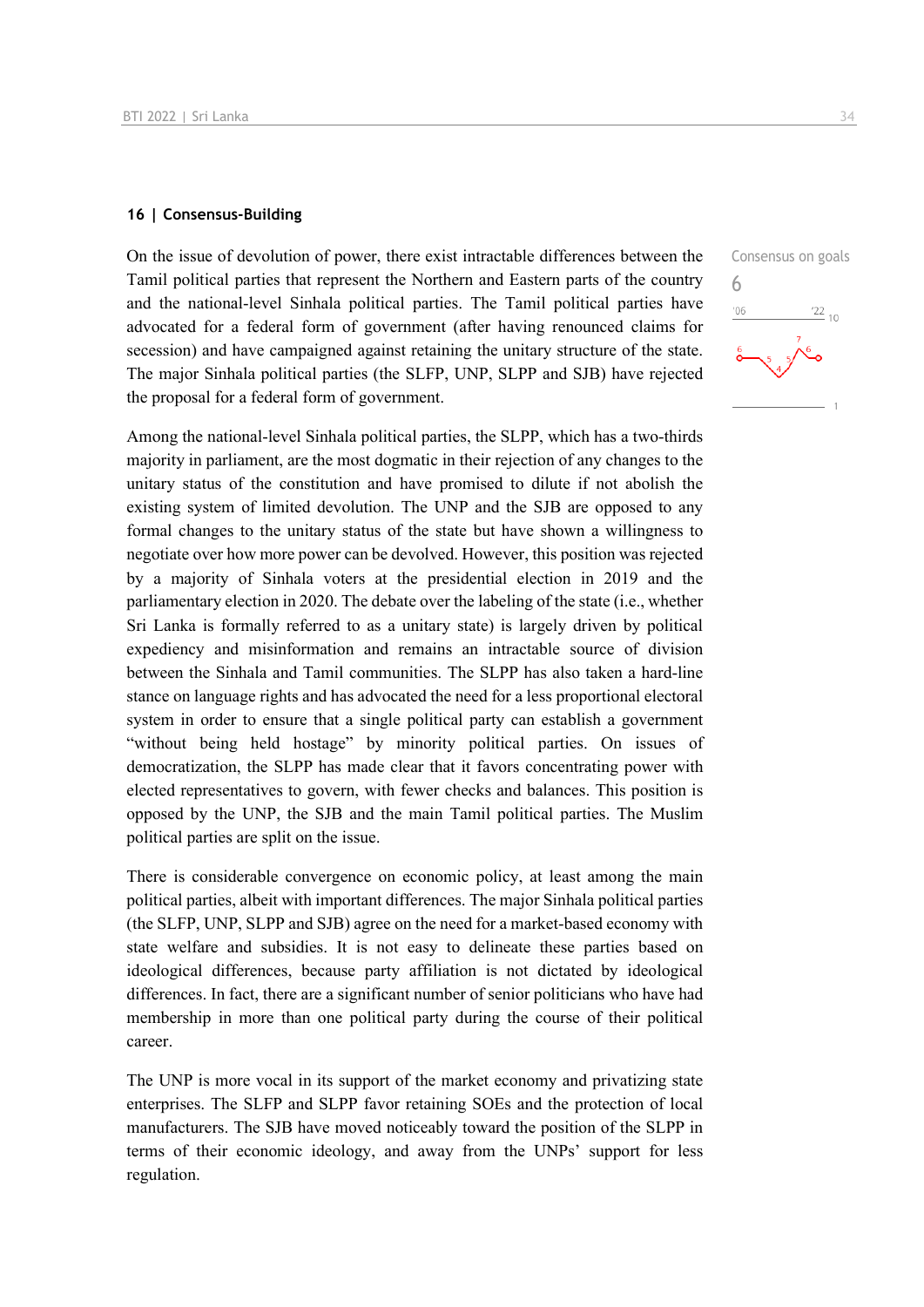However, important differences exist among the main actors within the SLPP on economic policies. The president himself is more open to private enterprise and lower taxes with less regulation, as opposed to the prime minister, who has built his political legacy on retaining SOEs and welfare policies.

The SLPP, which is the dominant political force at present, conceptualizes democracy on the basis of majoritarianism and populism underpinned by regular elections. However, party leaders have little patience for checks and balances, and have often sought to concentrate more power in political institutions while at the same time undermining nonpolitical oversight mechanisms. Hence, even when they push to undermine independent institutions and abolish democratic safeguards, they consider themselves acting in the best interest of democracy. The most prominent example of this during the review period was the passage of the 20th constitutional amendment, which sought to centralize executive power in the president and undermine the role of parliament and the judiciary. The SLPP justified this on the basis that the president is directly elected by the people and as such should be allowed a free hand to deliver on his mandate. The SLPP dismiss criticisms of their actions as alarmist and unpatriotic and attribute ulterior motives to their critics. At present, the SLPP has won a considerable mandate from the electorate to deliver on its promise of a more prosperous Sri Lanka. The SLPP control the presidency and have a close to two-thirds majority in parliament, which enables them to make the majority of constitutional amendments with little required support from opposition political parties. It remains to be seen how the electorate will react to the SLPP's conduct, and whether there will be popular backing again for their conception of democracy.

Opposition parties are weak, disorganized and ineffective. This is especially the case for the main opposition party, the SJB. The SJB's members are susceptible to crossing over from the opposition to join the ruling SLPP, as has happened on one occasion during the review period. Smaller parties, namely the Janatha Vimukthi Peramuna (JVP) and the TNA, have consistently taken principled positions on the importance of democracy over the last decade. However, they lack broad popular support.

The political leadership within the government operates on the belief that the end of the armed conflict represented the end of all political conflict in relation to the nature of the state and that any outstanding grievances of minorities can be resolved through economic development.

The government is not only uninterested in pursuing postwar reconciliation efforts, but through its policies and rhetoric is in fact exacerbating and widening existing divisions. The government's only discernible mitigation strategy is to increase militarization and surveillance among minority communities in order to prevent any possibility of future violence. Thus, the government tends to frame issues raised by minorities as national security issues or the objectives of extremists, while at the same time paying lip service to the need to ensure equal protection for all citizens.



Cleavage / conflict management 2 $\frac{22}{10}$  $-06$ δ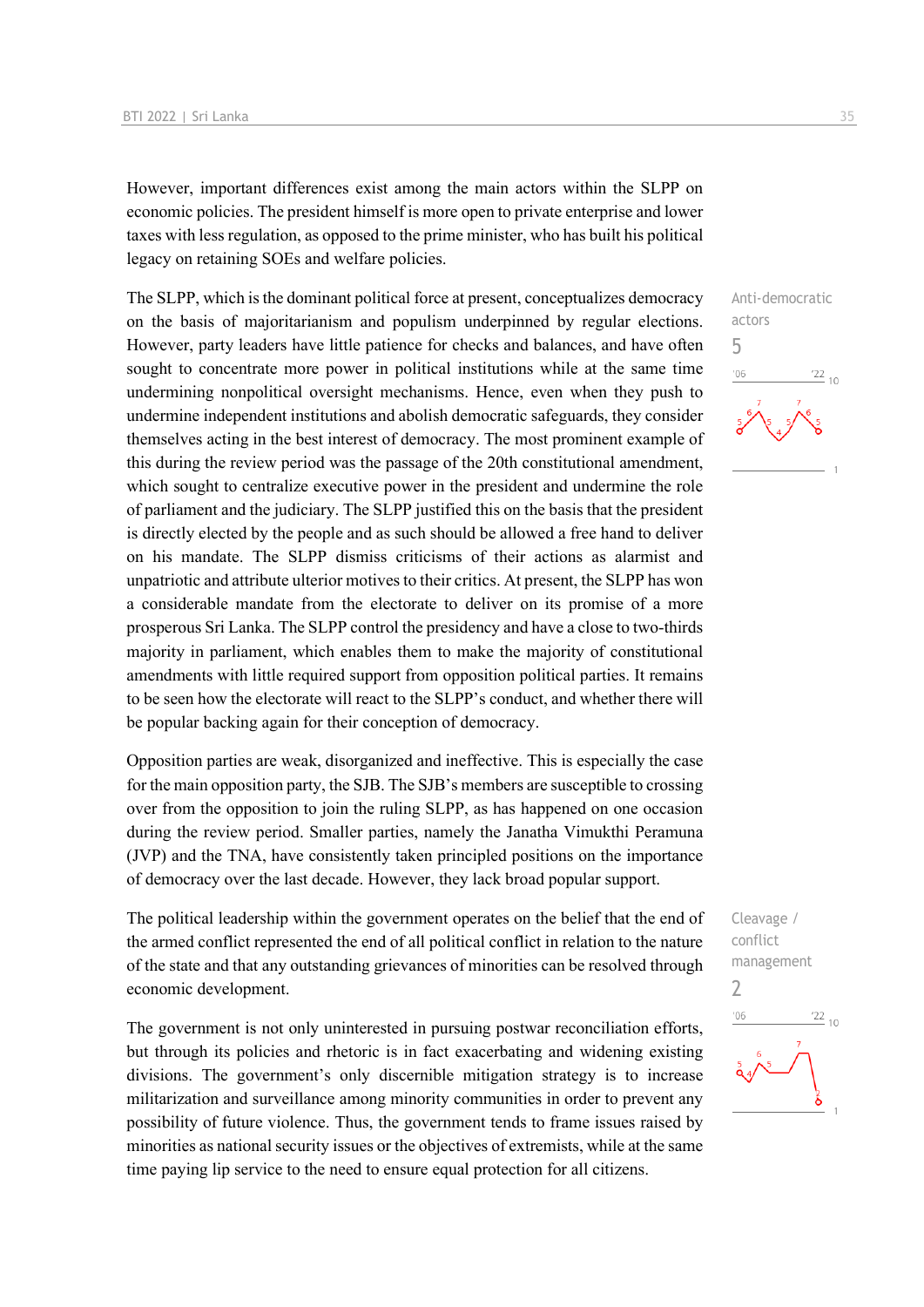Increased militarization and surveillance further marginalizes minority communities and further undermines their trust in the state. Even positive policy changes undertaken by the government in relation to issues raised by minorities have occurred primarily due to external pressures, rather than domestic forces. The most recent example of this was the government's reversal of its decision to cremate the bodies of those who had died from COVID-19. This in turn reinforces divisions within the country, as segments of the majority community view this as unwanted foreign interference, while reinforcing fears within minority communities that the state is not responsive to their needs.

If it chooses to do so, the leadership of the present government has sufficient political capital and clout within the majority Sinhala community to genuinely deal with grievances raised by minorities, to open dialogue, and to at least begin to forge a consensus across ethnic identities. However, this is unlikely to happen due to the nature of the personalities concerned.

Successive governments have co-opted civil society actors into government for various purposes. Once co-opted, those individuals tend to become part of the government. The incumbent government, which came to power promising technocratic and efficient governance, did indeed recruit professionals from the private sector into key positions in state enterprises. The government also consults trade unions and professional associations affiliated to the government during policy formulation and decision-making. The present government demonstrates a considerable reticence to include civic and professional associations who are not associated with the government or who have a record of disagreements with the government in such processes. Moreover, the government displays a combative and dismissive attitude toward civil society actors during policy formulation, routinely labeling them anti-national elements intent on harming the state. There are credible reports of increased surveillance by the police and intelligence services of civil society actors, especially in the Northern and Eastern provinces. This not only indicates that the government does not want to work with a broad cross-section of civil society, but further contributes to a culture of fear within civil society when raising issues with the government. Meaningful public consultations designed to capture diverse views and concerns have proven difficult to implement for successive governments; there is no formal process to monitor performance.

The incumbent government is uninterested in pursuing postwar reconciliation efforts and it continues to widen existing divisions. The government withdrew Sri Lanka's support from a UNHRC resolution it had co-sponsored since October 2015. The resolution contained specific commitments made by Sri Lanka to promote reconciliation, accountability, and human rights. The previous government did make some progress in relation to implementing the obligations in the UNHRC resolution, however there was no progress made in relation to the accountability and truthseeking mechanisms. Efforts to reform the Prevention of Terrorism Act stalled



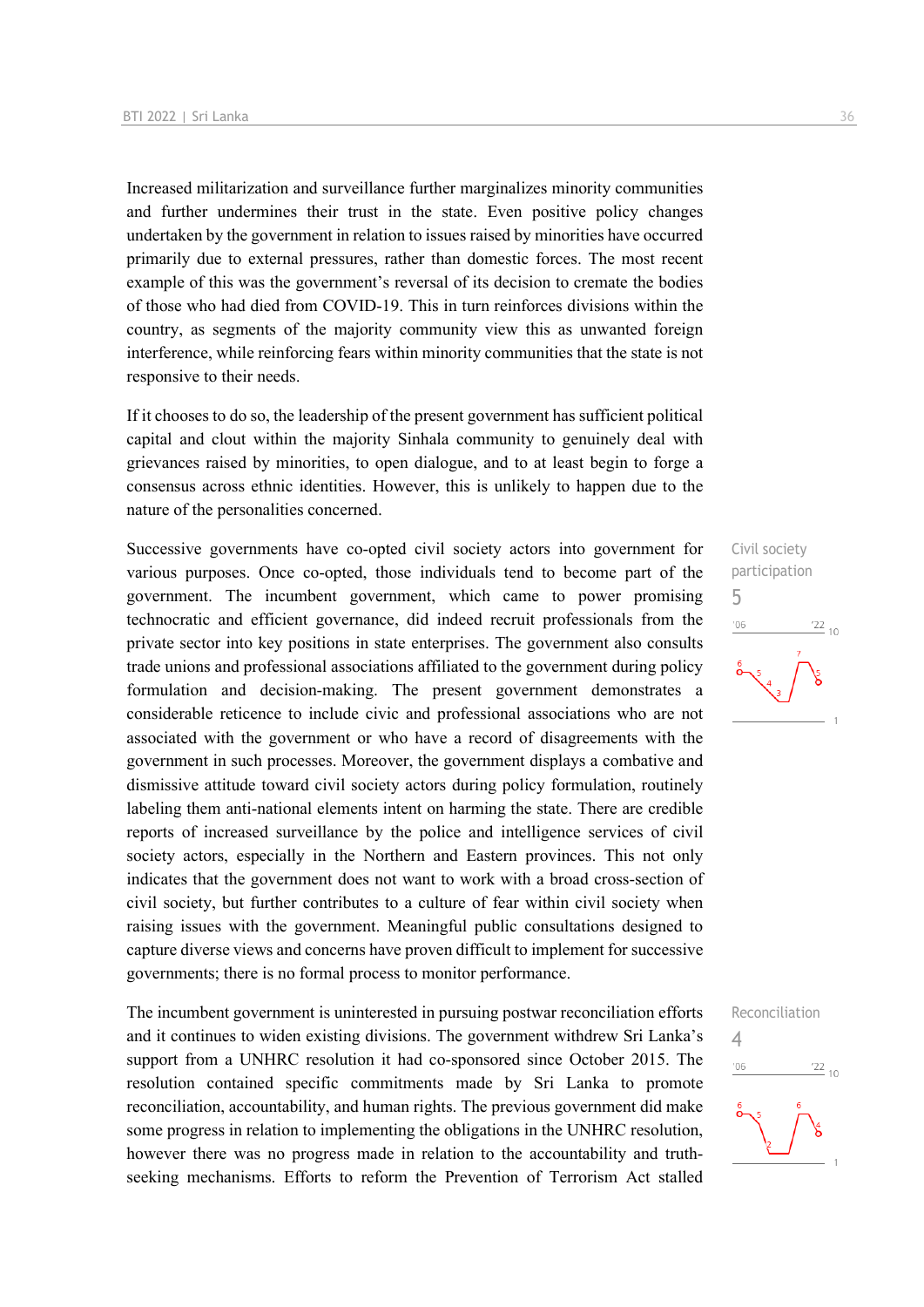completely after the Easter Sunday terror attacks. Thus, despite the rhetorical support of the previous government, tangible progress made with regard to reconciliation was limited. The incumbent government rejected the report presented in January 2021 by the OHCHR pursuant to the UNHRC resolution. It appointed yet another commission of inquiry to deflect and delay accountability.

Fundamentally, the incumbent government does not believe in a need for reconciliation or of any kind of truth and justice process. The government's attitude is that these events in the past must be forgotten, and that it is counterproductive to national unity to try to address them. It has spurned even purely symbolic overtures by the previous government (e.g., singing the national anthem in the Tamil language at state functions) and has undermined the only truth-seeking mechanism created by the previous government (the Office on Missing Persons appointed to investigate the disappearances of thousands of Sri Lankans). Suspected Tamil militants have remained in pre-trial detention for almost a decade since the end of the war. Some have not been charged for any crime. Others face inordinate delays in trials. Meanwhile, the president pardoned a former army soldier who was convicted of murdering several civilians, including children. The pardon came after the Supreme Court unanimously affirmed the finding of the Trial Court. Other investigations into alleged disappearances have been stalled by the commission appointed by the president to investigate allegations of political victimization. The Attorney General has discontinued proceedings in other cases, including the murder of a Tamil member of parliament inside a church, in this case due to a lack of evidence.

#### **17 | International Cooperation**

The incumbent government has repeatedly stated that it wishes to encourage more Foreign Direct Investments (FDI) and that it aims to reduce reliance on foreign loans. However, the FDI anticipated by the government is yet to materialize and the government has been forced to rely on foreign loans, particularly from China, during the last year. The government has increasingly relied on short term currency swaps from the central bank of China and the Reserve Bank of India to meet the country's short term foreign currency needs.

The government has maintained that it intends to follow a non-aligned foreign policy. In reality its foreign policy is considerably more complicated and is driven by domestic political considerations. When in opposition, the SLPP campaigned against several initiatives of the previous government on the basis that these initiatives threatened Sri Lanka's sovereignty. Now in government, the SLPP has encountered significant difficulties reconciling its political rhetoric with the realities of government. As such it has reneged on several commitments made to foreign governments concerning FDI.

Effective use of support 6 $\frac{22}{10}$  $106$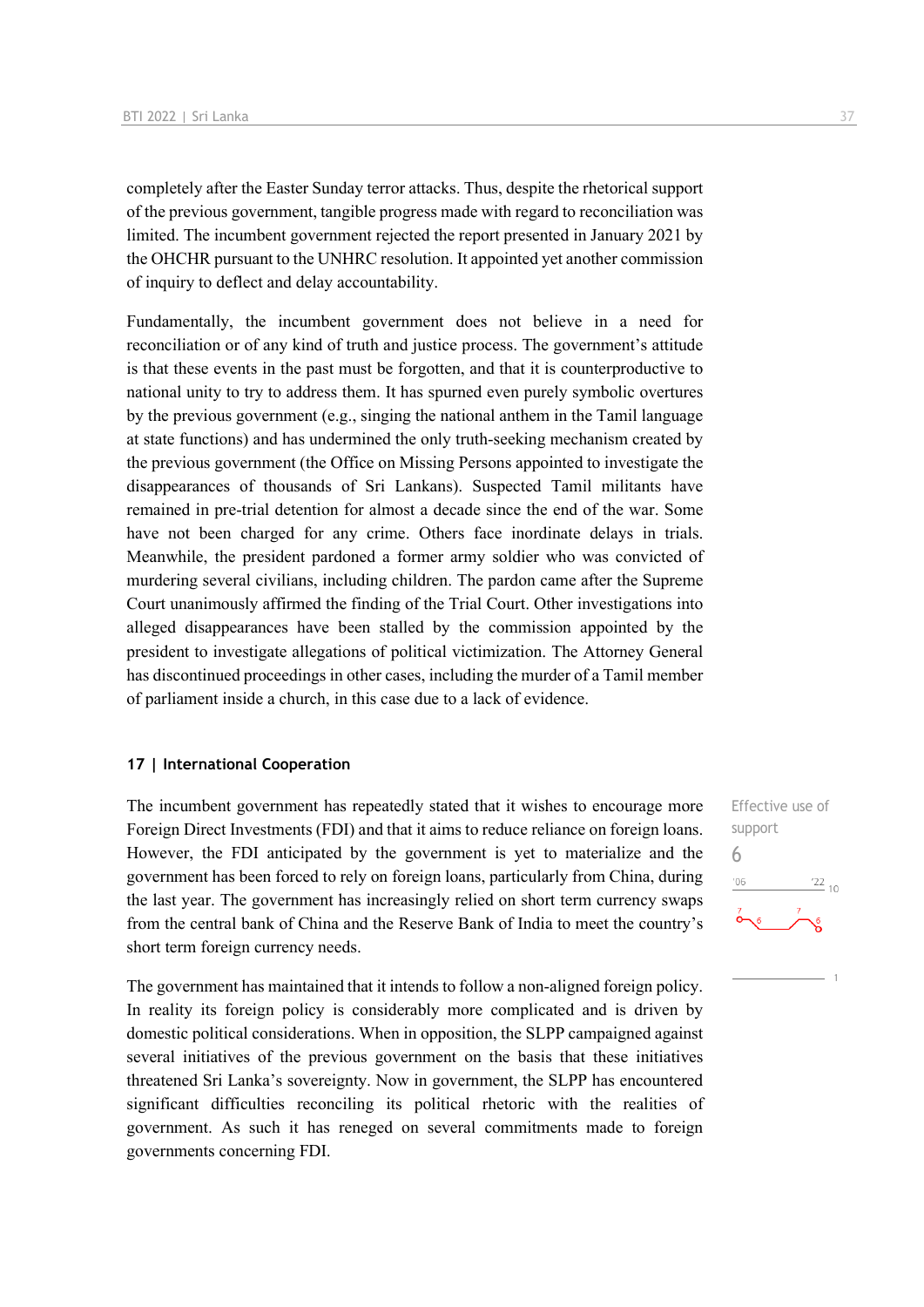The most striking examples of this are the loss of the \$480 million grant from the Millennium Challenge Corporation (MCC) and the loss of JPY 30,040 million through the cancellation of financial and technical assistance offered by the Japan International Cooperation Agency (JICA) for the construction of the Colombo Light Rail Transport project. In both instances, the government expressed concerns about the viability of the projects. Instead of attempting to renegotiate the proposals, the government allowed the MCC grant to be revoked and canceled the JICA facility.

The incumbent government continues to pursue a close relationship with the People's Republic of China, both in terms of economic cooperation and exchange of technical expertise. Its relationship with other bilateral partners, including the United States, India, Japan and the EU, are significantly more complicated. In a departure from its predecessor, the incumbent government has rejected assistance provided by the IMF and insists that it will not require financial assistance from the organization to deal with debt repayment and balance of payment issues.

The government has engaged a broad set of actors to obtain vaccinations for COVID-19, including through assistance from India, China, Russia and the WHO. The government has provided funding from the EU to assist several sectors impacted by the COVID-19 pandemic. Thus far, the government has engaged with foreign assistance in a much more positive manner in relation to COVID-19 pandemic relief. However, such cooperation could be adversely impacted by the government's decision to cancel bilateral agreements with India and Japan in relation to the development of the Eastern Container Terminal of the Colombo port.

The Sri Lankan state's image as a credible partner within the international community has been diminished due to the conduct of the government in relation to the UNHRC process. The incumbent government had a history of confrontation with the UNHRC and of noncooperation with certain UN special procedures. These stem primarily from the government's refusal to conduct credible investigations into allegations of violations of International Human Rights Law (IHRL) and International Humanitarian Law during the last stages of the civil war in 2009. The incumbent government has also reneged on commitments made by the previous government to the UNHRC, claiming that such commitments are not in the best interest of the country. In January 2021, OHCHR issued a report which detailed Sri Lanka's failures to comply with its IHRL obligations and its commitments made to the UNHRC. It highlighted that a credible domestic accountability mechanism was unlikely to materialize and encouraged member states of the UNHRC to explore possibilities such as universal jurisdiction and targeted sanctions on individuals. The government of Sri Lanka has rejected the report. The state has poor compliance with core IHRL conventions. Most are not incorporated into the domestic legal system.

However, Sri Lanka's compliance with ILO conventions remains high. Furthermore, the government has engaged and co-operated with the WHO in relation to its response to the COVID-19 pandemic. The government has canceled at least two infrastructure Credibility 6 $\frac{22}{10}$  $-06$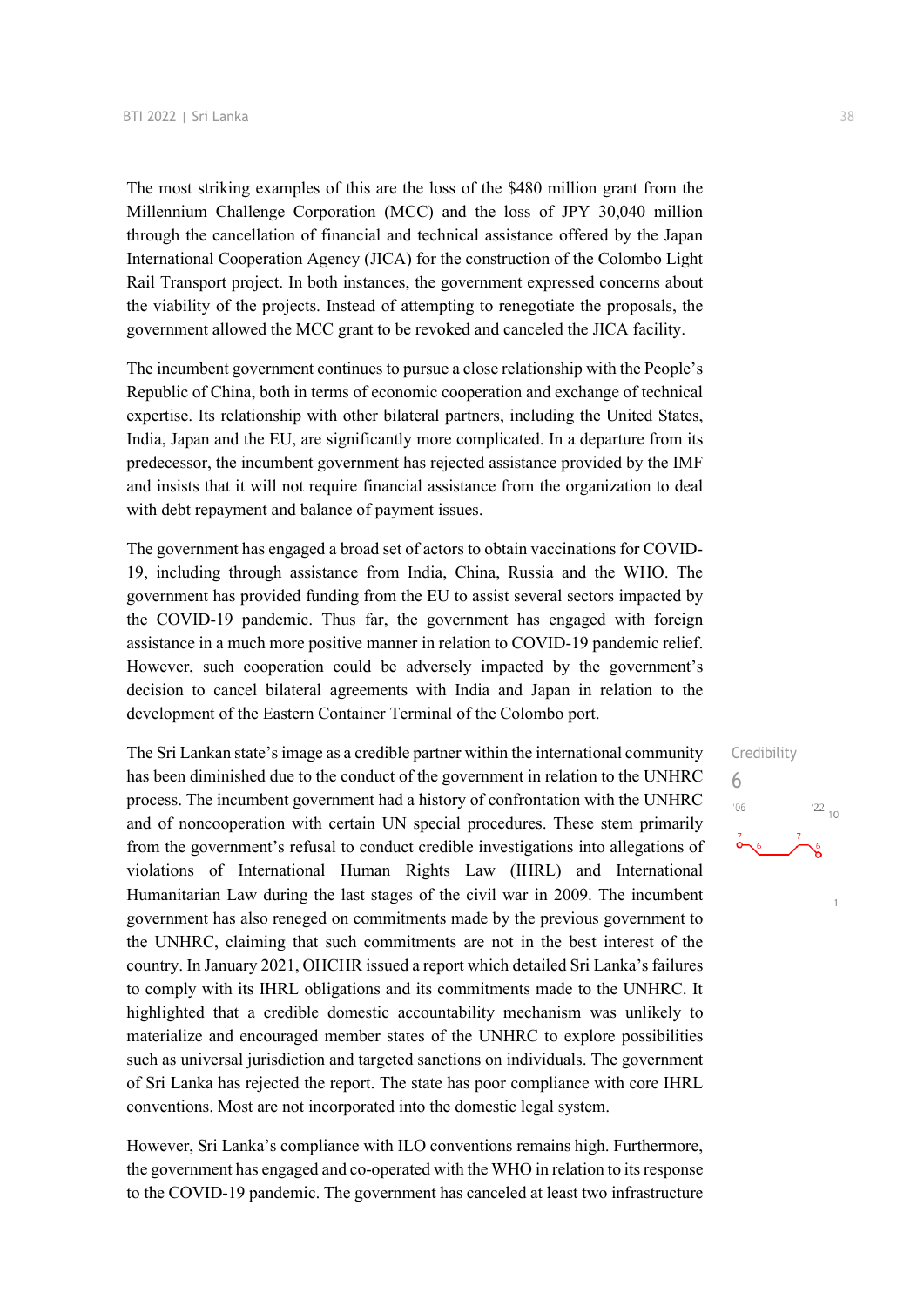projects which formed part of bilateral agreements with India and Japan. This could cause foreign investors to be circumspect about investing in Sri Lanka.

Sri Lanka has good relations with its neighbors in South Asia and enjoys close economic and cultural ties with all countries in the region. However, its relationship with India has been complicated due to the close ties of the Sri Lankan government with China, the cancellation of several infrastructure projects with India, and the efforts of some prominent members of the government to abolish the provincial council system, which was part of an agreement between Sri Lanka and India in 1987. Sri Lanka's relationship with India has deteriorated in comparison to the cordial relationship leaders of the previous government enjoyed with their Indian counterparts. Considering historic relations between the countries and the need to counterbalance the influence of China in Sri Lanka, India is unlikely to escalate any dispute with Sri Lanka. Furthermore, alienating relations with India is not in the strategic interest of the Sri Lankan state. As such it is likely these outstanding issues will be resolved through dialogue.

Both Pakistan and the Maldives actively lobbied the Sri Lankan government to reverse its policy of mandatory cremations in relation to people who had died of COVID-19. This policy is widely seen as discriminatory against Sri Lankan Muslims. While there was initial resistance from the government, the policy was reversed in March 2021. This reversal happened during UNHRC sessions and followed a visit by the prime minister of Pakistan, who is widely expected to lobby member states of the Organization of Islamic Cooperation to vote against a resolution on Sri Lanka at the UNHRC.

Sri Lanka was an active member in the South Asian Association for Regional Cooperation (SAARC) and continues to engage in the Bay of Bengal Initiative for Multi-Sectoral Technical and Economic Cooperation (BIMSTEC).

Regional cooperation 8 $\frac{22}{10}$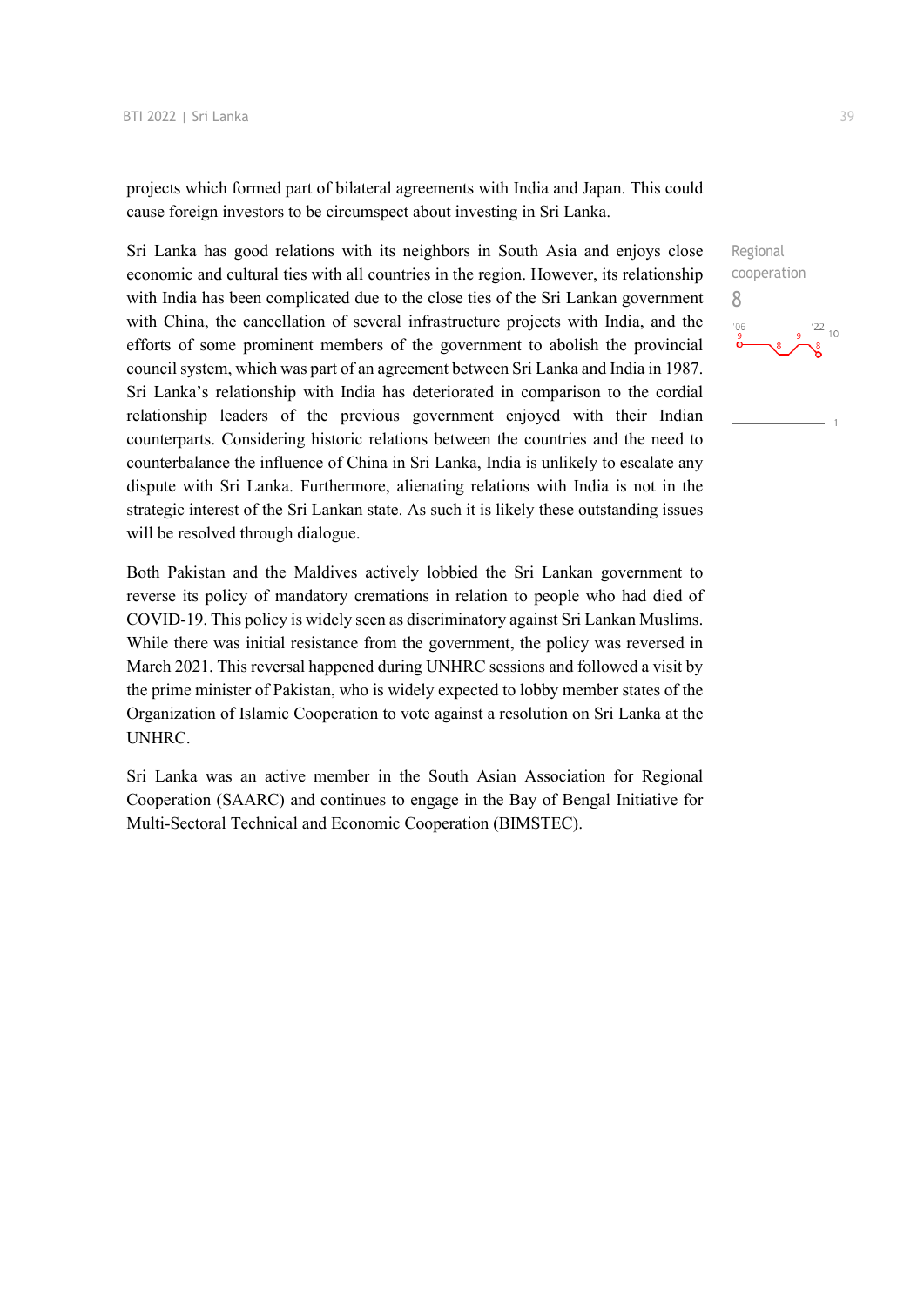## Strategic Outlook

The period under review saw a clear regression in Sri Lanka's democratic trajectory and further economic instability due to the impacts of the COVID-19 pandemic. However, despite setbacks, the spread of COVID-19 remains comparatively low, both in terms of the number of detected cases and number of reported deaths. Sri Lanka also has not seen exponential growth in the caseload. This has prevented the public health infrastructure from being overwhelmed. In February 2021, the government announced an ambitious plan to vaccinate all adult citizens over the age of 30 by May 2021. Sri Lanka's national immunization program has an exceptional track record, yet due to uncertainty in vaccine supplies and political interference, it is unlikely this target will be achieved. The government has rolled back COVID-19 related restrictions by significantly relaxing international and domestic travel restrictions. The emphasis on reducing rural poverty and encouraging entrepreneurs and innovation is commendable. These processes need to be sustained in order to ensure economic stability in the long run and to reduce demand for public sector employment.

However, there are three key areas in which policy changes are needed to reverse the negative trajectory identified. First, on reconciliation and preventing violence from re-emerging: It should be a central priority of the government to ensure violent conflict does not recur. The incumbent government possesses credibility and sufficient political capital with the Sinhala majority to ensure a lasting solution to ethnic tensions by building an inclusive pluralistic national identity that is acceptable to all communities. In order to do this, the government needs to open its constitutional reform effort to all ethnic and religious groups and identify their concerns. There is a need for substantially devolving and sharing power at the provincial and central levels, respectively. The government should assuage fears of the Sinhala majority by ensuring the strong prohibition of secession and by emphasizing the indivisibility of the state. In order for this to happen, the government must recognize the existence of an ethnic conflict in Sri Lanka. Convincing the government of this fact and the need to act will be a difficult prospect for bilateral and multilateral partners who would rather ensure friendly relations given Sri Lanka's geo-political importance.

Second, on democracy and the rule of law: The government needs to adopt a more holistic view of democracy that involves more than a majority rules principle. The government also needs to appreciate the importance of democratic institutions if it is to sustain and drive both growth and stability. Opposition political parties are critically important in this regard. Opposition parties cannot achieve electoral success by trying to emulate the government's ethno-nationalist rhetoric and policies. Instead, opposition political parties need to provide a credible alternative to the government's narrative on democracy and must invest in grassroots organizations to function as an effective opposition. Bilateral and multilateral partners need to sustain funding for the justice sector reform and must insist that funding is not used to undermine democratic institutions. It is also critical that human rights impact assessments are conducted when funding state institutions.